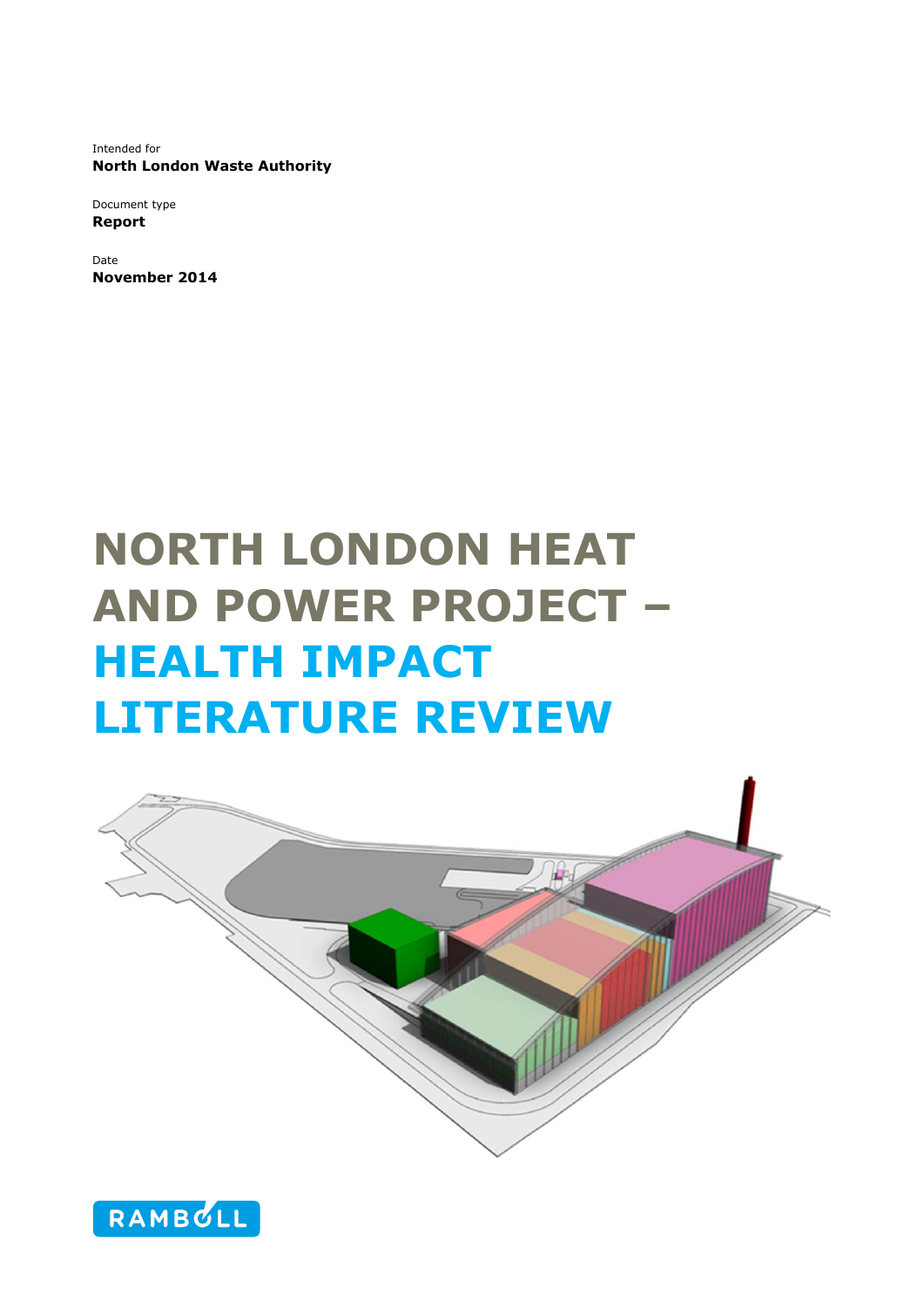# **CONTENTS**

| 1.  | <b>Executive Summary</b>                                                                                           | $\overline{2}$          |
|-----|--------------------------------------------------------------------------------------------------------------------|-------------------------|
| 2.  | <b>Introduction</b>                                                                                                | 3                       |
| З.  | <b>Emissions and Air Quality</b>                                                                                   | 4                       |
| 3.1 | Flue gas production                                                                                                | $\overline{4}$          |
| 3.2 | Regulation                                                                                                         | $\overline{4}$          |
| 3.3 | <b>Emission levels</b>                                                                                             | 5                       |
| 3.4 | Performance and Reporting                                                                                          | 5                       |
| 3.5 | Air Quality                                                                                                        | 6                       |
| 4.  | <b>Health Impact Literature Review</b>                                                                             | $\overline{\mathbf{z}}$ |
| 4.1 | Review of Environmental and Health Effects of Waste Management (2004)                                              | 8                       |
| 4.2 | Cancer incidence near MSWIs in Great Britain (2000 & 2009)                                                         | 11                      |
| 4.3 | Systematic review of epidemiological studies on health effects associated with<br>management of solid waste (2009) | 14                      |
| 4.4 | The Impact on Health of Emissions to Air from MSWIs, HPA (2009).                                                   | 17                      |
| 5.  | <b>Conclusions</b>                                                                                                 | 19                      |
| 6.  | <b>Appendices</b>                                                                                                  | 21                      |
| 6.1 | Appendix 1 - Air Quality Impact Studies                                                                            | 21                      |
| 6.2 | Appendix 2 - Health Impact Studies                                                                                 | 29                      |
| 6.3 | Appendix 3 - Glossary of Scientific Terms                                                                          | 38                      |
| 6.4 | Appendix 4 - Glossary of Emissions From Waste Combustion                                                           | 40                      |
| 6.5 | Appendix 5 - Literature Review Matrix                                                                              | 42                      |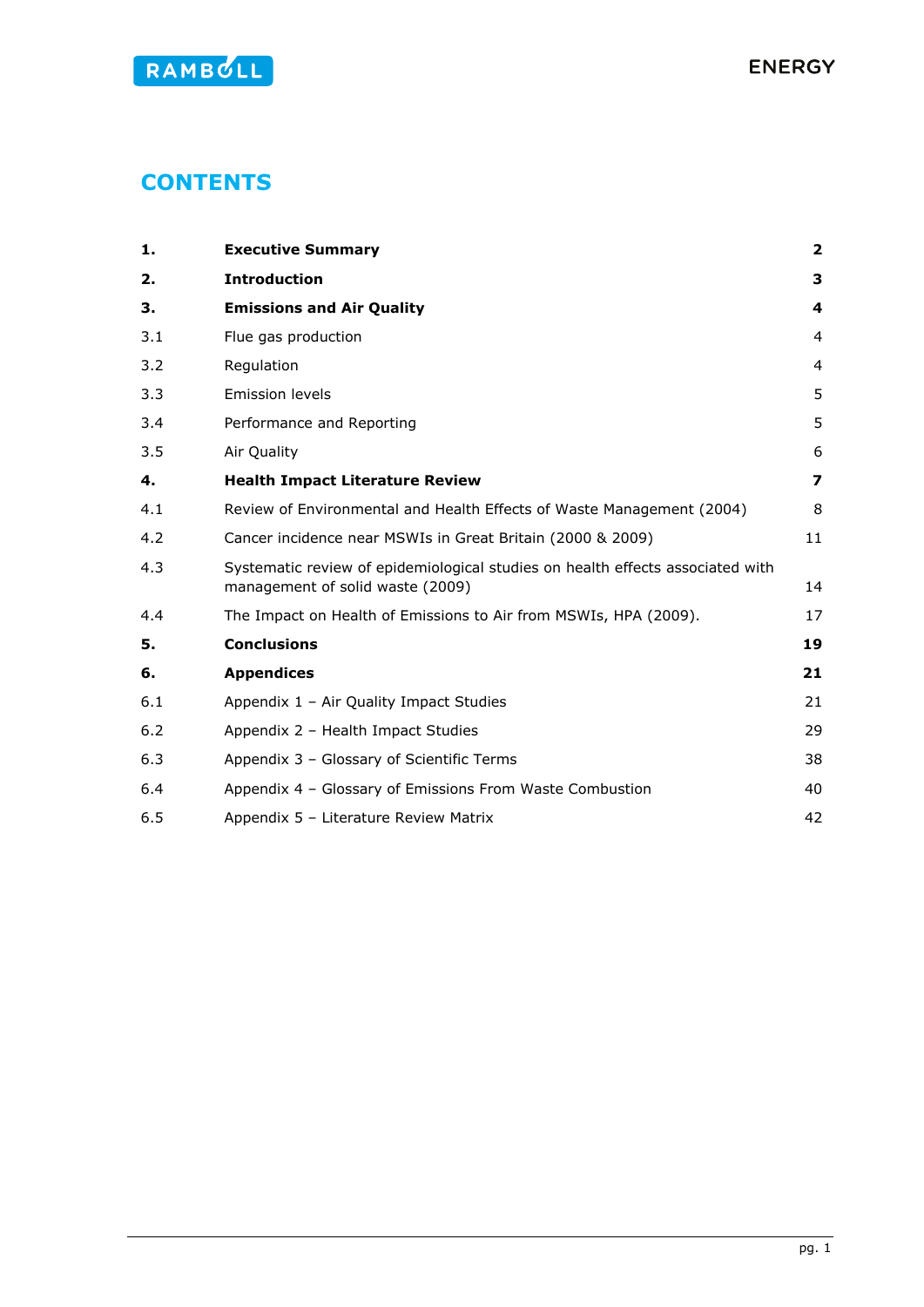# **1. EXECUTIVE SUMMARY**

Municipal Solid Waste Incinerators (MSWI) or Energy recovery facility (ERF) emissions are often cited as a source of opposition to new facilities. Emissions from ERFs are tightly controlled under European legislation, specifically the Industrial Emissions Directive (IED). There are stringent limits for a number of potential pollutants, as well as demanding operating requirements that help minimise pollution.

The potential impact on health arising from emissions to air of ERFs has been the subject of a number of studies led by respected Public bodies, and other parties. In its review of these overarching studies, Ramboll notes that, whilst the focus of each study varies, the guiding principles and overall conclusions can be considered similar.

It has been established that emissions from ERFs are a minor contributor to local air quality in comparison with other typical activities such as traffic or industry. Modern ERFs are operated in a well regulated regime, reducing their potential impact compared with older plants. A direct association between modern ERF emissions and adverse health effect on the population has not been established.

Public Health England (PHE) is the UK Government's advisor on the impact on health of emissions to air from ERFs. In 2009 PHE has reviewed research undertaken to examine the suggested links between emissions from municipal waste incinerators and effects on health. It notes that modern, well managed, incinerators make only a small contribution to local concentrations of air pollutants. The PHE's view is that while it is possible that such small additions could have an impact on health, such effects, if they exist, are likely to be very small and not detectable.

PHE commissioned a study to further extend the evidence base as to whether emissions from modern ERFs affect human health. This is due to be published in 2015. Ramboll expects this study to support/confirm HPA's 2009 study conclusions.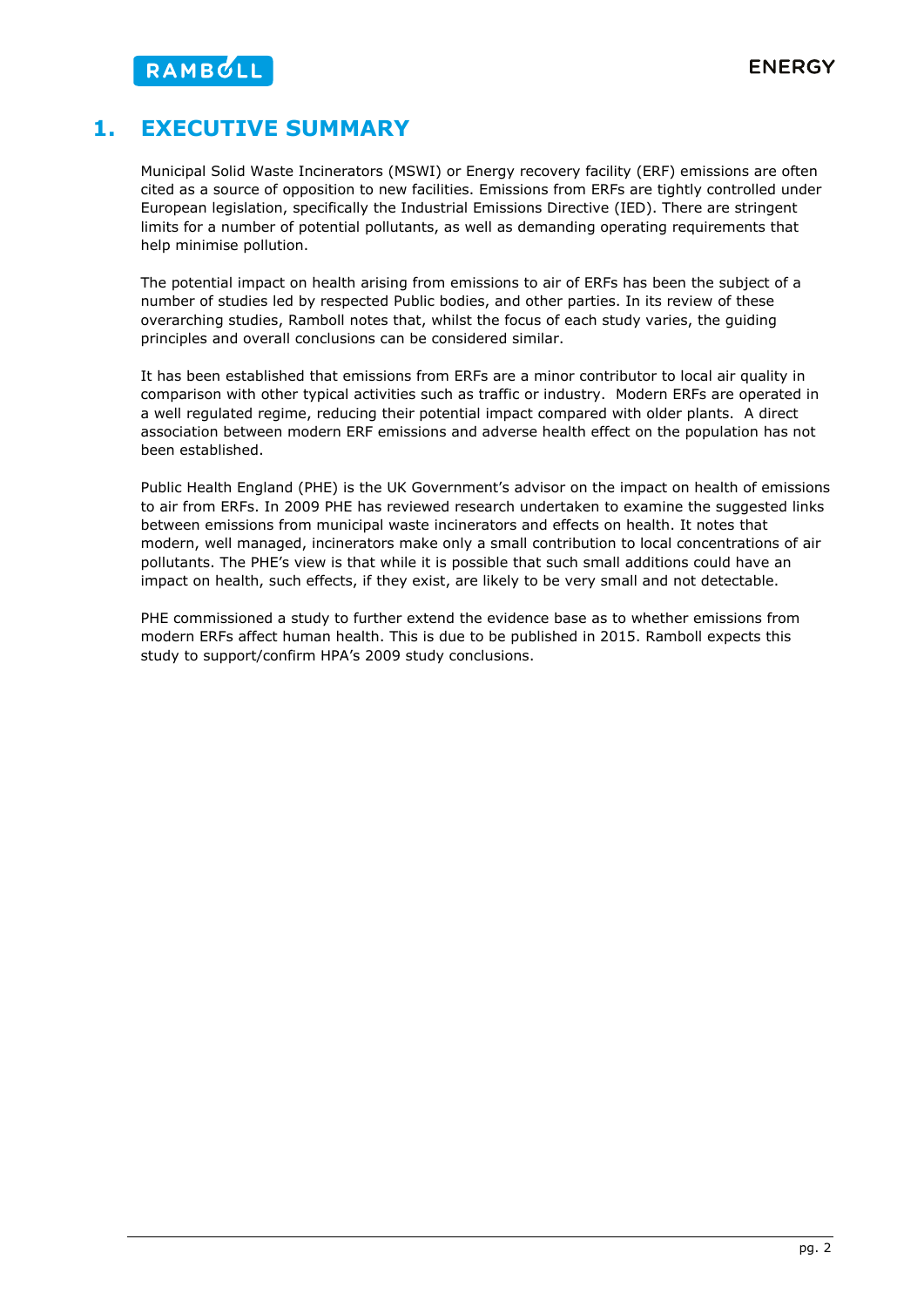# **2. INTRODUCTION**

The impact of incineration on human health has been the subject of many debates and the focus of public interest in the UK and most European countries in the past decades. The general public perception in the UK is that energy recovery facilities (ERFs) can be a source of local pollution and this has, on occasion, been a major hurdle in the development of new ERFs.

The potential impact of incineration on human health has, as a consequence, been the subject of a number of studies from the scientific community and public organisations. This work has been undertaken to better establish the link between ERFs and potential health impacts.

Ramboll's review is a non-exhaustive review of selected studies, primarily considering the potential health impacts of existing ERFs on local population; these are documented in the report as follows:

- Emissions and Air Quality (Section 3)
- Health Impact literature reviews (Section 4)

A glossary of specialised scientific vocabulary used throughout this document is provided in **Appendix 3**. A glossary of typical ERF emissions is provided in **Appendix 4**.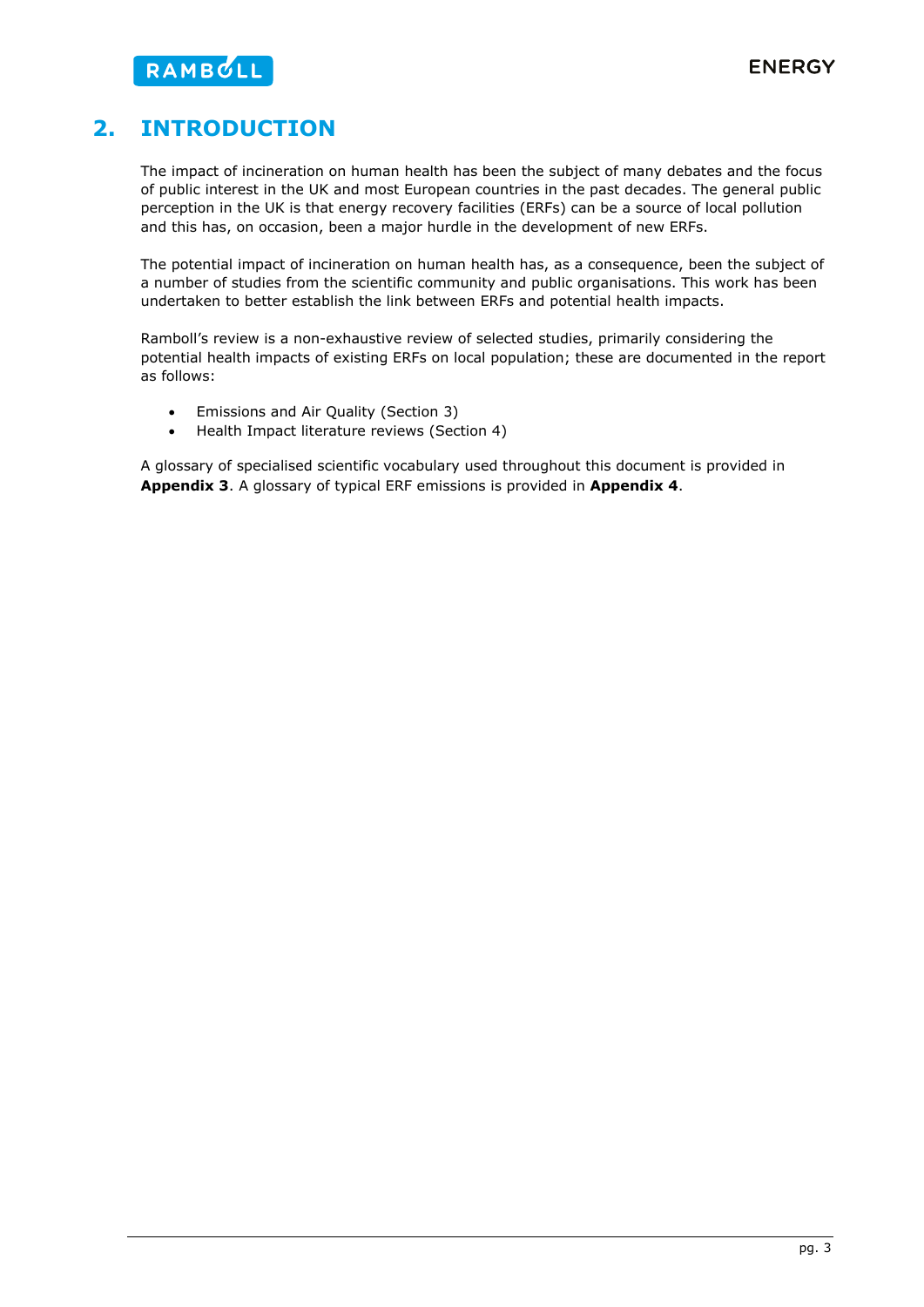# **3. EMISSIONS AND AIR QUALITY**

### **3.1 Flue gas production**

The combustion of solid fuel, including waste and waste derived fuel, results in the production of gases consisting of water vapour, carbon dioxide and excess air. This mixture of combustion gases is called "flue gas".

Approximately 75% of the flue gas is excess air, consisting of unburned oxygen and atmospheric nitrogen as well as argon (Ar) and other atmospheric components, are harmless and do not require any treatment. The balance of flue gas can contain small amounts of other components such as acidic gases, organic substances, trace heavy metals and fly ash particles that could, if untreated, potentially have adverse health and environmental impacts.

Flue gas composition and treatment is explained in detail in Ramboll's Flue Gas Treatment Technology Options Report. A glossary of emissions produced when combusting waste is set out in **Appendix 4**.

### **3.2 Regulation**

Over the past sixty years, the regulatory requirements for ERFs have steadily increased. The requirement to capture and neutralise the compounds to the required standard is well understood and observed by the modern ERF industry. Established and proven systems are a pre-requisite to modern ERF facilities, preventing release of harmful substances into the atmosphere.

The major milestones in the development of the current emission regulations are listed in the following table. The implementation of regulations is often 'phased' with different compliance dates for plant operating or proposed at the time of adoption – operational plants may be gifted a period in which emissions must be reduced to meet the increasing stringent requirements. This should be noted when considering the results stated in historic health impact studies and the significant improvements in emission performance over time.

| Year        | <b>Regulation</b>                                                                                                                                                                                                                                                                  |
|-------------|------------------------------------------------------------------------------------------------------------------------------------------------------------------------------------------------------------------------------------------------------------------------------------|
| 1956        | Clean Air Act                                                                                                                                                                                                                                                                      |
| 1970 - 80's | Clean Air Act amendments, Guidelines and individual permits                                                                                                                                                                                                                        |
| 1989        | Council Directive of 8 June 1989 on the prevention of air pollution from new municipal<br>waste incineration plants (89/369/EEC)<br>and<br>Council Directive of 21 June 1989 on the reduction of air pollution from existing municipal<br>waste-incineration plants (89 /429/ EEC) |
| 2000        | Waste Incineration Directive (WID), directive 2000/76/EC of the European Parliament and<br>of the Council of 4 December 2000 on the incineration of waste                                                                                                                          |
| 2006        | BREF 2006, Best Available Techniques (BAT) Reference note, Integrated Pollution<br>Prevention and Control - Reference Document on the BAT for Waste Incineration; August<br>2006                                                                                                   |
| 2010        | Industrial emissions Directive (IED), Directive 2010/75/EU of the European Parliament and<br>of the Council of 24 November 2010 on Industrial Emissions (Integrated Pollution<br>Prevention And Control)                                                                           |
| 2016        | Revised BREF expected                                                                                                                                                                                                                                                              |

#### **Table 1: Major milestones in the development of ERF emission regulations**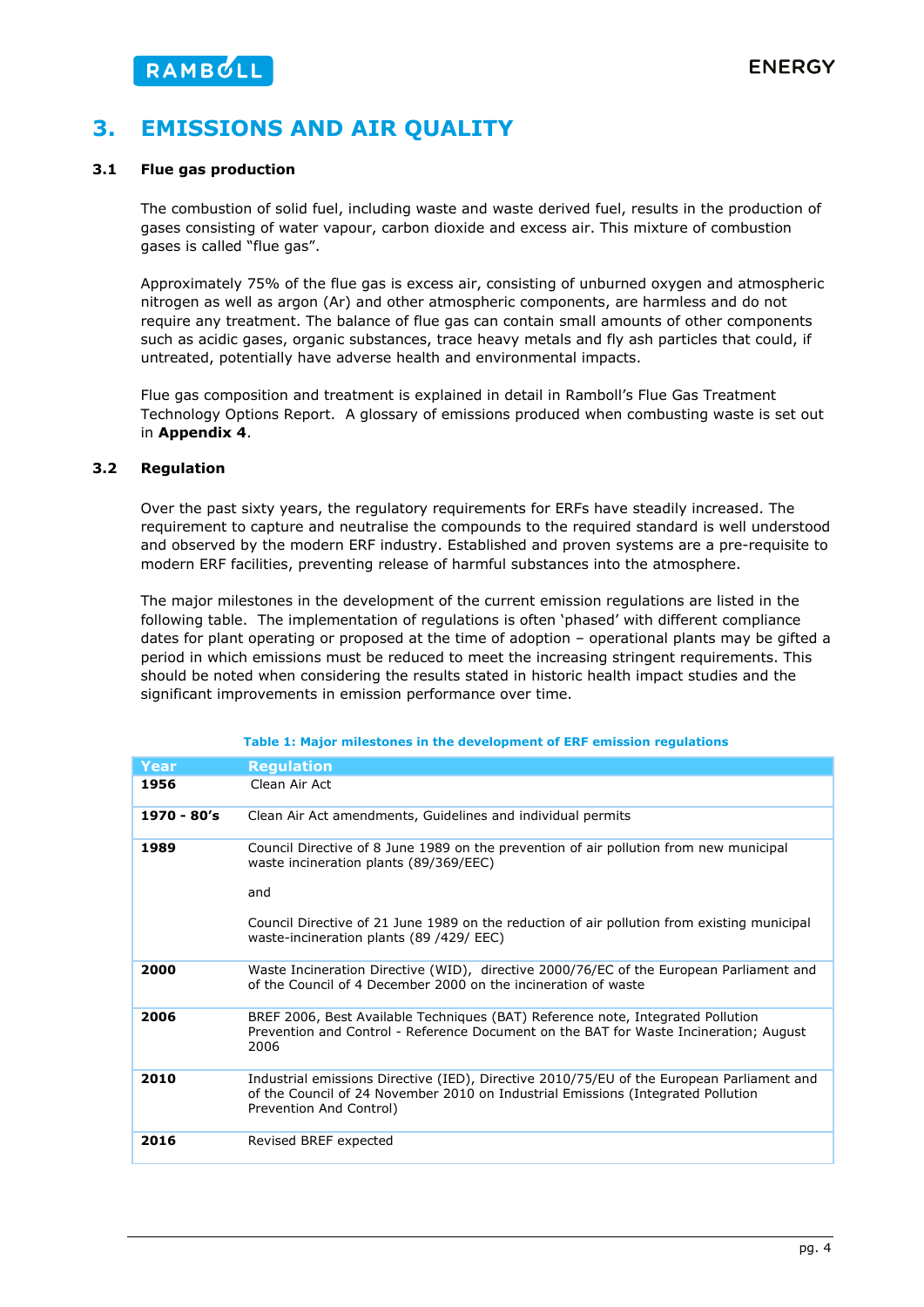### **3.3 Emission levels**

Defined in the IED, Emissions Limits Values (ELVs) prescribe limits for controlled pollutants emitted by ERFs in Europe. To meet these emissions limits, the combustion process must be suitably controlled and the flue gases treated prior to release from the stack.

The flue gas treatment (FGT) processes selected to achieve the required standards need to be in line with Best Available Techniques (BAT). In the UK, a common approach for control of emissions is formed by the following processes:

- Optimisation of combustion control, residence time and waste feed to minimise production of emissions;
- Ammonia or urea injection into the combustion gas for reduction of mono-nitrogen oxides (nitric oxide and nitrogen dioxide) (NOx) emissions;
- Lime or Sodium Bicarbonate injection for control of acid gas emissions (mainly sulphur dioxide (SO<sub>2</sub>), hydrogen chloride (HCl), hydrogen fluoride (HF));
- Activated carbon injection for capture of trace heavy metals and dioxins; and
- Filter systems to collect fly ash and other solid residuals (lime or bicarbonate and activated carbon).

The table below illustrates the significant reduction in emission levels from ERF plants, driven by increasing regulation, and met by improvements in treatment technology and plant operation.

|                                         | <b>Typical emission levels</b> |      |      |                  |  |  |
|-----------------------------------------|--------------------------------|------|------|------------------|--|--|
| <b>Components</b>                       | <b>Pre 1970</b>                | 1980 | 2000 | 2020 (potential) |  |  |
| Particulates ( $mq/m3$ )                | 500                            | 150  |      |                  |  |  |
| Sulfur Dioxide (mg/m <sup>3</sup> )     | 300                            | 300  | 40   | 10               |  |  |
| Hydrogen Chloride (mg/m <sup>3</sup> )  | 500                            | 500  | 10   |                  |  |  |
| Oxides of Nitrogen (mg/m <sup>3</sup> ) | 400                            | 400  | 200  | 100              |  |  |
| Dioxins (ng/m <sup>3</sup> )            |                                |      | 0.1  | 0.05             |  |  |

### **Table 2: Reduction in ERF emission levels over time**

As the figures shown in the above table (**Table 2**), emissions from ERFs have reduced significantly over the course of the last 40 years. Substantial reductions have been achieved since the 1990s. ERF emissions of the main pollutants under current regulations (IED and BREF) have been reduced by a factor of around 10 compared to the mid-1990s and by a factor of around 100 compared to previous decades, before any regulations were implemented. This applies to important pollutants such as particulate matter, hydrogen chloride (HCl), dioxin and most trace heavy metals. Other pollutants such as sulfur dioxide  $(SO<sub>2</sub>)$  and of mono-nitrogen oxides (nitric oxide and nitrogen dioxide)  $(NO<sub>x</sub>)$  have also reduced significantly.

This evolution must be taken into account when reviewing health impact studies. Health impact studies carried-out in the past, when higher emission levels from ERFs were allowed, may not be representative of the current situation.

Flue Gas composition and treatment techniques are detailed more thoroughly in Ramboll's Flue Gas Treatment Technology Options Report.

### **3.4 Performance and Reporting**

Control of emissions is a key element of satisfactory ERF operations. Performance against ELVs is measured on a continuous basis, by calibrated instrumentation, with all data recorded and reported.

Quarterly extractive sampling is also undertaken to external third parties, who must also hold accreditation in emissions monitoring standards, to validate plant performance. The Environment Agency is issued reports on a Quarterly and Annual basis setting out plant performance, and is also notified on an ad-hoc basis of any breeches.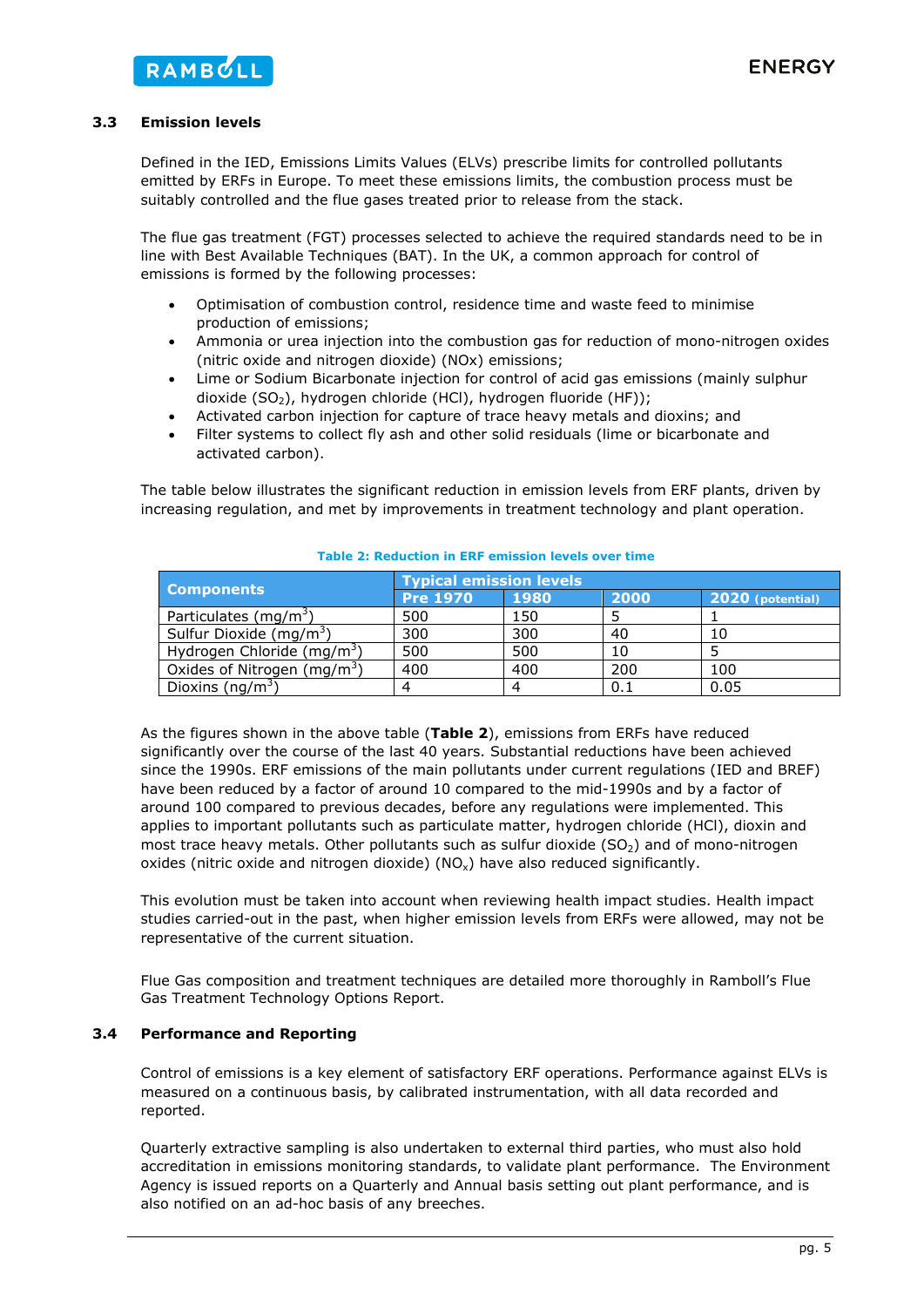### **3.5 Air Quality**

The impact of ERFs on air quality is a function of stack emissions and their dispersion. Air dispersion modelling is used to calculate the expected impact of a plant surrounding air quality. This modelling will also be carried out for the new Edmonton ERF to ensure that the impact on local air quality is acceptable. A new ERF with an appropriate stack height will only have a small effect on air quality (a small fraction of the EU limit values for air quality) and generally modelling shows that an ERF only contributes little to the general background levels.

Ramboll has reviewed the following Air Quality impact studies, as set out in **Appendix 2.** 

- 1. Report on Air Quality in the Vicinity of SELCHP (2000) by Oakwood Environmental Services for CREED UK, Environment Energy and Waste Research Centre
- 2. Determinants of dioxins and furans in blood of non-occupationally exposed populations living near Portuguese solid waste incinerators (2007); M.F. Reis a, J.P. Miguel, C. Sampaio, P. Aguiar, J.M. Melim, O Papke published by Science Direct
- 3. Management of atmospheric pollutants from waste incineration processes: the case of Bozen (2013); M. Ragazzi, W. Tirler, G. Angelucci, D. Zardi and E. C. Rada published by Waste Management & Research

The above studies have concluded that air quality is more significantly impacted by traffic and other industrial activities than the operation of modern ERFs.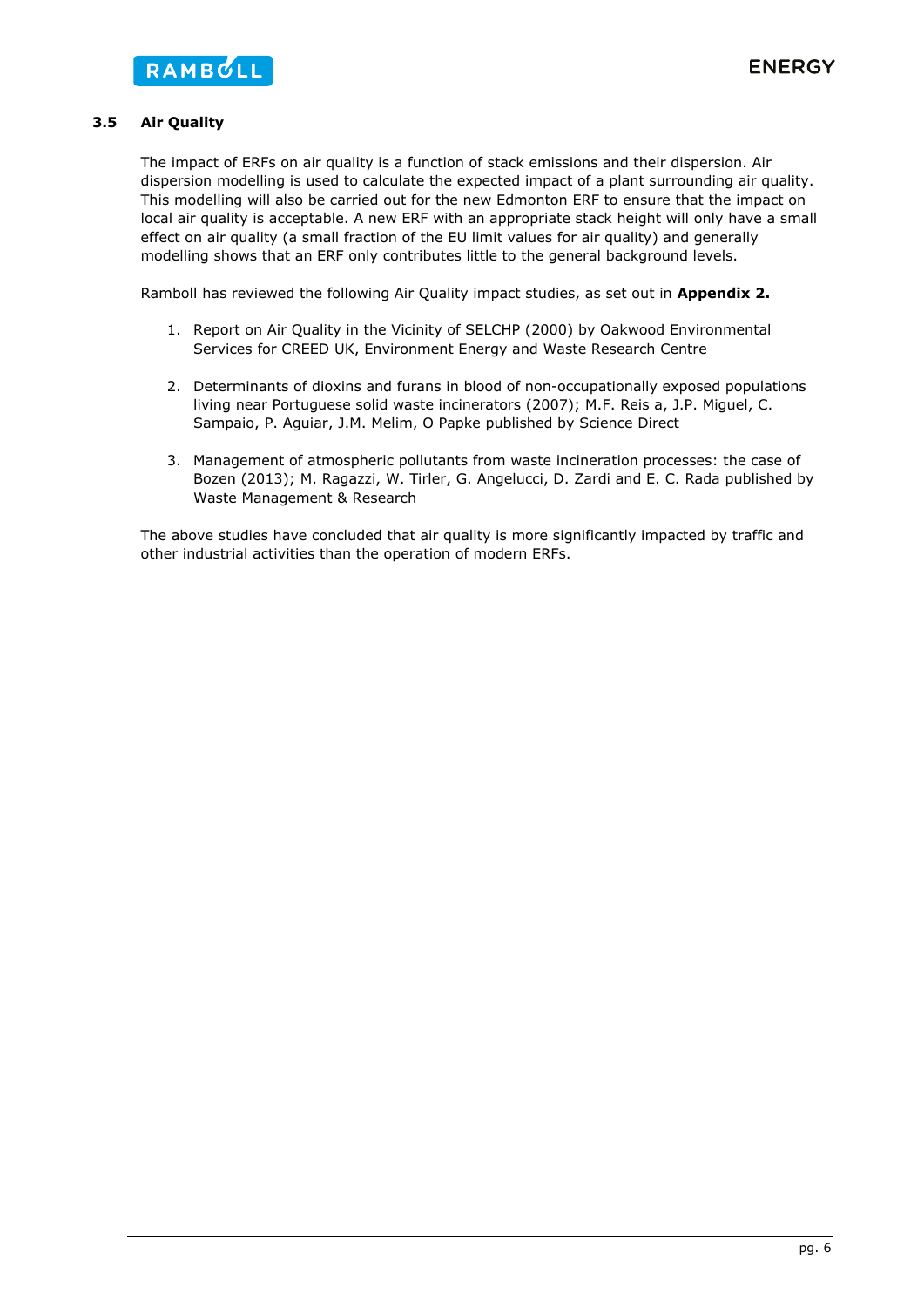# **4. HEALTH IMPACT LITERATURE REVIEW**

Ramboll has reviewed the following Literature and Evidence Reviews Commissioned / Published by Public Agencies. These studies are considered to be from authoritative organisations and take account of extensive publications and work assessing ERF health impacts.

- 1. Review of Environmental and Health Effects of Waste Management (2004); Enviros, University of Birmingham and Defra
- 2. Cancer incidence near municipal solid waste incinerators in Great Britain; COC statement COC/00/S1 and Update Statement on the Review of Cancer Incidence near Municipal Solid Waste Incinerators; COC/09/S2 by Committee on Carcinogenicity of Chemicals in Food, Consumer Product (2000 & 2009)
- 3. Systematic review of epidemiological studies on health effects associated with management of solid waste (2009); D Porta, S Milani, A I Lazzarino, C A Perucci and F Forastiere
- 4. The Impact on Health of Emissions to Air from Municipal Waste Incinerators (2009); Health Protection Agency

**Appendix 5** lists over 60 publications on health impact of ERFs. The studies are by public authorities and bodies; recognised institutions and the scientific community. The table lists the above publications reviewed by Ramboll and highlights the studies covered by each publication we have reviewed. The table demonstrates the breadth of publications, ranging from literature reviews to case studies, our review has covered.

Ramboll has also performed a review of some of the case studies the above literature reviews have considered. This provides examples of detailed analysis undertaken to address public health concerns and sets out findings for reference. These studies are detailed in **Appendices 2** and **3** and are as follows:

### **Appendix 3: Health Impact Studies**

- 1. Dioxin emissions from a municipal solid waste incinerator and risk of invasive breast cancer: a population-based case-control study with GIS-derived exposure (2008); J-F. V, M-C. Clément, M. Hägi, S. Grandjean, B. Challier and A. Danzon published by International Journal of Health Geographics
- 2. Long-term monitoring of dioxins and furans near a municipal solid waste incinerator human health risks (2012); L. Vilavert, M. Nadal, M. Schuhmacher and J. Domingo published by Waste Management & Research
- 3. Spatial analysis of health effects of large industrial incinerators in England, 1998–2008: a study using matched case–control areas (2012); F. Reeve, T. Fanshawe, T. Keegan, A. Stewart and P. Diggle published by BMJ Open

The UK Health Protection Agency (HPA), now part of Public Health England (PHE), is funding the Small Area Health Statistics Unit, Imperial College London, and the Environmental Research Group, King's College London. Both organisations are part of the MRC-PHE Centre for Environment and Health and have been commissioned to carry out a study to further extend the evidence base as to whether emissions from modern WERFs affect human health. The study covers distances of up to 10 to 15 kilometres from municipal waste incinerators (MSWIs)/ERFs located in England, Wales and Scotland. Scientists will research whether there is a potential association between emissions and the health of the population surrounding MSWI/ERF facilities. Potential effects investigated include: low birth weight, still births and infant deaths. Researchers will also investigate any possible link between municipal waste incinerator emissions and babies born with congenital anomalies.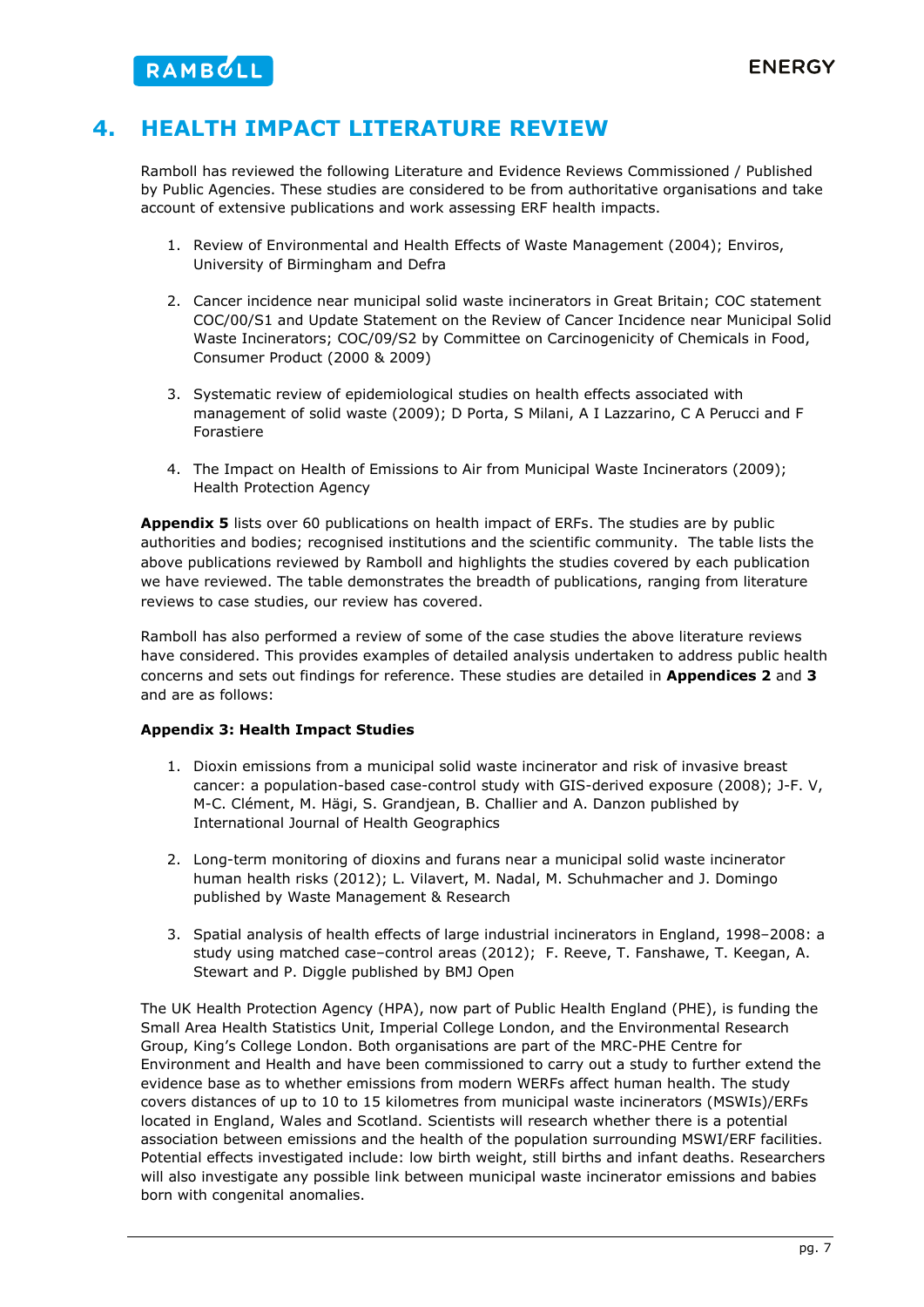

A paper with preliminary results is expected to be prepared for submission to a peer-reviewed journal around the end of 2014, with publication in 2015.

The current position of the UK Health Protection Agency is indicated in the review of Paper 4 (*The Impact on Health of Emissions to Air from Municipal Waste Incinerators (2009); Health Protection Agency*).

### **4.1 Review of Environmental and Health Effects of Waste Management (2004)**

4.1.1 Introduction and Background

This is a comprehensive study of the environmental and health impact of the various waste management options available for Municipal Solid Waste (MSW) and similar waste streams. The report was designed to inform and support waste management decisions and was initiated following a recommendation in the Strategy Unit report "Waste not, Want not: A strategy for tackling the waste problem in England". A subsequent commitment in the Pre-Budget Report 2003, Recommendation 15 of the Strategy Unit report stated that:

*"An independent body should bring together the literature and evidence on the relative health and environmental effects of all the different waste management options; relative both to each other and to other activities affecting health and the environment."* 

The main purpose of this project was to review published literature together with any other relevant information and produce a compilation of information on emissions from MSW management facilities to air, land, groundwater, surface water and sewer. The information was provided directly by operators, taken from other research papers or extracted from the Environment Agency's Pollution Inventory. A total of 520 papers and other sources of information were reviewed. The report constitutes 420 pages containing valuable and practical information for making informed decisions on the development of new waste treatment and disposal facilities.

The report is by Enviros Consulting Ltd, University of Birmingham with Risk and Policy Analysts Ltd, Open University and Maggie Thurgood.

Ramboll's review focuses on the information and the findings related to waste combustion technologies.

### 4.1.2 Review of Information on Emissions

The report indicates that MSWIs/ERFs only use support fuels (e.g. fuel oil or gas) during start-up and that the majority of emissions are attributed to waste combustion.

The report provides estimated quantification of a wide-range of chemicals emitted to air and water, through both gaseous emissions and of ash residue production.

The report notes that ERF emissions of dioxins and furans, PCBs and trace metals from have decreased considerably since 1990.

### 4.1.3 Review of Epidemiological Research

Epidemiology designates the study of diseases in populations, as opposed to the clinical study of individual patients. Epidemiologic research typically seeks to associate exposure to a toxic substance with adverse health effects. This means that there must be some measure of exposure and also some measure of health outcome.

There are limited epidemiological studies examining the health of communities living in close proximity of ERFs. These studies tend to concentrate on the effects of exposure to emissions from older generation plants which have been progressively decommissioned. The report includes details from the review of numerous publications organised under three distinct potential health effects: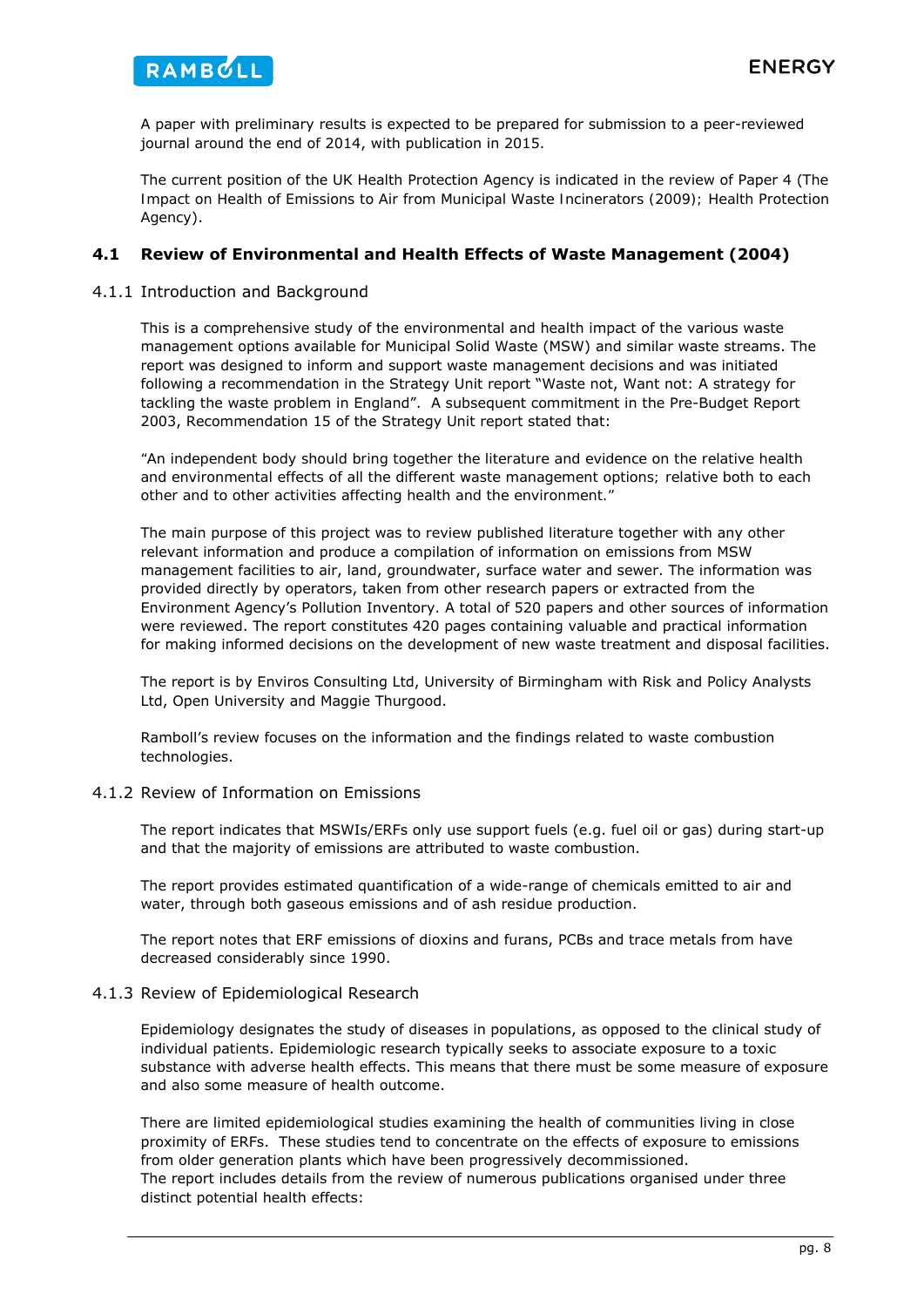- Cancer "Despite reports of cancer clusters, no consistent or convincing evidence of a link between cancer and incineration has been published."
- Respiratory function "To conclude, available studies have typically examined respiratory health around the older generation of incinerators. Most are based upon self-reported symptoms and therefore may be subject to bias (…). In many cases, air monitoring data do not demonstrate that emissions from the incinerators are a major contributor to ambient air pollution."
- Reproductive problems existing literature covering the subject was reviewed but without drawing any definite conclusion. However, it is suggested that a direct association between human reproductive functions and ERF emissions could not be established.

Therefore, a detailed review of epidemiological studies related to ERF activities could not find consistent or convincing evidence of a connection between adverse health effect and incineration. Furthermore, it was concluded that ERFs only contribute to a small proportion to local pollutant levels.

### 4.1.4 Quantification of the Health Consequences of Emissions

RAMBULL

The project team attempted to produce quantitative risk assessments. Predicted long term average emission concentrations were assessed in terms of adverse health consequences expressed in number of deaths brought forward per year; increases in number of respiratory cases per year and increases in cardiovascular cases per year.

The study identified that the most probable effect of emissions from an individual facilities is approximately one additional respiratory hospital admission in five years. On a national scale, at the time of publication, this would have corresponded to approximately four respiratory hospital admissions per year. The project team acknowledged that this estimate was reliable within a factor of 30.

### 4.1.5 Context for quantified health and environmental risks

The estimated health and environmental effects of MSW treatment and disposal options are put in context with other common polluting or potentially unsafe activities.

### Distribution of UK emissions in context:

According to the report, MSW treatment and disposal activities were responsible for about 1% of the estimated UK total emissions of dioxins and furans. This figure was shared approximately equally between incineration and landfill gas combustion. The main sources of dioxins and furans were domestic emissions (i.e. cooking, heating, vehicles or garden lawnmowers) and fireworks, both of which account for about a sixth of total emissions. A number of other activities contributed to emissions of dioxins and furans at least as much as the MSW treatment industry, these include: accidental vehicle fires; small scale waste burning (e.g. on building sites); the iron and steel industry, the power industry or transport activities.

### Road traffic equivalent of MSW management activities

A comparison can be made by considering how much road traffic would result in the equivalent emissions to those produced by the total of UK MSW activities. The national UK emissions of oxides of nitrogen from management of MSW were approximately equivalent to those emitted from traffic using a motorway 200 km (124 miles) in length. Likewise, emissions of particulates from management of MSW were approximately equivalent to emissions from a motorway 120 km (75 miles) long.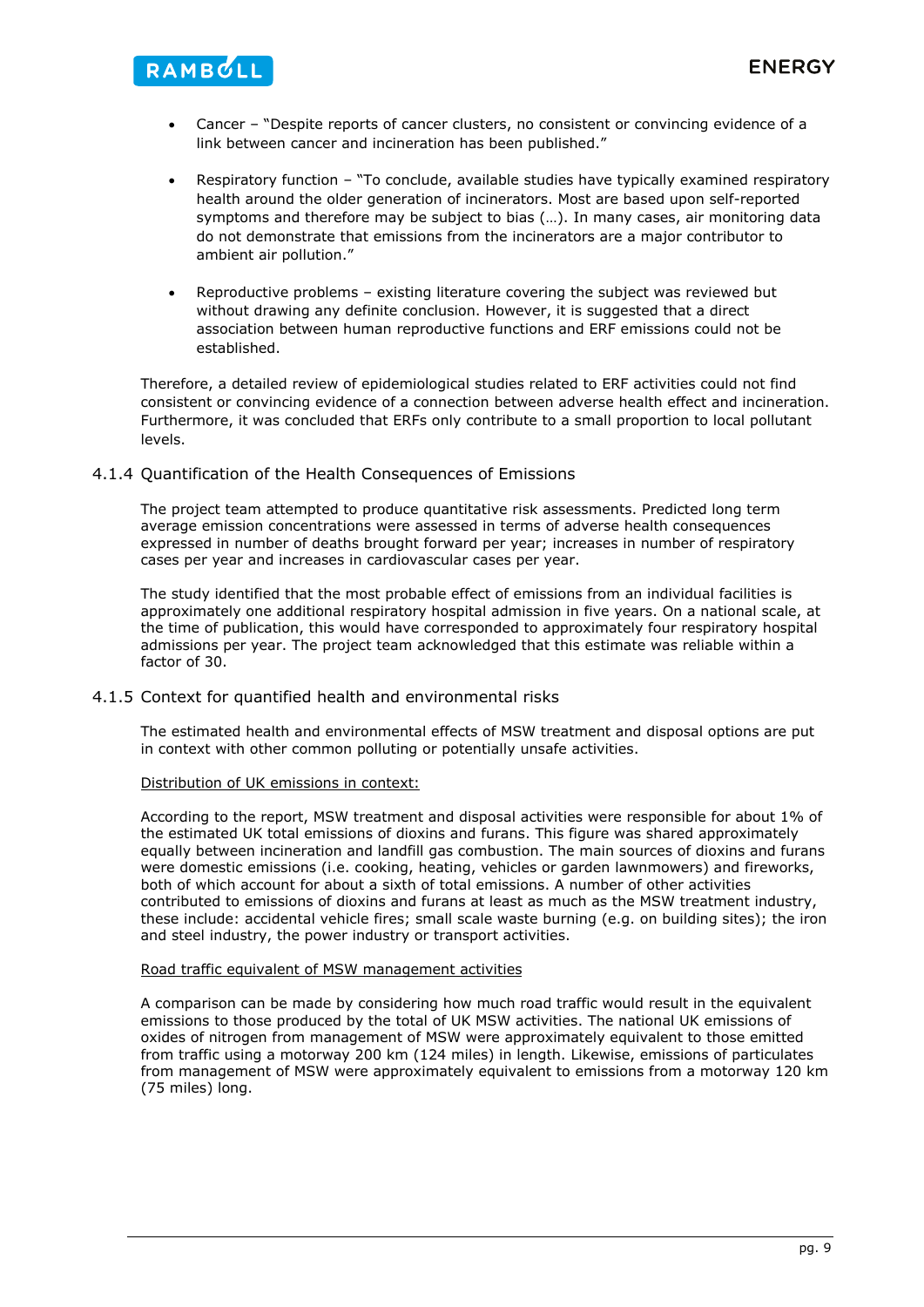

### Health effects of MSW management

The following table compares the health effects of ERF emissions against other common activities.

| Deaths brought forward per year | <b>Hospital admissions</b> |                                |         |
|---------------------------------|----------------------------|--------------------------------|---------|
| Road traffic accidents (2000)   | 3.409                      | Road traffic accidents (2000): | 320,000 |
| Accident at home                | 736 I                      | Accident at home:              | 168,300 |
| Choking on food (2000)          | 246                        | Injury from firework (2002):   | 1017    |
| Incineration emissions to air   |                            | 0.15   Hospital admissions:    |         |
| (estimated)                     |                            |                                |         |

|  | <b>Table 3: Comparison with other common activities</b> |  |  |  |  |
|--|---------------------------------------------------------|--|--|--|--|
|--|---------------------------------------------------------|--|--|--|--|

Data Pedigree: Moderate quality

### 4.1.6 Conclusions

This work did not lead to the discovery of reliable evidence of significantly elevated levels of illhealth in populations potentially affected by emissions from ERFs.

UK ERF air emissions have reduced considerably over the past 20 years. This is in response to increasingly stringent legislation i.e. emissions of dioxins per tonne of waste from have decreased by 99.8% over this period.

The project team indicated that relatively reliable information exists for emissions to air from MSWI/ERF processes and that most emissions to air can be quantified with at least a moderate level of confidence, with a few exceptions. This allowed the production of calculation to estimate the probable health effects of some key pollutants emitted to air from waste management operations. Although the numerical estimates are of moderate or poor quality, they allow the project team to conclude that the probable health effects of these emissions are likely to be very small in comparison to those of other common and potentially hazardous activities.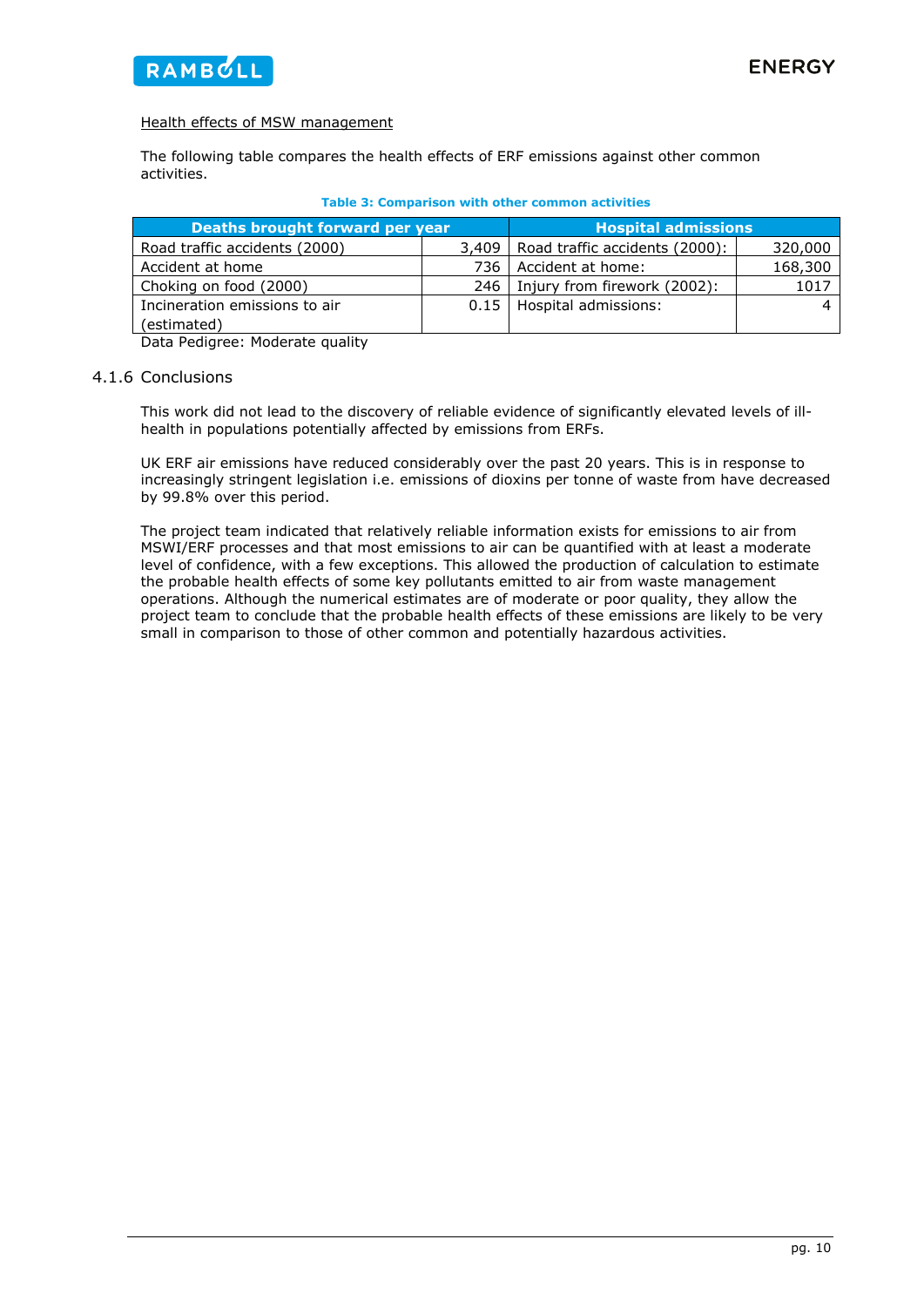### **4.2 Cancer incidence near MSWIs in Great Britain (2000 & 2009)**

4.2.1 Introduction and Background

The Committee on Carcinogenicity of Chemicals in Food, Consumer Products and the Environment (COC) advises the UK government and government agencies on whether substances are likely to cause cancer. The COC has released 2 statements (in 2000 and 2009) regarding the potential of cancer incidence near MSWI/ERF facilities.

4.2.2 Cancer incidence near municipal solid waste incinerators in Great Britain; COC statement COC/00/S1 (2000)

The first statement by COC was released in 2000 and was based on a study from 1996 on cancer incidence near MSWIs in Great Britain conducted by the Small Area Health Statistics Unit (SAHSU)

At the time of the release of the first statement, eleven MSWIs were in operation in the UK, with another due to be commissioned shortly after production of the statement. The COC was also informed that the capacity for MSW in the UK was due to increase to meet the requirements of the proposed EC Landfill Directive setting limits for the part of biodegradable waste which could be landfilled.

The COC noted that a number of factors should be considered when deriving conclusions from the SAHSU studies:

- i. accuracy of health statistics,
- ii. accuracy of cancer diagnosis,
- iii. potential confounding factors for individual cancers, and
- iv. a number of environmental variables particular to incineration such as type of waste burnt, geographical and meteorological conditions, and controls placed on the emission of pollutants.

With regard to the SAHSU 1996 study of cancer incidence, the Committee was of the view that the excess of all cancers, stomach, lung and colorectal cancers were due to socio-economic confounding as has been reported by the SAHSU group. The analyses comparing cancer incidences prior to establishment of an incinerator with cancer incidences following a 10 year lag period after the start of exposure were consistent with this conclusion.

The COC's overall conclusions with respect to the SAHSU investigations can be summarised as follows:

- 1. It was not possible to conclude that the small increase in primary liver cancer observed was due to emissions of pollutants from MSWIs since residual socio-economic factors could not be excluded. Especially, it concluded that the excess of all cancers, stomach, lung and colorectal cancers were due to socio-economic cofounding.
- 2. The Committee agreed that there was no evidence of clustering near incinerators of cases attributed to angiosarcoma in a national register.
- 3. Any potential risk of cancer due to residency for periods in excess of 10 years in the vicinity of MSWIs "*was exceedingly low and probably not measurable by the modern epidemiological techniques*".

These conclusions are important, also since the assessment is based on study which reviews the impact on health during a period where the accumulated exposure to emissions from MSWIs/ERFs were significantly higher than would be the case for the same duration today.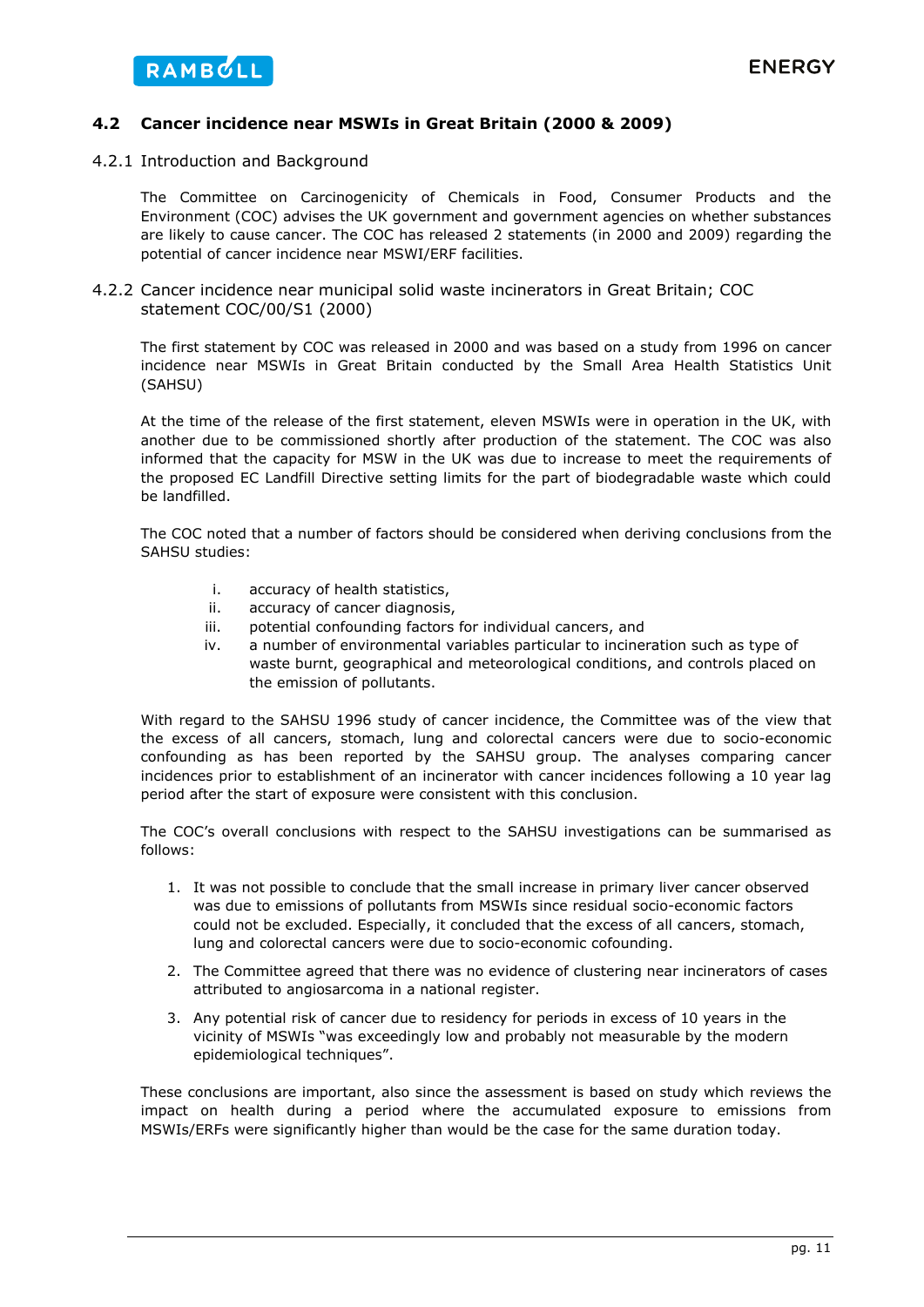### 4.2.3 Update Statement on the Review of Cancer Incidence near Municipal Solid Waste Incinerators; COC/09/S2 (2009)

The update statement released in 2009 provided a review of reports and epidemiological investigations on the subject published since 2000 and the new conclusions reached by the committee in view of the new publications reviewed.

In its updated statement, the COC indicated that new relevant epidemiological papers had been published since the 2000 statement was made.

The studies reviewed by the COC are listed in **Appendix 5**. A summary of the studies are provided below:

*Childhood cancers, birthplaces, incinerators and landfill sites (2000); Knox, E. International Journal of Epidemiology* 

This study includes an analysis of the birth and death addresses of all children in Great Britain who had died of cancer between 1953 and 1980 and who had moved at sometime between birth and death. The study reported a greater incidence of cancer in children born close to incinerators and moving away than in those who were born further away and who moved closer to an incinerator. There was no information provided on the net migration of total population inwards and outwards from the vicinity of the MSWIs/ERFs.

*Soft-Tissue Sarcoma and Non-Hodgkin's Lymphoma Clusters around a Municipal Solid Waste Incinerator with High Dioxin Emission Levels (2000) J\_F Viel, P Arveux, J Baverel and J-Y Cahn American Journal of Epidemiology & (2) Dioxin emissions from a solid waste incinerator and risk of non-Hodgkin lymphoma (2003); N Floret, F Mauny,B Challier, P Arveux, JY Cahn, JF Viel. Epidemiology &.(3) Dioxin emissions from a municipal solid waste incinerator and risk of invasive breast cancer: a population-based case-control study with GIS-derived exposure (2008); J-F. Viel, M-C. Clément, M. Hägi, S. Grandjean, B. Challier and A. Danzon International Journal of Health Geographics* 

These studies investigating the population around Besancon (France) MSWI commissioned in 1971 and found to emit 16.3 ng ITEQ/m3 of Dioxin. The COC found that the first studies reported clusters of highly significant increase in cases of soft tissue sarcomas (STS) and Non-Hodgkin lymphoma (NHL) during the period 1980 to 1995. It acknowledged that the second study provided some evidence of an association between living near an incinerator and increased risk of NHL. In the third study the authors could not identify a positive association between PCDD/Fs and invasive breast cancer among women living in the area under the influence of the Besancon facility between 1996 and 2002

*Risk for non Hodgkin's lymphoma in the vicinity of French municipal solid waste incinerators (2008); J.-F. Viel, C. Daniau, S. Goria, Pascal Fabre, P. de Crouy-Chanel, E.-A. Sauleau and P. Empereur-Bissonnet Environmental Health* 

This includes a French nationwide study prompted by the results from the two studies mentioned in the previous paragraph. It analysed the relation between cancer risk and past exposure to MSWIs/ERFs among neighbouring populations. The authors concluded that the study added further evidence to the link between NHL incidence and exposure to PCDD/Fs emitted by MSWIs/ERFs but that the findings could not be extrapolated to incinerators operating in 2008, which emitted lower amounts of pollutants.

*Risk of soft tissue sarcomas and residence in the neighbourhood of an incinerator of industrial wastes (2003); P Comba, V Ascoli, S Belli, M Benedetti, L Gatti, P Ricci, A Tieghi Occup Env Medicine* 

A case control study evaluating the association between the incidence of STC in Mantua, Northern Italy, between 1989 and 1998 and residence near an incinerator of industrial waste reported a significant increase in the risk of STS occurrence associated with living within a 2 kilometre radius of an incinerator of industrial waste.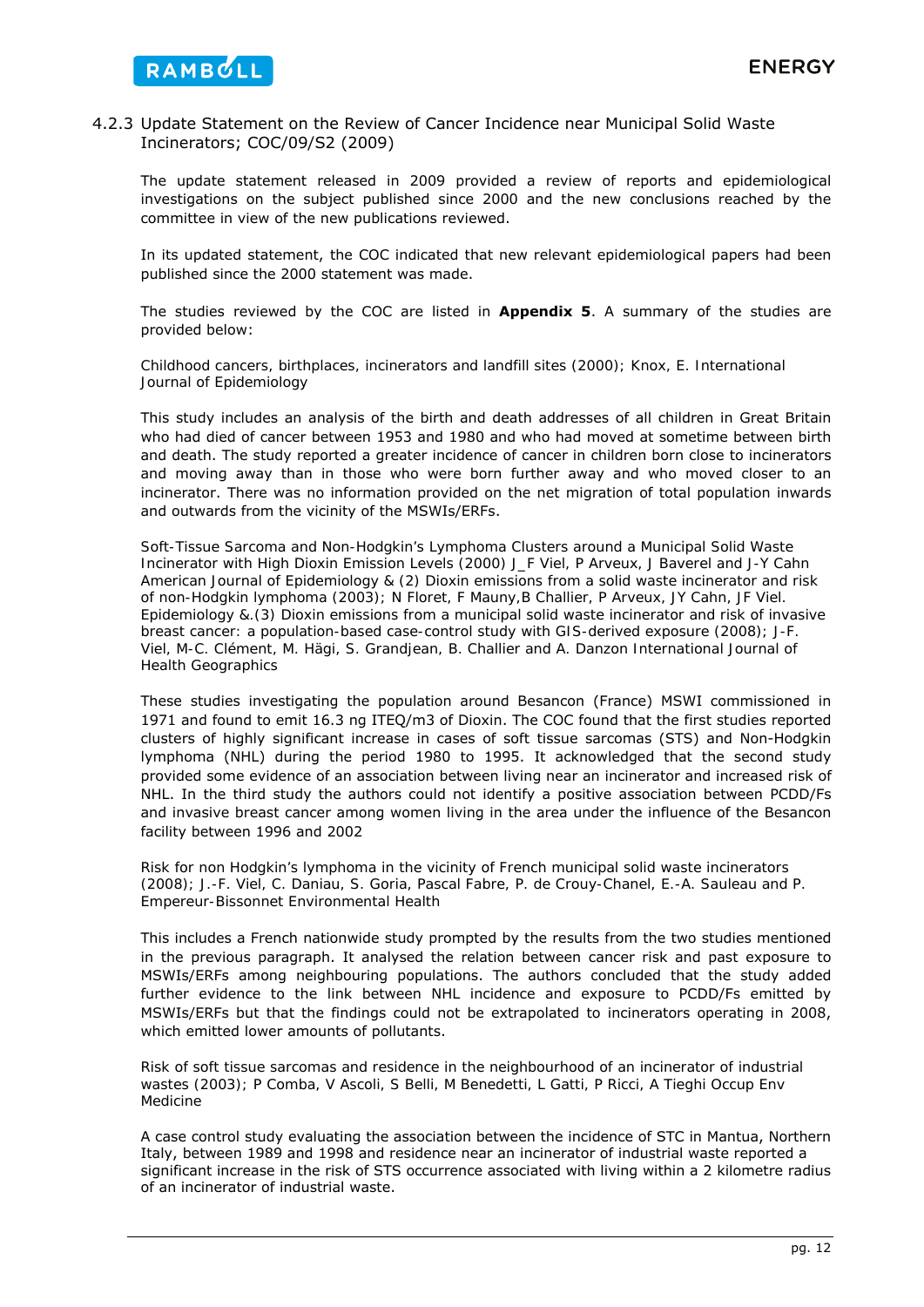

*Sarcoma risk and dioxin emissions from incinerators and industrial plants: a population-based case-control study (Italy) (2007); P Zambon, P Ricci, E Bovo, A Casula, M Gattolin, A Rita Fiore, F Chiosi and S Guzzinati Environmental Health* 

This study evaluated sarcoma risk in relation to the environmental pollution caused by PCDD/F emissions from waste incinerators and industrial sources of airborne PCDDs and PCDFs within the Province of Venice (Italy). The increased risk of sarcoma in relation to both the duration and the extent of exposure was statistically significant.

The COC noted that in neither of the last two studies, there was any adjustment made for confounding factors.

### 4.2.4 Main Conclusions

Based on the further research in 2009, in its update statement, the COC concluded that:

*"Although the studies indicate some evidence of a positive association between two of the less common cancers i.e. non-Hodgkin's lymphoma and soft tissue sarcoma and residence near to*  incinerators in the past, the results cannot be extrapolated to current incinerators, which emit *lower amounts of pollutants. (…) Moreover they are inconsistent with the results of the larger study (…) carried out by the Small Area Health Statistic Unit"*.

The overall conclusion was therefore that there was "*no need to change the advice given in the statement produced in 2000 but that the situation should be kept under review*".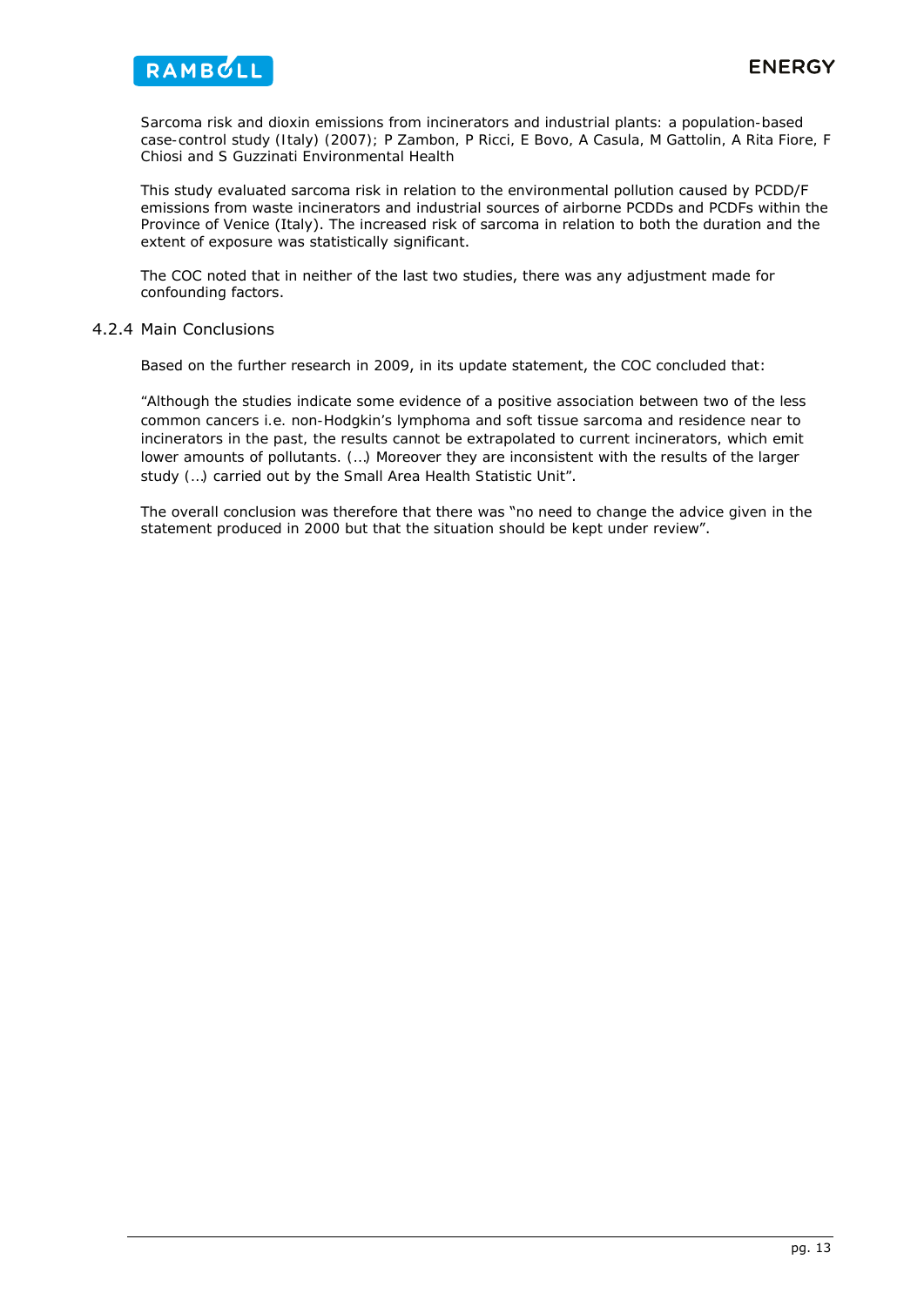### **4.3 Systematic review of epidemiological studies on health effects associated with management of solid waste (2009)**

### 4.3.1 Background and Method

The aim of this 2009 study conducted by a team from the Department of Epidemiology, Regional Health Service Lazio Region, Rome, Italy and the Division of Epidemiology, Public Health and Primary Care, Imperial College, London, UK was to systematically review the epidemiological literature on the health effects in the vicinity of landfills and incinerators and among workers at waste processing plants with a view to deriving a usable excess risk estimates for health impact assessment.

Relevant papers were found through computerised literature searches of MEDLINE and PubMed Databases. Peer-reviewed literature published between 1983 and 2008 addressing health effects of waste management was used. Each paper was examined in order to assess potential biases in the effect estimates produced. The evidence reported was graded with the associated uncertainties.

Twenty-one epidemiologic studies conducted on residents of communities with solid waste incinerators have been reviewed as part of this study:

- Eleven studies have been reviewed on cancer risk in relation to incinerators
- Six studies examined reproductive effects of incinerator emissions
- Four studies examined respiratory and/or dermatologic effects of incinerator emissions

The specific studies covered by this systematic review are listed in **Appendix 5.**

It is noted that, amongst all the studies reviewed, only one study included a period ending after 1998. All others are based on study periods ending in 1998 or before. In seven cases study periods ended in 1987 or before.

### 4.3.2 Review of critical studies

The publications considered by this review included the two studies below identifying a suspected link between MSWIs and health impacts. Ramboll has reviewed these studies in detail to set out their findings below as examples of critical health impact reviews.

- 1. Risk for non Hodgkin's lymphoma in the vicinity of French municipal solid waste incinerators (2008); J.-F. Viel, C. Daniau, S. Goria, Pascal Fabre, P. de Crouy-Chanel, E.- A. Sauleau and P. Empereur-Bissonnet published by Environmental Health.
- 2. Cancer incidence near municipal solid waste incinerators in Great Britain (1996); P. Elliott, G. Shaddick, I. Kleinschmidt, D. Jolley, P. Walls, J. Beresford and C. Grundy published by British Journal of Cancer.

### 4.3.3 Risk for non-Hodgkin's lymphoma in the vicinity of French municipal solid waste incinerators by Environmental Health (2008)

The study was completed following suspicion based on epidemiologic evidence of an increased risk for non-Hodgkin's lymphoma (NHL) in the vicinity of MSWIs releasing high levels of dioxin. The purpose of the study was to examine this association on a large population scale.

The study area consisted four administrative departments in France, divided into 2,270 block groups. NHL cases considered were diagnosed during the 1990–1999 period and aged 15 years or more. Cases were then individually associated to a block by residential address geocoding. An atmospheric dispersion model was used to provide an estimate of emissions in the vicinity of 13 MSWIs operating in the study area. Cumulative ground-level dioxin concentrations were also calculated for each group and 5 confounding factors were taken into account: population density, urbanisation, socio-economic level, airborne traffic pollution, and industrial pollution.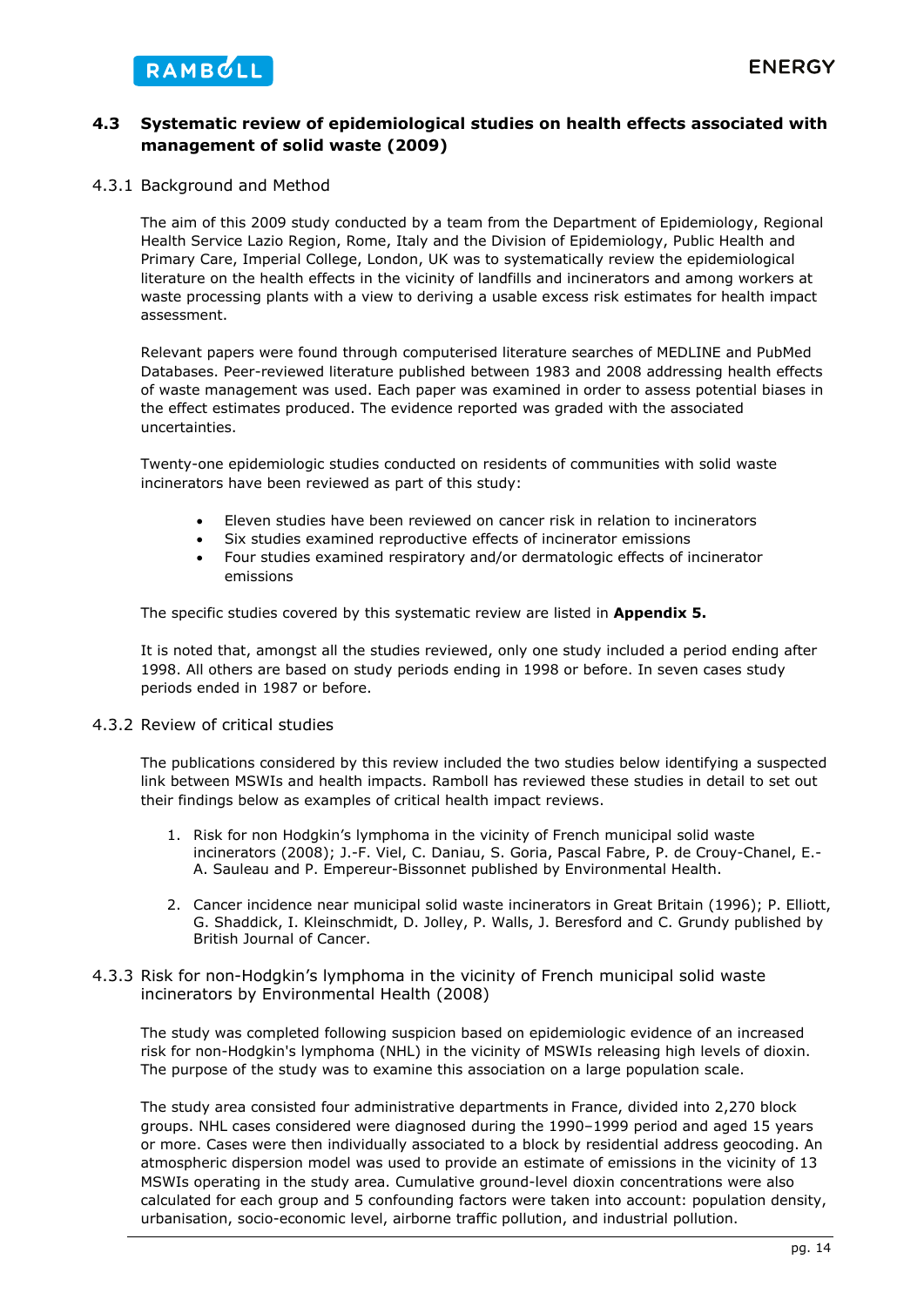

A total of 3,974 NHL incident cases were investigated (2,147 males and 1,827 females). A statistically significant relationship was identified at the group level between risk for NHL and dioxin exposure, with a relative risk of 1.12 for persons living in highly exposed areas compared to those living in slightly exposed areas. Population density appeared positively linked both to risk for NHL and dioxin exposure.

This study provided evidence of a link between NHL incidence and exposure to dioxins emitted by MSWIs. However, it was noted by the authors that study findings could not be extrapolated to modern MSWIs/ERFs, which emit lower pollutants than those released by the incinerators to which the subject population was exposed.

4.3.4 Cancer incidence near municipal solid waste incinerators in Great Britain by British Journal of Cancer (1996)

Cancer incidences amongst populations near 72 MSWIs in Great Britain were analysed using the Small Area Health Statistics Unit database. The periods covered were 1974 to 86 for England, 1974 to 84 for Wales and 1975 to 87 for Scotland. Case numbers were compared with expected numbers calculated from regionally adjusted national rates. Observed-expected ratios were calculated and tested for decline in relation to distances of up to 7.5 km from the MSWIs. The study was conducted in two stages: the first stage involved the study of the data for 20 incinerators; the second stage the remaining 52 facilities.

As shown on**Figure 1** it was found that there was a statistically significant decline in the risk of cancer incidence with distance from the MSWIs for all form of cancers: stomach, colorectal, liver and lung cancer. Among the findings revealed during the second stage, the excess from 0 to 1 km ranged between 37% for liver cancer and 5% for colorectal cancer.



#### **Figure 1: Ratio 10 year lag Observed (O) / Expected (E) by Distance for All Cancer Incidences**

The study investigated cancer incidence potentially linked to exposure to pollutants emitted by older incinerators dating back to the turn of the  $19<sup>th</sup>$  century. In addition, the authors noted that deprivation is commonly high in polluted areas and is strongly predictive of disease occurrence. In the authors' view, the strong socio-demographic and lifestyle effects associated with deprivation are likely to be greater than any effect of background pollution in those areas.

The authors concluded that the evidence of residual confounding factors found near the incinerators was a likely explanation of the findings of all cancer incidences. It also recommended that further investigation should be carried-out as this finding was based on routine cancer registry data, which may overestimate the true incidence of primary liver cancer because of misdiagnosed secondary tumours. The authors suggested that further study could validate the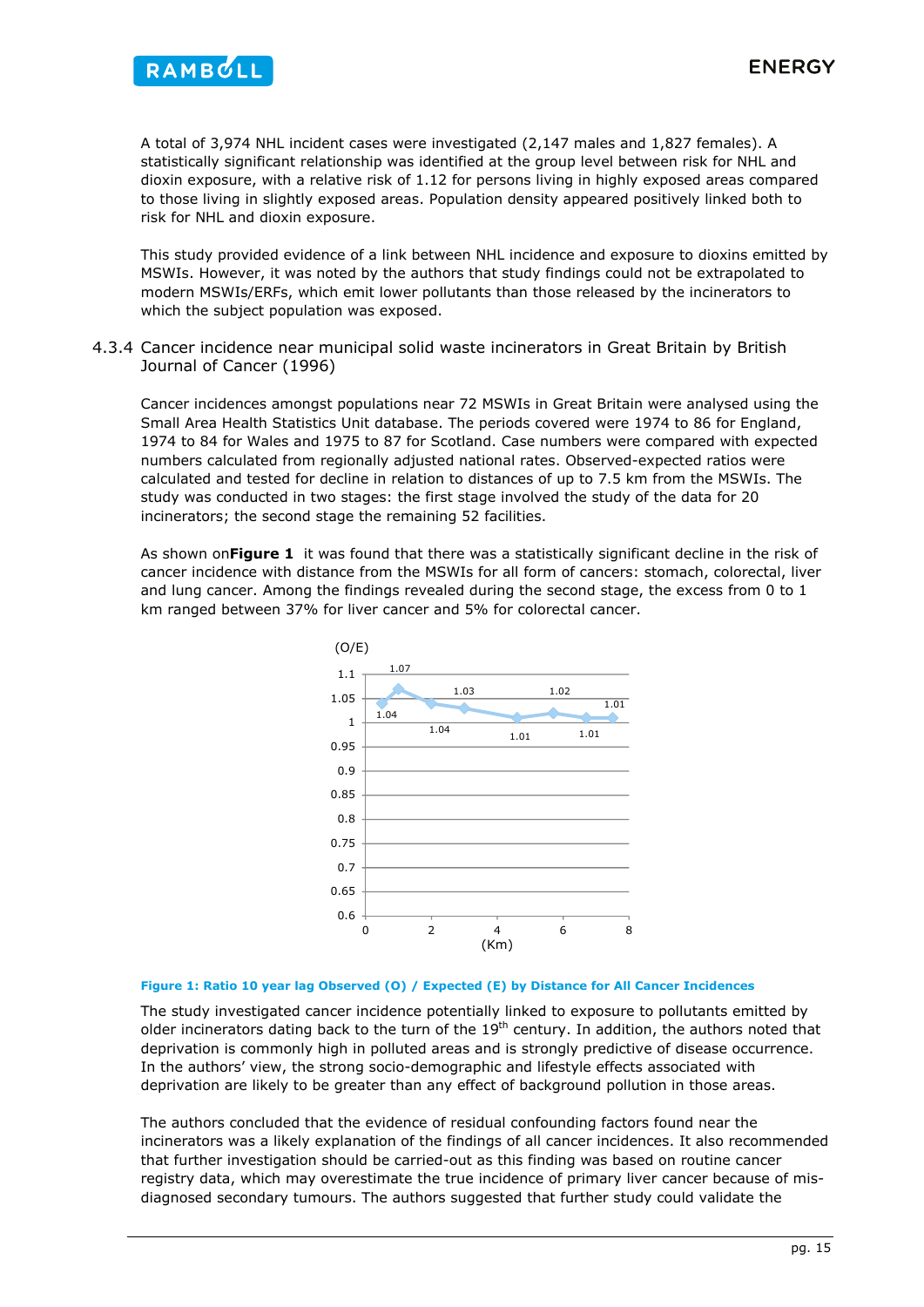

diagnoses of primary liver cancer among cases included in this publication to more accurately determine the true excess incidence of liver cancer in the vicinity of MSWIs.

Based on the evidence collected by the scientific community and the fact that before the introduction of stringent ELVs, the control of emissions from old incinerators was limited, it seems possible that in some cases, the MSWI industry had a detrimental effect on the health of the population living in the vicinity of the facilities. However, it appears that even when an effect has been identified, the authors of the studies reviewed acknowledged that the results could not be directly extrapolated to current ERFs. Moreover, they also reported that significant confounding factors, in particular socio-economic aspects, were serious factors potentially reducing the significance of these findings

### 4.3.5 Results and Conclusions

The study reported the following results and conclusions:

- "*In most cases the overall evidence was judged to be inadequate to establish a relationship between a specific waste process and health effects; the evidence from occupational studies was not sufficient to make an overall assessment. For community studies, there was limited evidence of a causal relationship and a few studies were selected for a quantitative evaluation. For populations living within three kilometres of old incinerators, there was limited evidence of an increased risk of cancer, with an estimated excess risk of 3.5 percent. The confidence in the evaluation and in the estimated excess risk tended to be higher for specific cancer forms such as NHL and STS than for other cancers*".
- Furthermore, the authors of the paper concluded that "*the studies reviewed suffer from many limitations such as poor exposure assessment, ecological level of analysis and lack of information on confounding factors. Nevertheless, with a moderate level confidence, the authors have produced some effect estimates that could be used for health impact assessment of MSWIs. The uncertainties surrounding these numbers should be considered carefully when health effects are estimated*".

It is noted that the studies forming part of this systematic review are assessing the health impact of historical emissions from incinerators. Thereby, studying the impact of accumulated exposures to emissions from MSWIs during periods prior to the introduction of efficient flue gas cleaning when emissions were many time higher than those of a modern ERFs.

**Section 3** outlines the developments in emissions from MSWIs over the years.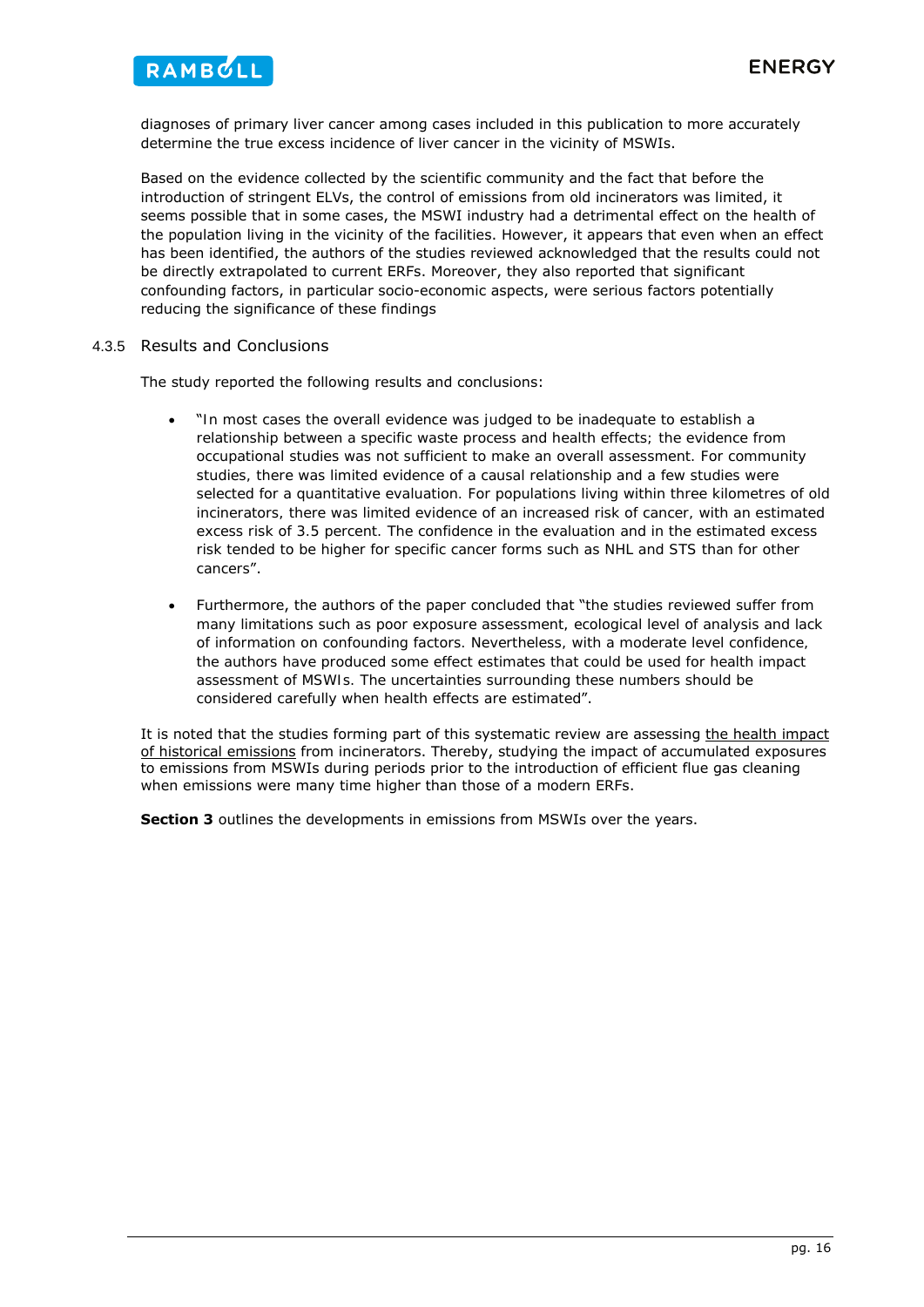### **4.4 The Impact on Health of Emissions to Air from MSWIs, HPA (2009).**

### 4.4.1 Introduction and Background

The Health Protection Agency (HPA) has statutory responsibility to advise Governments and Local Governments on the potential health impact of incinerators. HPA has reviewed studies examining the suggested association between MSWI/ERF emissions and effects on human health. This document was prepared by the HPA to communicate its knowledge and assessment of existing scientific evidence.

The incineration process can potentially cause harm to public health through three sources of exposure: (i) emissions to air, (ii) cooling water and (iii) solid ash residues. Assuming that the solid ash and cooling water are disposed of and handled adequately, air emissions are the only remaining route of exposure and the only source investigated in the HPA review.

The review is presented in the document according to pollutant categories and potential associations with health effects as follows:

### Particles

Questions are often raised on the health effects of particles emitted by incinerators. The Committee on the Medical Effects of Air Pollutants (COMEAP) has published a series of reports and statements on the subject. It is accepted that exposure to current levels of air pollutants is affecting health. It is also accepted that short and long term exposures to particulates can damage health. No thresholds have been identified for either the effect of short term or long term exposure to increased particulate concentrations.

The mechanisms of particulates on health are not currently well understood but several hypotheses have been formulated, among others, they are likely to cause:

- The generation of free radicals in the respiratory system,
- The induction of an inflammatory response in the lungs,
- Effects on clotting factors in the blood,
- Effects on the development rate of atherosclerotic plaques in coronary arteries on the regulation of heartbeat.

There is also a possibility that heavy metals attached to particles play an important role in potential health impacts. Lack of understanding does not stop predictions of the effect from increased concentrations induced by the operation of MSWIs. Summary coefficients linking PM10 and PM2.5 with health effects applied to the small increase of concentration due to the MSWIs is estimated to be small, thus limited risks of exposed population health impacts.

According to data provided by Defra contributions of MSWIs to national emissions of particles is low. It estimated that in 2007 MSWIs only contributed up to 0.02% of the total national PM<sub>10</sub> compared to 22% for production industries. This scale of magnitude is also found at local levels.

### **Carcinogens**

There are two types of chemicals which have the potential to cause cancer: genotoxic carcinogens and non-toxic carcinogens. Genotoxic carcinogens induce cancer by reacting directly with the genetic material of cells and consequently by producing genetic mutations and are the main focus in air pollution studies.

### **Dioxins**

Particular concerns have been expressed on the emissions of dioxins. The Committee on the Toxicity of Chemicals in Food, Consumer Products and the Environment (COT) has recommended a tolerable daily intake of 2 pictograms WHO-TEQ / Kg body weight / day based on the most sensitive effect of TCDD on laboratory animals.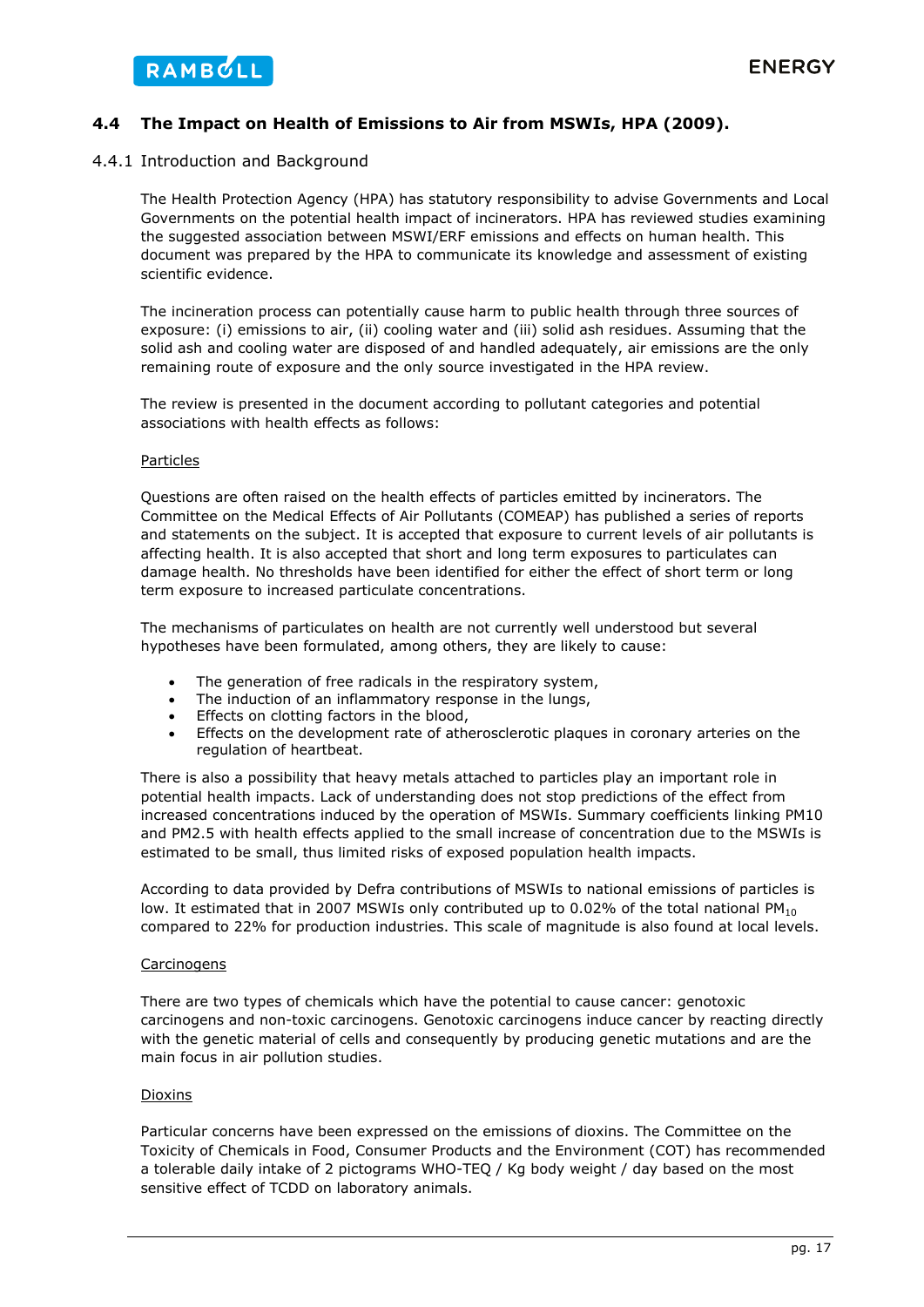

In view of the 0.1 ng per cubic meter emission limit for incinerators, direct respiratory exposure to dioxin is negligible in terms of the overall individual dioxins intake. More than 90% of the nonoccupational exposure to dioxins occurs via food intake. Thus ingestion of locally produced food can be the main contributor. Calculations show that consuming a significant proportion of food produced/grown near incinerators only provides a small dioxin intake, well below the tolerable daily intake recommended by the COT.

### Epidemiological studies: MSWIs/ERFs and cancers

The Committee on the Carcinogenicity of the Chemicals in Food, Consumer Products and the Environment (COC) has issued two statements in 2000 and in 2009 on the cancer epidemiology of MSWIs. These are reflected in Section 4.2.

- The first statement was made in 2000, after reviewing a large study by the Small Area Health Unit investigating cancer incidences between the mid-70s and the mid-80s amongst a population of 14 million within a 7.5 km radius of the MSWIs in Great Britain. The incinerators were of older generation and with many times air emission limits than modern ERFs. The COC concluded that: *"any potential risk of cancer due to residency (for periods in excess of 10 years) near to MSWIs was exceedingly low and probably not measurable by the most modern techniques"*
- In 2008 the COC reviewed seven studies published since 2000. All these had studied MSWIs of the older generation and three of the MSWIs were reported to have exceeded even older emission standards for dioxins emissions. COC's conclusion was*: "Although the studies indicate some evidence of a positive association between two of the less common cancers i.e. non-Hodgkin's lymphoma and soft tissue sarcoma and residence near to incinerators in the past, the results cannot be extrapolated to current incinerators, which emit lower amounts of pollutants. (…) Moreover they are inconsistent with the results of the larger study (…) carried out by the Small Area Health Statistic Unit"*. The COC indicated that there was no need to modify its previous advice but stated that the situation should be kept under review.

### 4.4.2 Main Conclusions

The HPA concluded its study by stating:

*"Modern, well regulated incinerators make only a small contribution to local concentrations of air pollutants. It is possible that such a small additions could have an impact on health but such effects, if they exist, are likely to be very small and not detectable."*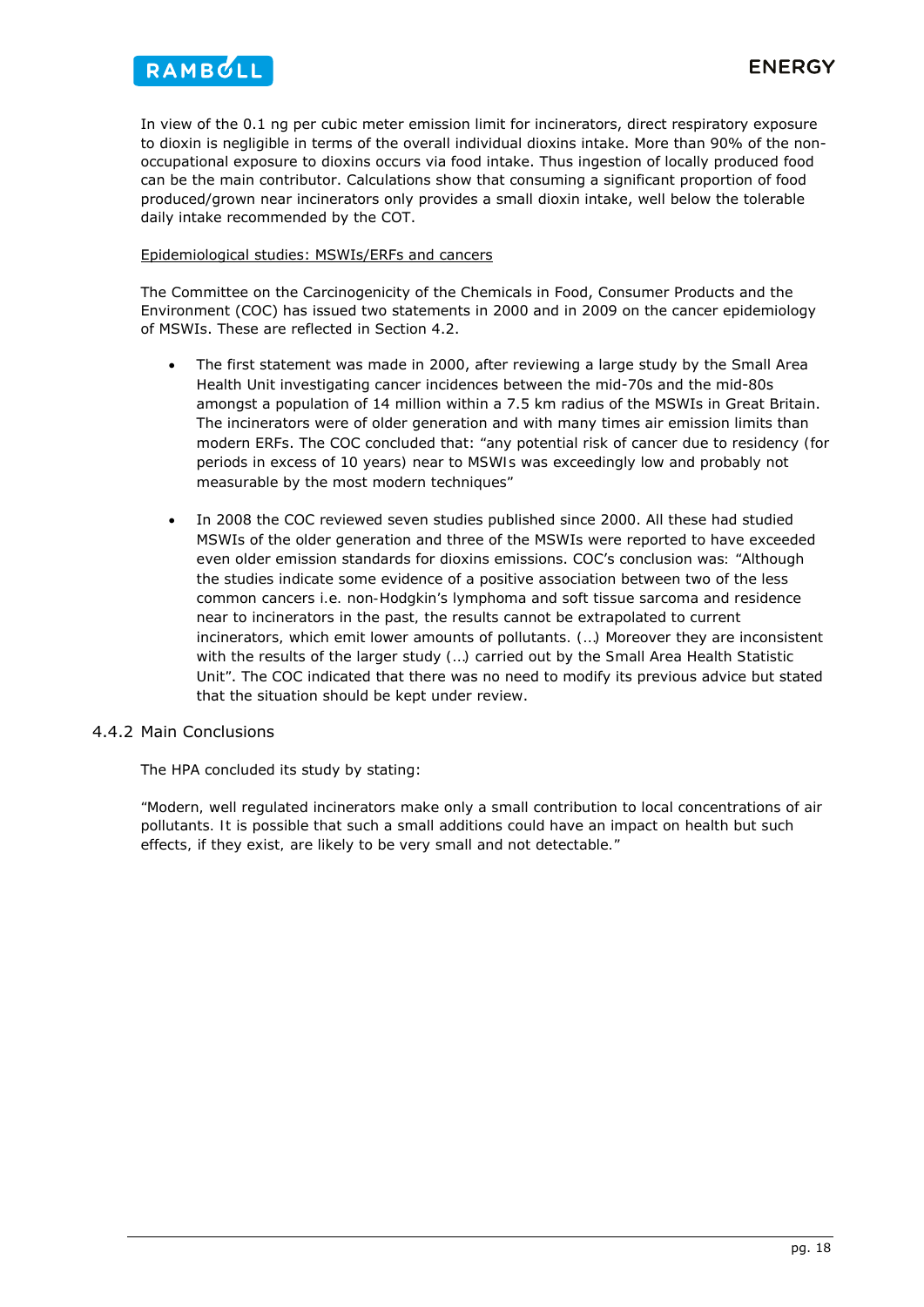# **5. CONCLUSIONS**

There are some public concerns in the UK over MSWI/ERF emissions and possible adverse human health effects. A significant number of studies have investigated this subject using a variety of spatial or statistical methods. These have been performed at area and individual levels as well as continuous and periodic samplings on various receptors i.e. human blood, soil, vegetation and air.

The publications reviewed by Ramboll are representative of the type of work completed to date on this subject. The scope of the studies set out below included analyses of the impact of incineration on air quality and human health.

- 1. Report on Air Quality in the Vicinity of SELCHP (2000) by Oakwood Environmental Services for CREED UK, Environment Energy and Waste Research Centre
- 2. Determinants of dioxins and furans in blood of non-occupationally exposed populations living near Portuguese solid waste incinerators (2007); M.F. Reis a, J.P. Miguel, C. Sampaio, P. Aguiar, J.M. Melim, O Papke published by Science Direct
- 3. Management of atmospheric pollutants from waste incineration processes: the case of Bozen (2013); M. Ragazzi, W. Tirler, G. Angelucci, D. Zardi and E. C. Rada published by Waste Management & Research
- 4. Review of Environmental and Health Effects of Waste Management (2004); Enviros, University of Birmingham and Defra
- 5. Cancer incidence near municipal solid waste incinerators in Great Britain; COC statement COC/00/S1 and Update Statement on the Review of Cancer Incidence near Municipal Solid Waste Incinerators; COC/09/S2 by Committee on Carcinogenicity of Chemicals in Food, Consumer Product (2000 & 2009)
- 6. Systematic review of epidemiological studies on health effects associated with management of solid waste (2009); D Porta, S Milani, A I Lazzarino,C A Perucci and F Forastiere
- 7. The Impact on Health of Emissions to Air from Municipal Waste Incinerators (2009); Health Protection Agency
- 8. Dioxin emissions from a municipal solid waste incinerator and risk of invasive breast cancer: a population-based case-control study with GIS-derived exposure (2008); J-F. V, M-C. Clément, M. Hägi, S. Grandjean, B. Challier and A. Danzon published by International Journal of Health Geographics
- 9. Long-term monitoring of dioxins and furans near a municipal solid waste incinerator human health risks (2012); L. Vilavert, M. Nadal, M. Schuhmacher and J. Domingo published by Waste Management & Research
- 10. Spatial analysis of health effects of large industrial incinerators in England, 1998–2008: a study using matched case–control areas (2012); F. Reeve, T. Fanshawe, T. Keegan, A. Stewart and P. Diggle published by BMJ Open

None of the above studies could establish or even suggest a definite association between the emissions of incinerators and adverse health effects on the local population. The studies have a limited capability to account for confounding factors such as socio-economic, meteorological and other sources of emissions. The body of literature generally does not support concerns about adverse health effects caused by proximity to modern MSWIs.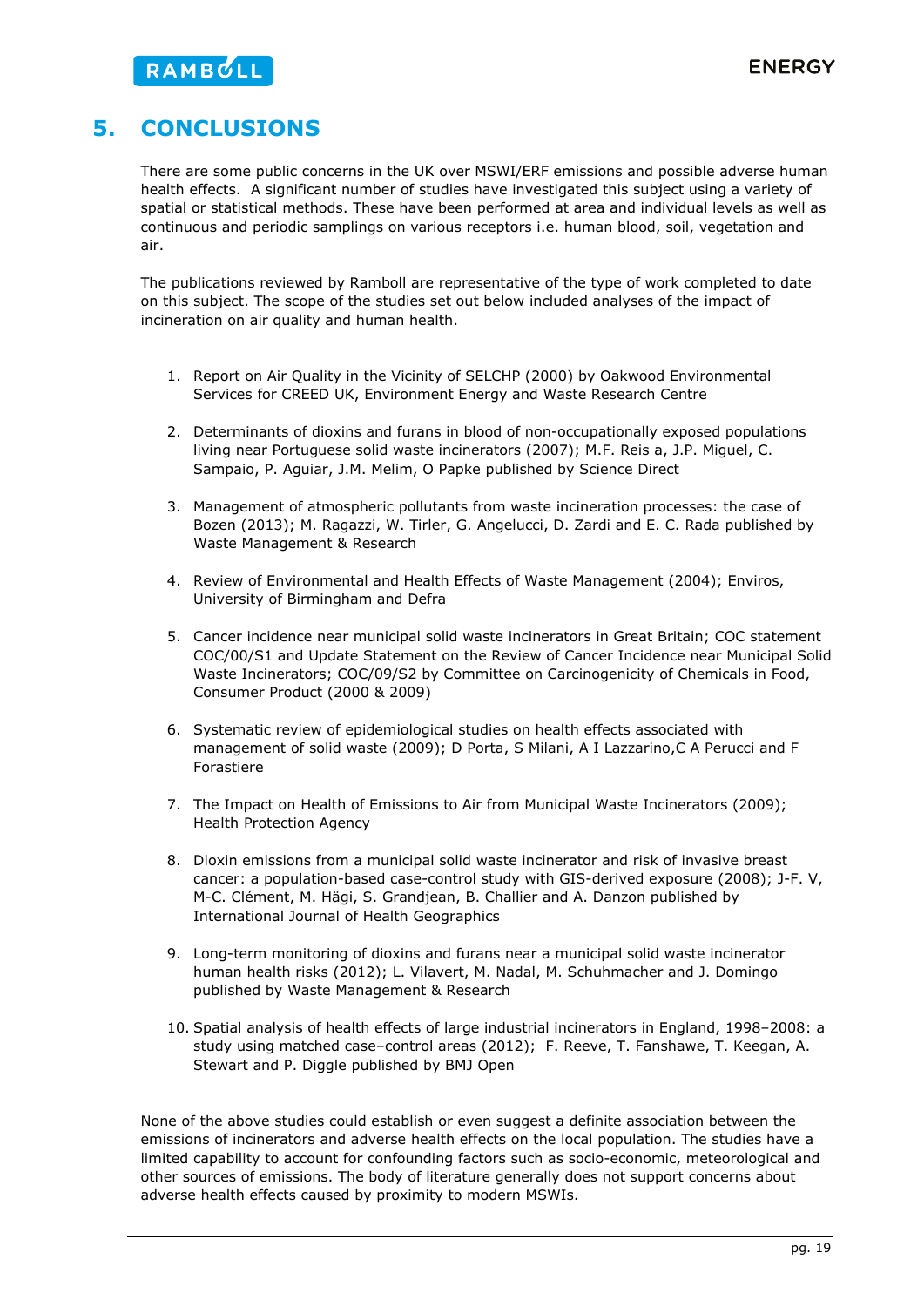

Limited studies have reported a possible link between older facilities and adverse health effects. Ramboll has reviewed:

- Risk for non Hodgkin's lymphoma in the vicinity of French municipal solid waste incinerators (2008)
- Cancer incidence near municipal solid waste incinerators in Great Britain (1996);

The above studies relate to exposure periods that pre date current emissions control technology and stringent legislative requirements. Modern ERFs employ extensive flue gas treatment technologies and concentrations of emission are a fraction of dated plants, most of which have been decommissioned or upgrade to comply with current legislation.

Findings from literature and evidence reviews carried out on behalf of public organisations are consistent with the case studies reviewed. Generally the conclusions can be summarised as follows:

- MSW Incinerator contribution to local air pollution levels is minor in comparison to other activities such as traffic, local heating sources or emission intensive industries.
- Older incinerators have been a potential source of pollution and may have contributed to adverse health impacts. However, emissions from modern, well operated ERFs in Europe have significantly decreased over the past decades in response to increasingly stringent regulations.
- No direct correlations between emissions from modern ERFs and adverse health impacts have been established. Whilst potential adverse health impacts of MSWI/ERFs on the population living in the vicinity of the facilities cannot be completely discounted, the fact that it could not be detected strongly suggests that the impact is negligible.
- In 2009 The Health Protection Agency (HPA) (now Public Health England (PHE), which has statutory responsibility to advise Governments and Local Governments on the potential health impact of incinerators) reviewed studies examining the suggested association between MSWIs emissions and effects on human health. PHE concluded that *"Modern, well regulated incinerators make only a small contribution to local concentrations of air pollutants. It is possible that such a small additions could have an impact on health but such effects, if they exist, are likely to be very small and not detectable."*
- PHE commissioned a study to further extend the evidence base as to whether emissions from modern ERFs affect human health. This study is due to be published in 2015. Ramboll expects this study to further support/confirm PHE's 2009 study conclusions.

The public concerns about health impacts from MSWI/ERF operations are primarily connected with emissions to air. The impact from emissions is mitigated by the treatment of combustion gases. Emissions include dust, acidic gases, trace heavy metals and dioxins. The operators of ERFs continually monitor key emissions to ensure compliance with permitted levels. Certain pollutants have to be monitored on a periodic basis. The monitoring is reported to the industry regulator, the Environment Agency, in accordance with the Environmental Permit. Modern flue gas treatment systems can achieve lower emission levels than those set in the typical Environmental Permit. This provides confidence that a modern ERFs will not have an adverse impact on health. The studies reviewed in this report indicate that emissions from vehicles have the most significant impact on air quality, whereas impact on air quality from MSWI/ERFs is considered negligible.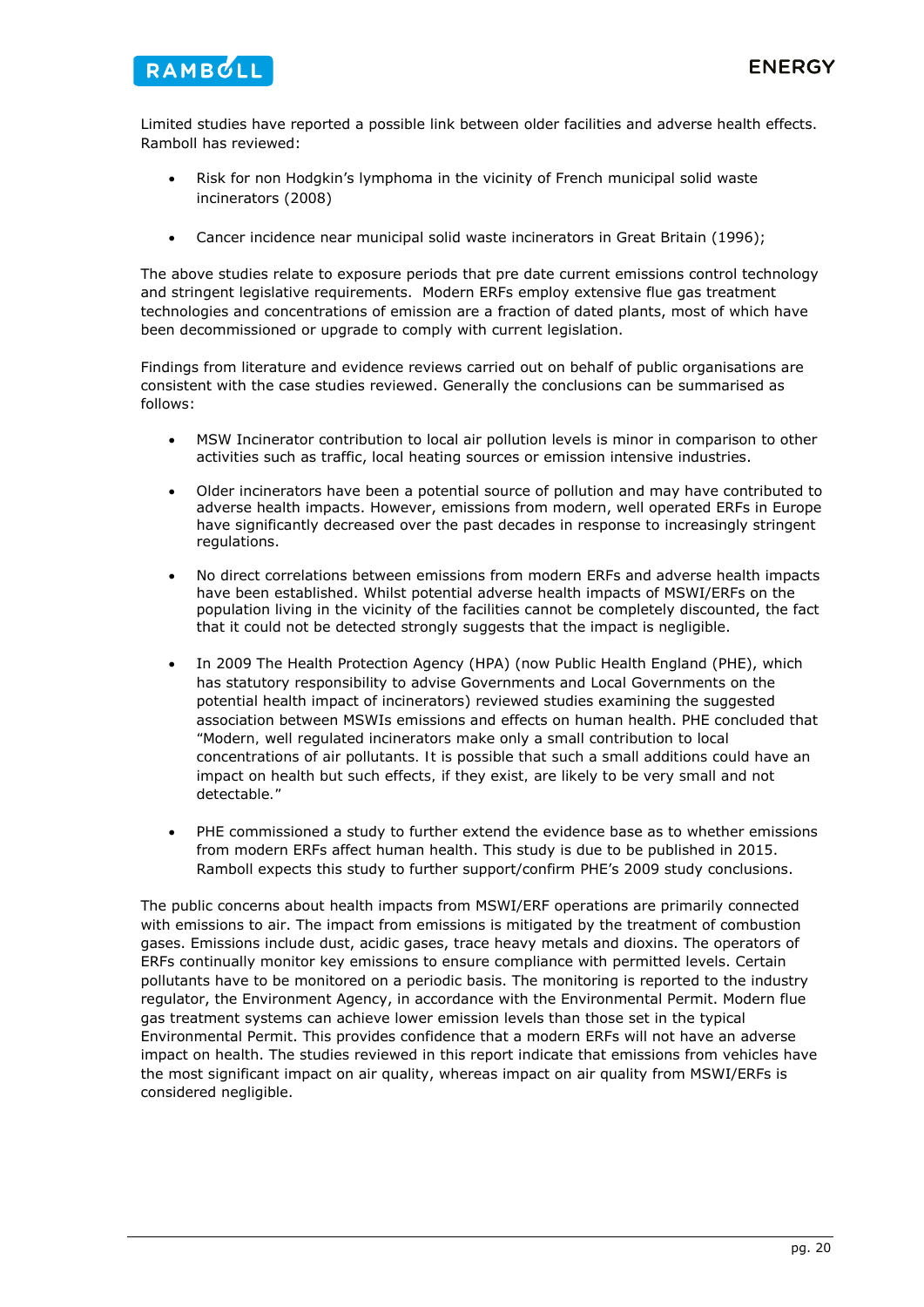# **6. APPENDICES**

### **6.1 Appendix 1 – Air Quality Impact Studies**

6.1.1 Report on Air Quality in the Vicinity of SELCHP, 2000

### Background Information

The South East London Combined Heat and Power Ltd (SELCHP) funded an independent survey of the impact from the facility's air emission on the local environment in order to address the general concern/fear of the local community.

The study was prepared by Oakwood Environmental Services, a consultancy specialising in monitoring ambient and stack emissions from a range of processes and subsequently advising their clients on the impact of their emissions.

The SELCHP facility is located in North Lewisham, London and receives over 400,000 tonnes per year of MSW from the London Boroughs of Lewisham, Greenwich and Bexley as well as from Westminster City Council. The plant consists of two identical processing lines, each with a capacity to process 29 tonnes of waste per hour.

Air quality was measured at the Baltic Wharf maintenance depot, a site located approximately 1 km from the SELCHP facility. The total test period consisted of four weeks – two weeks during which the plant was operational and two weeks when the plant was subject to planned maintenance work and not in operation. Measurements during facility shut down were used to establish the background air quality. The Baltic Wharf site was selected, as it is North East of the site and the winds are predominantly south westerly, so is likely to be exposed to any emissions.

The measurement programme was extensive and included all parameters regulated by the EU incineration directive except HF – these include trace heavy metals and dioxins. Wind direction and wind speed were also measured to ensure that the measurement equipment was placed directly downwind from the facility for a significant part of the testing period.

The monitoring programme was performed between 25th August and 21st September 2000, using a mobile laboratory equipped with continuous on-line instrumentation together with additional extractive equipment (weekly samples) for:

- hydrogen chloride (HCl),
- polycyclic aromatic hydrocarbons (PAHs),
- dioxins and furans (PCDD/Fs),
- trace metals,
- total suspended particulate matter (TSP) and
- vapour phase mercury (Hg).

### Main Results and Findings

Generally, air pollution levels according to the Department of Environment Transport and Regions (DETR) Air Quality bandings at the location were low with respect to sulphur dioxide, nitrogen dioxide, PM10 and CO. None of the measured parameters exceeded the limit levels (at the monitoring site 1 km from facility) for any of the parameters regulated by the Industrial Emission Directive 2010/75/EC (which has absorbed the former Waste Incineration Directive, 2000/76/EC)

The findings of the monitoring programmes included:

 Trace Metals: Measured concentrations of trace metals-in-air measured over the period were all well within the relevant air quality guidelines. Statutory limits did not exist at the time of publication for trace metals except for lead (0.5 µg m<sup>-3</sup>), but quidelines were available from the World Health Organisation (WHO) for some and others were derived from occupational exposure guidance for the purpose of the study. The mean measured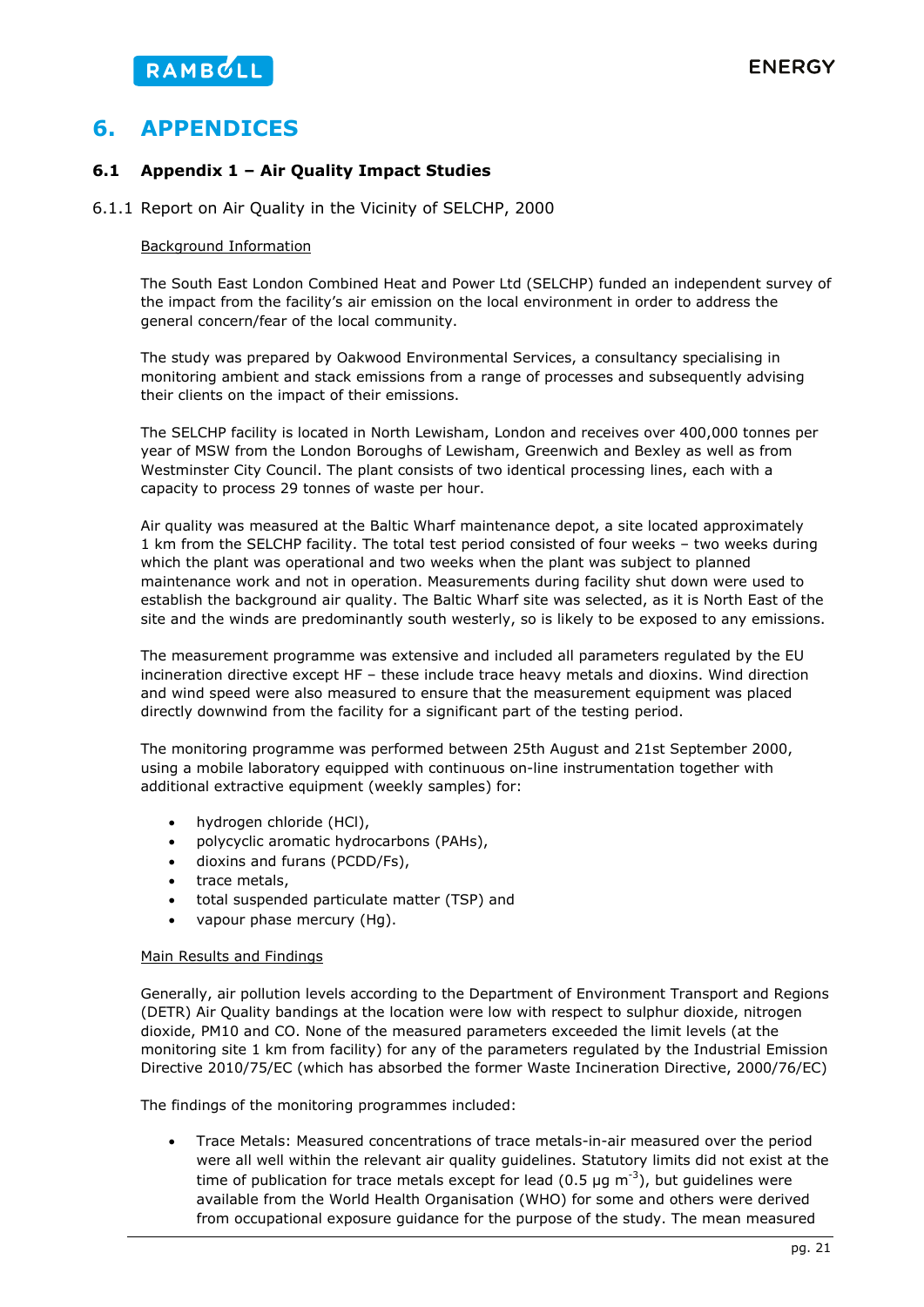

values of Total Heavy Metals for each of the 4 weeks monitored were as follow: 195, 159, 287 and 184 ng  $m^{-3}$  (arsenic (As), cadmium (Cd), cobalt (Co), chromium (Cr), copper (Cu), mercury (Hg), lead (Pb), manganese (Mn), nickel (Ni), antimony (Sb), tin (Sn), thallium (TI) and vanadium (V) in the particulate phase)

- PCDD/Fs: The mean concentration of total PCDD/Fs at the Baltic Wharf Depot was 18 fg I-TEQ  $m^{-3}$  over the four-week period. The value was approximately 25% lower than the concentrations previously measured in London since 1996 with a 3 year mean of 26.4 fg I-TEQ  $m^{-3}$ .
- PAHs: Concentrations of individual PAHs measured over the four weeks period were found to be well within the range of annual mean concentrations measured at a background urban reference site located in London between 1991 and 1997 reported by the National Environmental Technology Centre (NETCEN). The level of benzo[a]pyrene was always below the Expert Panel on Air Quality Standards recommendation of 0.25 ng  $m^{-3}$ , with levels ranging from 0.14-0.20 ng  $m^{-3}$ .

Nitrogen dioxide, sulphur dioxide, carbon monoxide and PM10s: The standards and guidelines used for the above species were drawn from the EU, World Health Organisation (WHO), Expert Panel on Air Quality Standards (EPAQS) and National Air Quality Standards (NAQS). Some values were also compared to monitoring data from Eltham urban background site at the Ecology Centre, Bexley Rd (A210) even though the Baltic Wharf Site is considerably more industrialized and 4 miles North West of the Eltham site.

 $NO<sub>2</sub>$ : Nitrogen Dioxide was found to be below all six limits or guide values except for one guidance value which was slightly exceeded. This was the EU guide value as the 50th percentile of hourly means measured over one month (53.2ppb compared to 50ppb).



*Source: Oakwood Environmental Services (2000)* 

#### **Figure 2: Measured Concentrations of Oxides of Nitrogen**

SO<sub>2</sub>: Concentrations of sulphur dioxide measured at the Baltic Wharf site were low and considerably below any EU guidelines or standards. With regard to DETR banding levels, the air pollution was classified as low for all 2,548 or 100% of the readings i.e. all levels were below 100 ppb (267 µg m<sup>-3</sup>). The mean concentration of 3.74 g m<sup>-3</sup> was well within the normal range of annual mean concentrations reported in the East Thames by the Quality of Urban Air Review Group (1993) Urban Air Quality in the UK.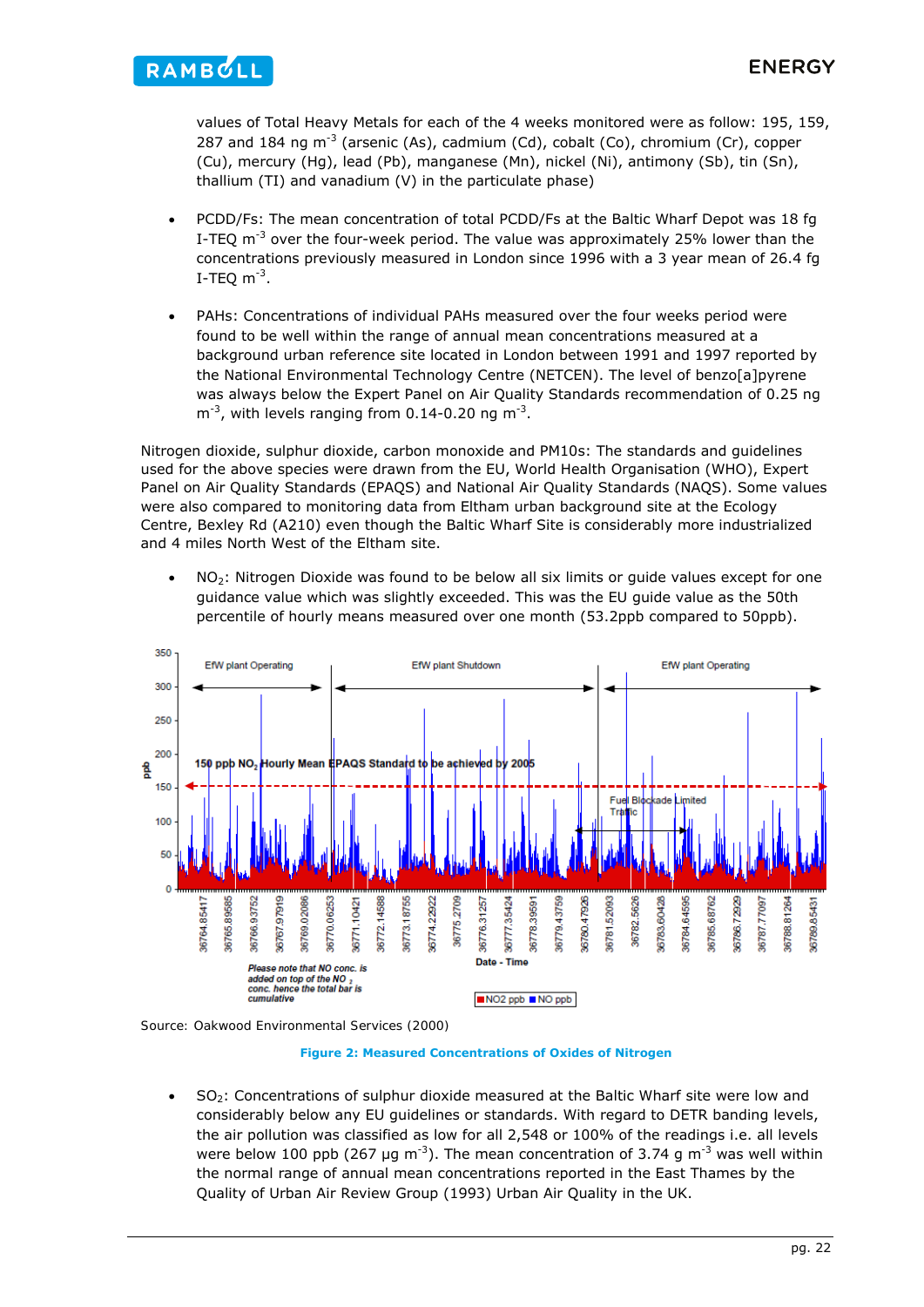# RAMBULL

- PM10s: The highest 24 hours running mean concentration measured of Fine Particulate Matter was 27.4 g  $\text{m}^{-3}$  was lower than the EPAQS and NAQS standards and guidelines. The highest 1-hour concentrations of 59.4 g  $m^{-3}$  was measured during a rush hour period and the slight elevations of other pollutants (NO, NOx, Total Hydrocarbons,  $CH<sub>4</sub>$  and CO) suggested that motor vehicles were the cause of the peak. Peaks also occurred during a period of light winds  $(< 0.3$ s<sup>-1</sup>). The report also indicates that peak times corresponded with peaks observed at the Eltham site.
- Total Suspended Particulate (TSP): The mean TSP concentration over the four weeks was 46 g m<sup>-3</sup> was found to be well within the EU directive limit of 150 g m<sup>-3</sup>. The mean PM<sub>10</sub> concentration was 14.0 g  $m^{-3}$ , about 30% of the TSP concentration.
- CO: Carbon monoxide levels were generally moderate and peaks corresponded mainly to rush hour periods. According to the authors, the large refuse trucks coming and going from the depot where the measuring station was located probably also contributed to the measured levels. The maximum 1-hour mean level was 1.90 mg  $m<sup>-3</sup>$  (1.63 ppm) with a mean level of 0.26 mg  $m^{-3}$  (0.22 ppm). The maximum 15-minute concentration was 2.38 mg  $m^{-3}$  while the WHO guideline level was set at 100 mg  $m^{-3}$ . The maximum 8-hour running mean concentration was 1.31 mg  $m<sup>-3</sup>$ , considerably below the NAQS and EPAQS standards values set 11.7 mg  $m<sup>-3</sup>$ .
- HCl: Concentrations of hydrogen chloride measured at the site ranged from 0.20 to 0.33 g  $\text{m}^{-3}$ , with a 4-weeks mean value of 0.27 g  $\text{m}^{-3}$ . These concentrations were below the Environmental Assessment Levels provided by HMIP/EA (Her Majesty's Inspectorate of Pollution) of 7 g m<sup>-3</sup> at the time. The report also mentioned that the measurements were similar to background levels ranging between 0.3 to 1.1 g  $m^{-3}$  recorded in Essex (Harrison R M and Allen A G (1990) vol. 24 p 369-376.)

### **Main Conclusions**

The measurement undertaken for the study did not show significant differences when the SELCHP facility was or was not operating. Furthermore, the correlation observed between the peaks of CO, NO2 and PM10 at rush hours  $(08:15 - 09:15)$  suggested that pollution levels mainly originated from ordinary vehicle emissions.

The above was further supported by the fact that other measured pollutants levels ( $SO<sub>2</sub>$ , dioxins/furans and PAHs) were low, when compared to published data for other monitoring sites around the London Area presented in the report.

The general air quality at Baltic Wharf was similar to background measurements at other locations around 5 miles away. This indicates that the general air quality is determined by regional/national sources rather than local sources and also confirmed that emissions from the SELCHP facility are not a major source of pollutants in this urban context.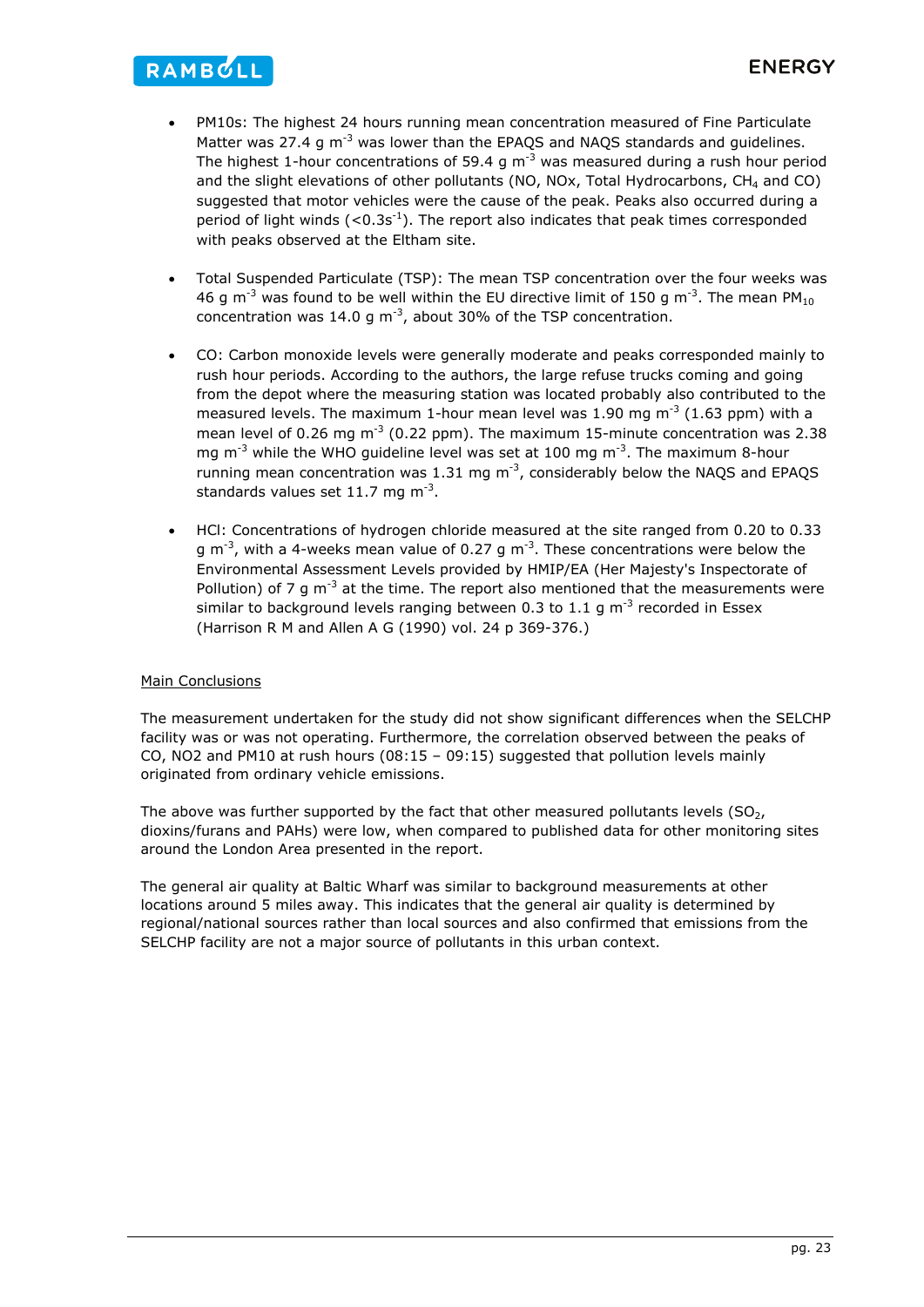6.1.2 2007 - Determinants of dioxins and furans in blood of non-occupationally exposed populations living near Portuguese solid waste incinerators

### Introduction and Background

Human biomonitoring is an effective tool to assess population exposure to pollutants. It provides a method to assess human exposure and potential health effects of such exposure more accurately than analysing the quality of the environment as such through air, water, food and soil monitoring programmes. Biomarkers are more directly linked to the adverse health effects. However, it is not providing information a priori on the exposure-health effects link.

Among the thermal combustion processes, solid waste incinerators were identified as a significant source of dioxins between the 1980s and early 1990s. They can release PCDDs and PCDFs which are resistant to both biological and chemical degradation and are lipophilic substances. These compounds bio-accumulate in the food chain, mainly in the lipids, increasing the potential hazard for humans.

Portugal has been developing specific surveillance programs to assess the potential impact of MSWIs on the environment as well the populations in the vicinity of the facilities. In relation to the activity of two MSWIs, Environmental Health Surveillance Programs have been launched and several human biomonitoring projects have been implemented, some of them investigating dioxins and dioxin-like compounds within the population potentially affected. The following two MSWIs were investigated:

- VALORSUL is a MSWI operating since 1999 in the urban area of North-Lisbon, in Portugal.
- A MSWI operational since June 2002 located in the island of Madeira. The facility processes solid waste from municipal, hospital and slaughterhouse sources.

The population under examination was made of apparently healthy, 18 to 65 years old volunteers, not occupationally known exposed to dioxins, residing in areas for more than one year. Within both populations (Lisbon and Madeira) the participants were classified as exposed and control populations. In total, 138 apparently healthy adults were studied relatively to dioxin body burden, 33 and 85 from Lisbon, during the first and the second observational period, respectively, and 20 from Madeira.

Seven dibenzodioxin, and ten dibenzofuran congeners were analysed by high resolution gas chromatography coupled with high resolution mass spectrometry. Statistical analyses were performed with SPSS software version 12.0 for Windows. Both protocols described have been approved by the Ethics Committee of the Lisbon Faculty of Medicine.

In Lisbon, during a preliminary phase, baseline levels of dioxins were measured in blood from subjects living in the area under potential influence of the facility and, for comparison, from individuals with farther place of residence and work. Additional measurements were made during the first two years, to monitor space and time trends.

On Madeira Island, baseline levels were established and examinations were repeated to enable an evaluation of a possible impact from the upgraded solid waste incinerator on human exposure to dioxins. The main results have been subject of another specific publication (Reis et al., 2004a,b; Sampaio et al., 2004a,b). The overall conclusion pointed to a non-significant regional difference on dioxin levels between exposed and control populations relative to each incinerator. It also suggested that dioxin exposure of global populations could not be associated to the emissions from the facilities investigated and that dioxin control technologies installed were effective in relation to both incinerators.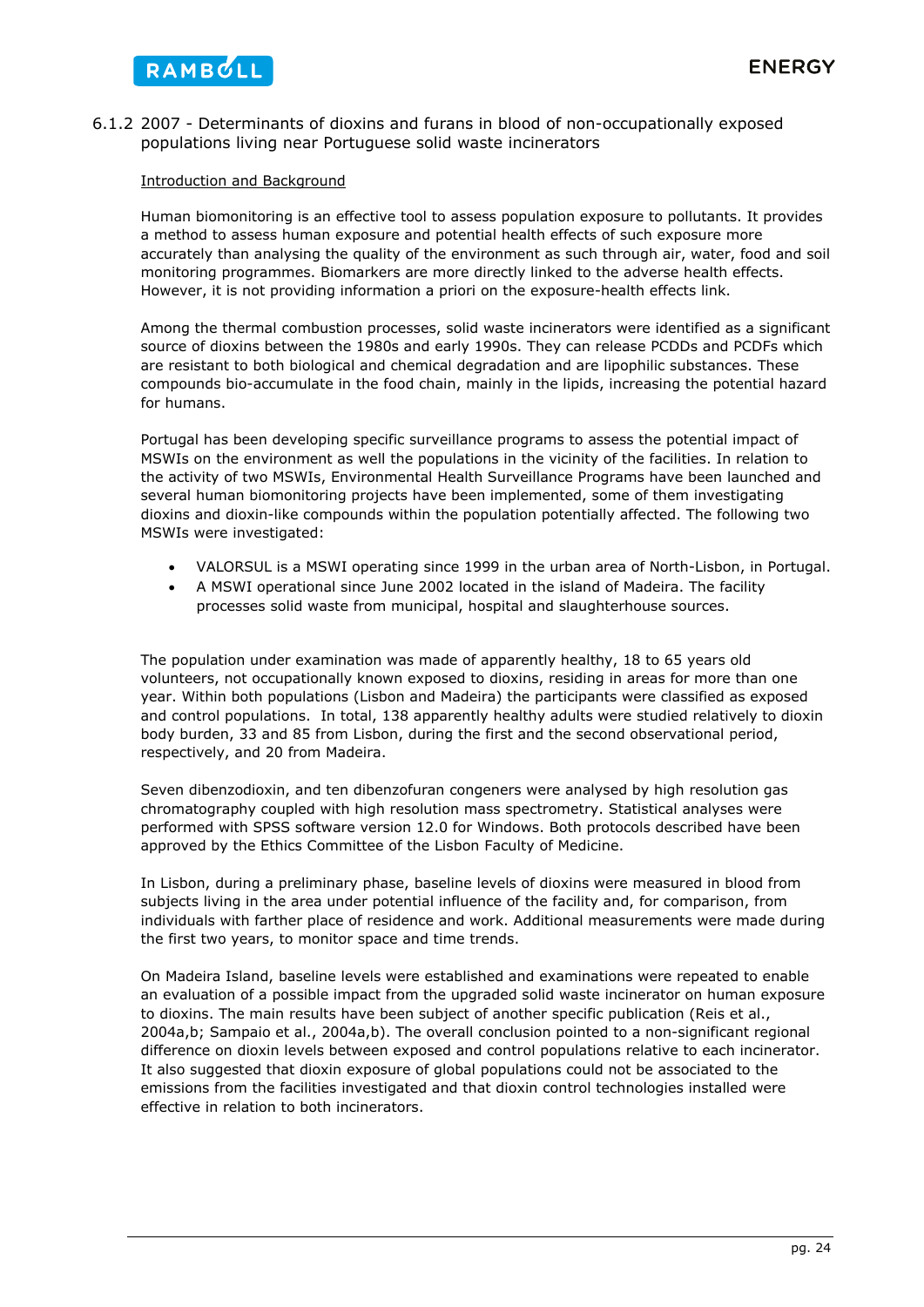### Main Results and Findings

The results were analysed to identify the differences in PCDD/Fs concentration in terms of area of residence (exposed vs non-exposed), community (Lisbon vs Madeiras), age, sex. This review mostly reports the findings obtained from the exposition factor.

- The analysis of PCDD/F blood levels, in pg WHO-TEQs per gram of fat, provides a comparison across areas of residence, communities and sex, as well as a correlation between age and dioxin levels. From the results, it was found that there were no statistically significant differences between exposed and non-exposed individuals. The findings were deemed to be interesting for the purpose of the investigation, since they suggested that the prior conclusion that the dioxin control systems of the incinerators of Lisbon and Madeira Island were effective, was accurate.
- PCDD/F levels in women showed a slightly higher trend although differences were not statistically significant.
- Individuals residing in Lisbon showed higher median PCDD/F levels when compared with those from Madeira (15.4 and 9.6 pg WHO-TEQ/g fat, respectively). The levels measured in Lisbon community may be attributed to different sources which are not present or not so intensive in Madeira. It should be noted that even though Lisbon was associated with higher dioxin levels, the extreme levels were similar between the two communities.
- In normal circumstances, diet is the major pathway of human dioxin exposure. However, analysis performed on the diet of both groups in a separate study did not suggest a statistically significant difference in relation to dioxin exposure from the most significant foodstuffs. Therefore, it can be assumed that the dioxin body burden in Lisbon might be due to higher dioxin emissions from industry sources and traffic.
- The analysis also identified a statistically significant association between the total TEQs in blood and age. As expected, elder individuals showed higher PCDD/F blood levels.

Further analyses were performed to investigate potential influencing factors on blood dioxin levels using bi-variable analysis and through the multiple logistic regressions. The influencing factors examined were professional activity and hobbies potentially leading to higher exposure, present or past smoking habits, intake frequencies of fruit and vegetables, and preferential consumption of meat or fish.

The results confirmed the importance of age as well as the association between Lisbon community and dioxin levels above median. Most importantly, it also confirmed in statistical terms, the dioxin emissions control effectiveness already suggested earlier. No statistical association between control and area of residence exposed to emissions of the MSWI and higher dioxin blood levels could be identified.

The results of repeated measurements during the different observational periods on the Lisbon population showed a relative homogeneity in the median and mean terms WHO-TEQ/g fat that provides further indication on the effectiveness of the Lisbon incinerator air pollution control system over time. The main values are indicated in the following table.

#### **Table 4: Mean and median values of WHO-TEQ/g Dioxins Levels in blood for year 1 and year 2 in the Lisbon population.**

|                   | <b>Median</b> | Mean |
|-------------------|---------------|------|
| Year 0 - baseline | 14.6          | 15.5 |
| Year 1            | 14.1          | 14.6 |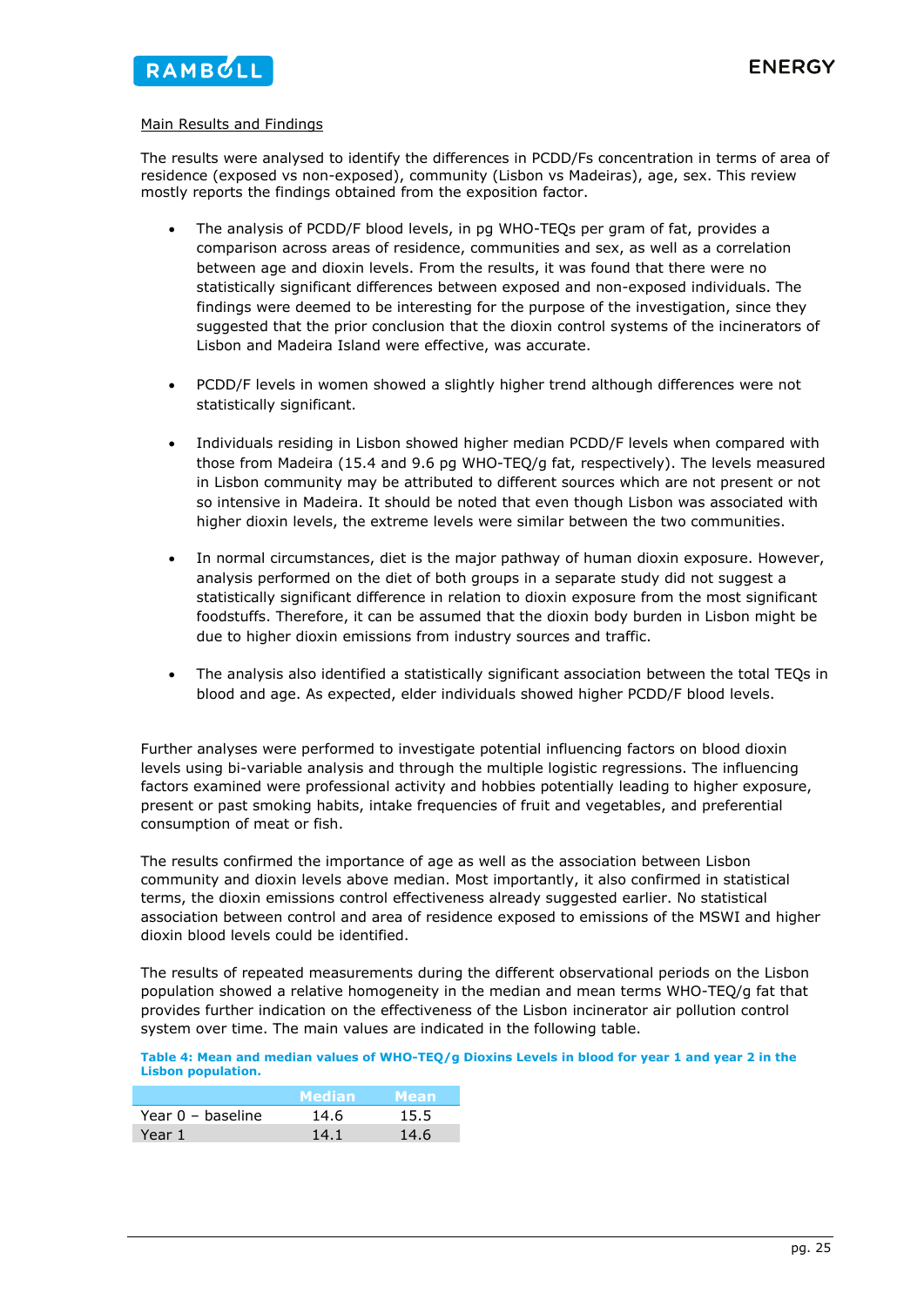

### **Main Conclusions**

The paper does not contain a section summarising the conclusions of the work completed. However the authors mention that the results suggest that incineration does not impact blood dioxin levels of nearby residents.

Individuals from Lisbon showed higher median PCDD/F levels. The reason behind this is more likely to be that Lisbon is a more polluted area rather than eventual differences in dietary habits of the two groups. In fact, analysis performed on the diet of both groups (not detailed in the study) did not show a statistically significant difference in relation to any of the most relevant foodstuffs in the context of dioxin exposure.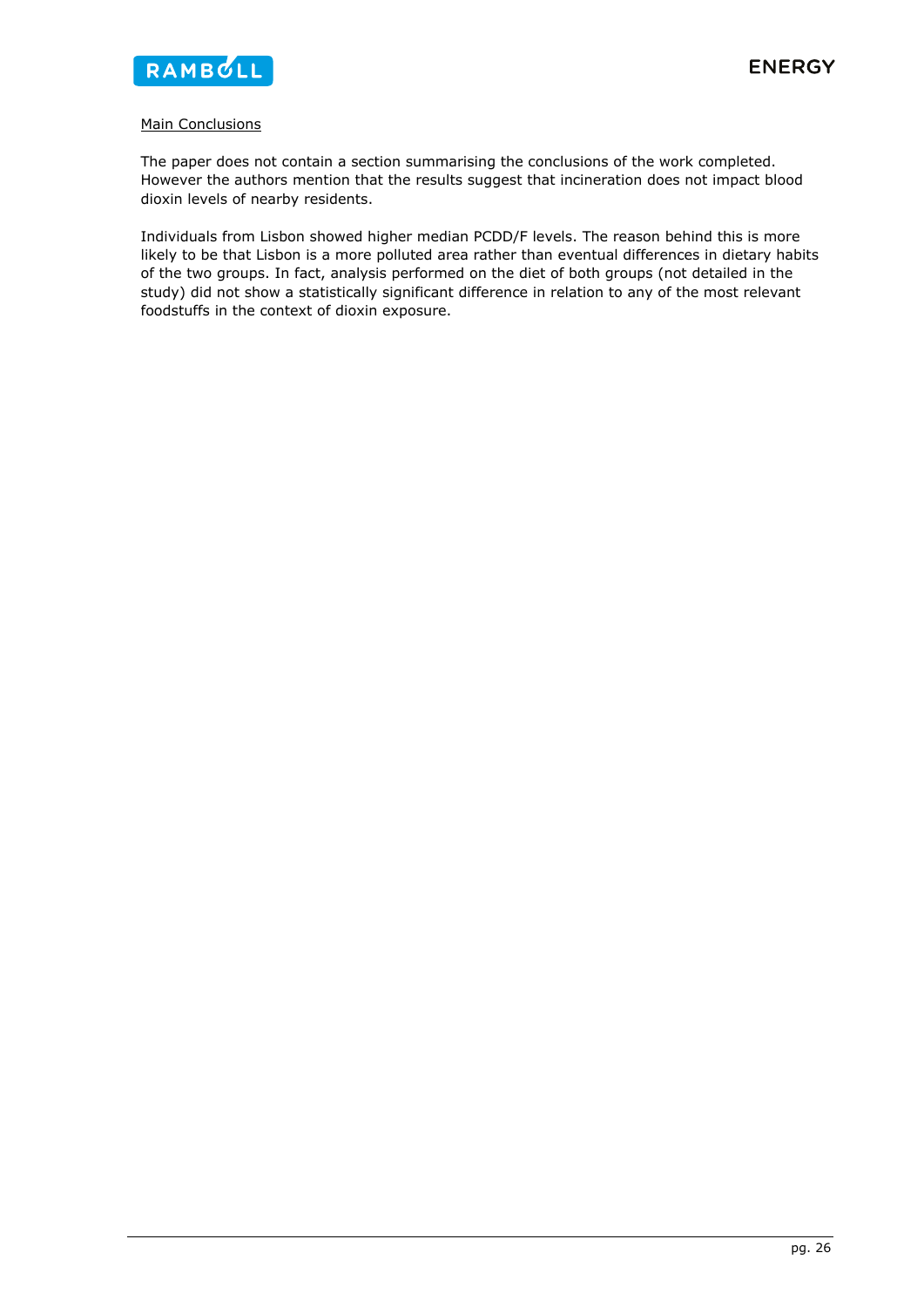

### 6.1.3 Management of atmospheric pollutants from waste incineration processes: the case of Bozen, 2013

### Background

This paper was published in the Waste Management & Research magazine issued by the International Solid Waste Association and was prepared by Marco Ragazzi, Werner Tirler, Giulio Angelucci, Dino Zardi and Elena Cristina Rada. It presents the case study of a waste incinerator located in a region rich in natural and environmental resources, and close to the city of Bozen, Italy. The facility consisted of two parallel lines with a total treatment capacity of 400 tonnes MSW per day. Flue gas cleaning was performed by a fabric filter and a two-stage wet scrubber, together with a final selective catalytic reduction unit for nitrogen oxides and trace organics removal.

Tto understand the effect of the facility on human health and the surrounding environment, the local authority adopted special measures to monitor the incinerator emissions. In 2003, an automatic sampling system was specifically installed to continuously sample polychlorinated dibenzodioxin/dibenzofuran PCDD/F emissions. The sampling system was coupled directly to aerosol spectrometers to determine fine and ultra-fine particle concentrations from the 50 m plant stack. Particulates and PCDD/F are substances of particular concerns due to their recognised potential to affect human health. Study results were used by the local decisionmaking process aimed at implementing a new plant to replace the existing facility, the subject of the study.

This article reports and discusses the results of the multi-year activity. Emission control of PCDD/F has taken place since 2003 when the automatic sampling system was installed to continuously measure emissions from the stack. Emission control of PCDD/F was performed during two sampling campaigns (August and September 2006 and later between December 2006 and January 2007). Typical wind conditions have been taken into consideration to identify two main deposit sites on the basis of previous numerical modelling assessment. Accordingly they were identified to be located South and North of the facility. Two and three directional samplers were used for the purpose of the respective first and second campaigns. A third sampler was installed in the centre of Bozen during the second campaign, an area which is not directly influenced by the incinerator's emissions.

### Main Results and Findings

• PCDD/F - First Sampling Campaign

The short term PCDD/F emissions measurements (8h) at stack level ranged between 10% to 80% of the Waste Incineration Directive compliance emission limit value which is 0.1 ng I-TEQ / Nm<sup>3</sup>. Emission values showed that values were all less than or equal to 20 fg TEQ m<sup>-3</sup>. The 20 fg TEQ  $m^{-3}$  value was measured with northerly wind at the southern sampling point.

• PCDD/F - Second Sampling Campaign

Results from the second campaign showed that the influence of the plant on the PCDD/F in the urban area of Bozen could not be detected. PCDD/F air concentrations were comprised between 79 and 90 fg TEQ  $m^{-3}$  at the Northern sampling point and between 52 and 84 fg TEQ  $m^{-3}$  at the southern sampling point. The highest value was measured at the north sampling site under northerly winds. At the third site, not exposed to the main contribution of the plant, the measured concentrations ranged from 155 to 259 fg TEQ  $m^{-3}$ .

Particulates Matter

The data collected showed that in the southern sampling site, when the wind blows from the south, the PM concentrations were higher than when the wind blows from the north. Considering the location of the incinerator, it was concluded that the plant was not a major source of PM. The data reporting the number of particles were correlated with an air quality monitoring station in Bozen centre. A good correlation was observed with parameters directly linked to vehicles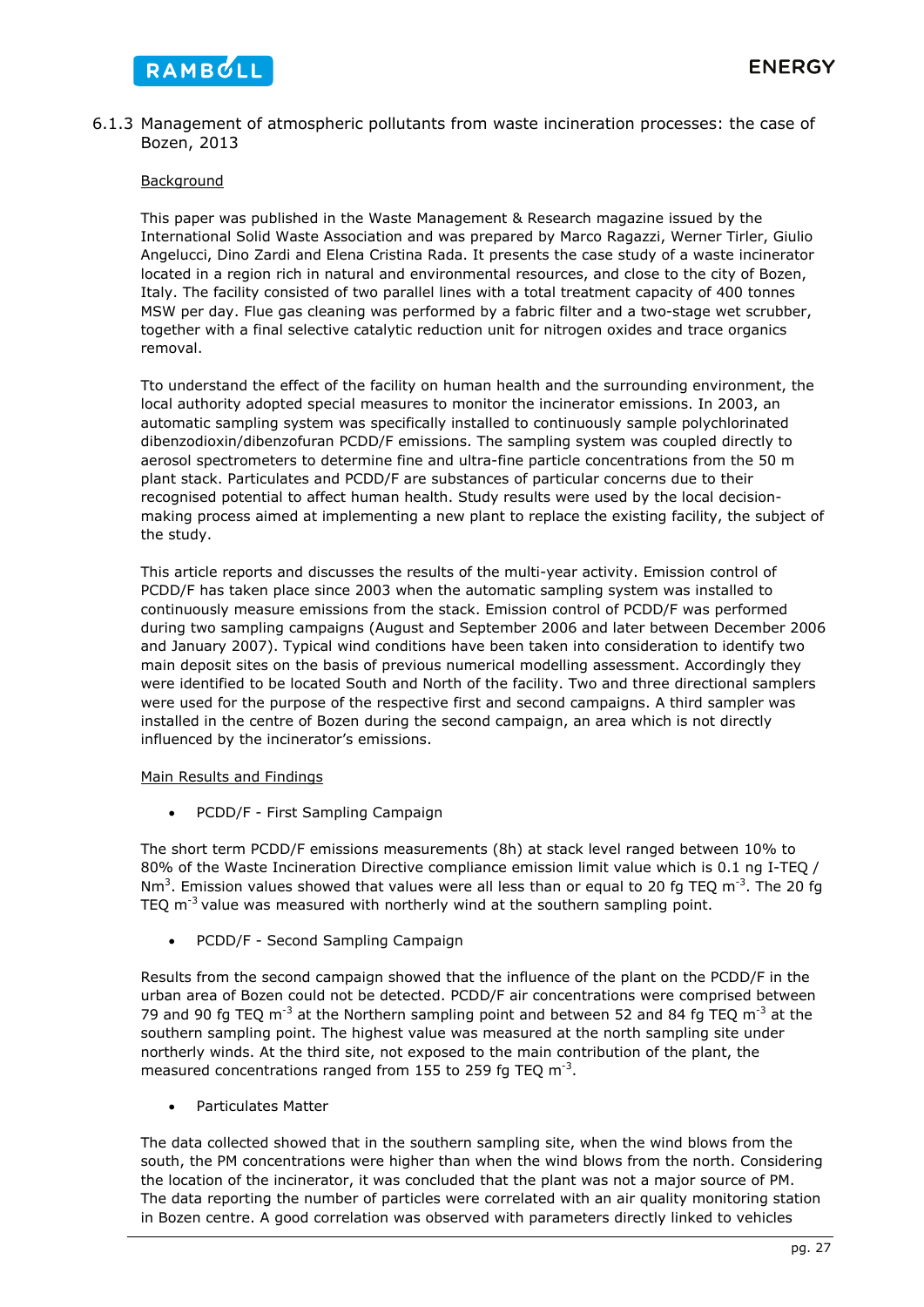

traffic (benzene, toluene, CO, NOx nitride oxide and the number of vehicles) suggesting that ultra-fine particles concentrations in the urban area of Bozen depend on traffic dynamics rather than emissions from the incinerator.



*Source: Ragazzi et al (2013)* 



### **Conclusions**

The study provided clear evidence that domestic heating and road traffic were the main sources of persistent organic air pollutants (POPs, PCDD/F is a POP). Results also confirmed previous modelling work suggesting that the Bozen plant is not a significant source of PCDD/F, or fine and ultra-fine particles. The study team suggested that further studies should be carried out to help establish the role of domestic combustion of wood as a potential contributor to PM levels.

It was also determined that ultra-fine particles concentrations in the urban area of Bozen depend on traffic rather than plant emissions.

The availability of detailed pollutant diffusion modelling (undertaken in 2001) of a long-term PCDD/F emission characterization (started in 2003) and of ultra-fine concentration values (measured in 2006–2007) have allowed the local authorities to successfully complete the proposal process for the a plant. The new plant was under construction at the time of paper publication.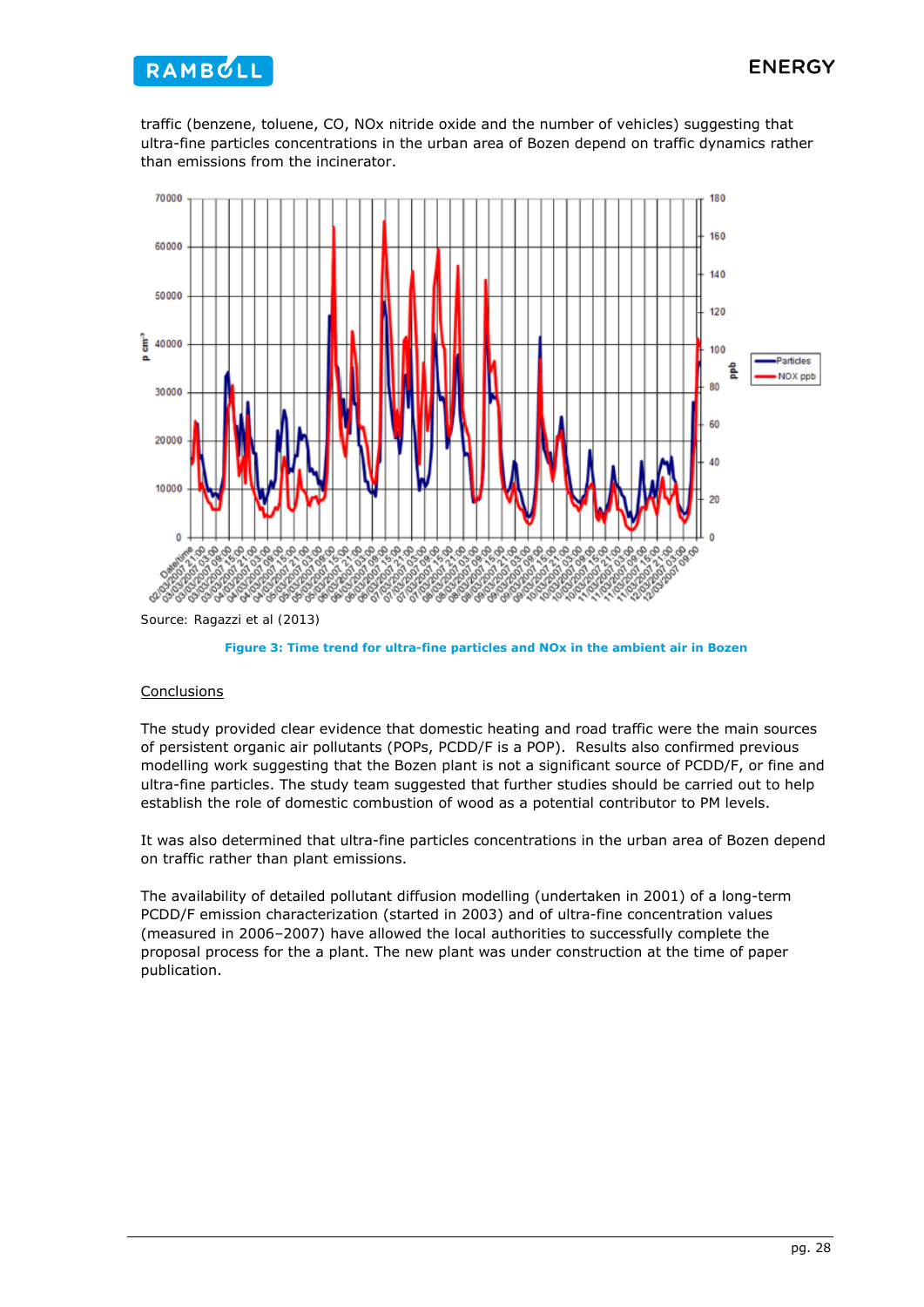

### **6.2 Appendix 2 – Health Impact Studies**

6.2.1 Dioxin emissions from a municipal solid waste incinerator and risk of invasive breast cancer: a population-based case-control study with GIS-derived exposure, 2008

### Introduction and Background

It is established that risk factors for breast cancer are hormonally mediated but well-established risk factors only account for about half of all breast cancer cases. Therefore, interest has recently focused on environmental contaminants with the potential to affect breast cancer risks.

This paper was prepared by Jean-François Viel, Marie-Caroline Clément, Mathieu Hägi, Sébastien Grandjean, Bruno Challier and Arlette Danzon of the National Centre of Scientific Research, Besançon Faculty of Medicine, the Epithelial Carcinogenesis Research Team, and the Computer Medicine Department of the University Hospital of Besançon all based in France.

It is recognised that 2,3,7,8-tetrachlorodibenzo-p-dioxin (TCDD) is the most potent member of the dioxins family. The female population of the Seveso region in Italy where, in 1976, an industrial explosion was the cause of the highest known population exposure to TCDD is a good indicator of the hazardous potential of TCDD. 20 years after the accident, the female population residing in the area was found to be subject to a relative risk for breast cancer significantly increased by 2.1-fold.

The study team detected a cluster of non-Hodgkin lymphoma (cancer of the lymphatic system) in an area containing a MSWI with high dioxin emission levels in the region of Besançon, where this study took place. The MSWI had a capacity of 7.2 metric tons per hour and was in operation since 1971. In 1998, approximately 67,000 tonnes of waste was processed by the facility. In December 1997, the first time that the dioxin concentration of the exhaust gas was ever measured, it was found to be at 16.3 ng international toxic equivalency factor (I-TEQ) m-3, whereas the European guide value is 0.1 ng I-TEQ m-3. With this in mind, it was expected that in the two decades preceding this study, considerable amounts of PCDD/Fs were released into the area surrounding the MSWI.

### Method

Invasive breast cancer incidence data was extracted from the Doubs cancer registry, established in 1977 and comprehensive data source. The cancer registry contains anonymous data on age and area of residence at time of diagnosis, and histopathologic subtype. French privacy laws and confidentiality requirements limit individual and anonymous data available to researchers. Thus, sex, age categories and residence in a given block were the only data available. The block is the smallest level of geographic resolution defined for densely populated areas in the French census database.

Individual exposure was estimated through predicted ground-level air concentrations with a dispersion model (APC3 software, Aria Technologies, Colombes, France), allowing the modelling of the transport and dispersion of the MSWI's dioxin emissions. Geographic based exposure categories have been assessed through actual PCDD/F measurements from soil samples. The areas were classified in 4 different exposure categories: very low, low, intermediate and high.

A geographic information system (GIS) tools was used to attribute a dioxin concentration category to each of the 590 blocks included in the study. From respective residence block, a risk field classification for each cancer patient was obtained.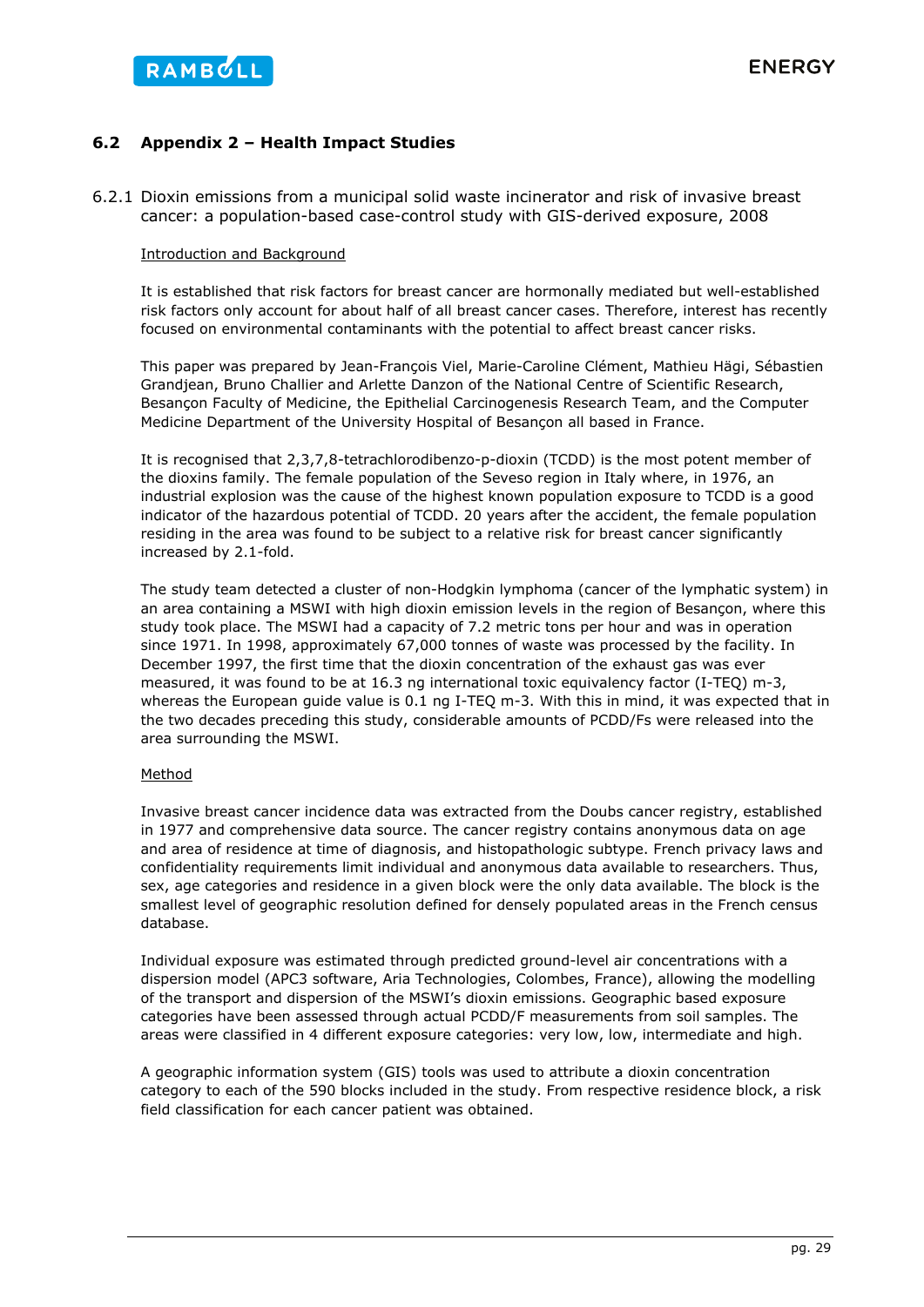



*Source: Viel et al (2008)* 

**Figure 4: Modelled dioxin concentrations at the block level, on the North-Est side of the MSWI of Besancon, France** 

The study compared 434 incident cases of invasive breast cancer diagnosed between 1996 and 2002, and 2,170 controls randomly selected from the 1999 population census.

Regarding other occupational or environmental sources of exposure to dioxins, there are no other local industrial sources of combustion-effluents. Highly polluting industries were replaced by small-scale advanced technologies two decades before the study took place. There were no cement kilns, iron or steel works or foundries located in the study area. Other potential thermal and combustion sources such as automobile exhausts and home heating result in diffuse emissions. This was examined to confirm that the MSWI was the single dominant source of PCDD/Fs in the urban area of Besançon.

### Main Findings

The studied cases corresponded to an age-standardized (world) incidence rate of 81.4 per 100,000, to be compared to 90.4 per 100,000 for France, and to 76.9 per 100,000 for the Doubs region that comprises the city of Besançon.

The age distribution at diagnosis for all cases combined showed a bimodal pattern with incidence peaks near 50 and 70 years old. Risks models were run separately for women aged 20–59 years, and women aged 60 years or older.

Among women younger than 60 years old, no increased or decreased risk was found for any dioxin exposure category. Conversely, women over 60 years old living in the highest exposed zones were found to be 0.31 time less likely to develop invasive breast cancer than women living in the very low emission area.

The remarkable feature of the study lies in the absence of dose-response relationship but the presence of a possible threshold effect observed at the highest dioxin concentration category associated with a decreased breast cancer risk. The threshold effect was also noticeable for non-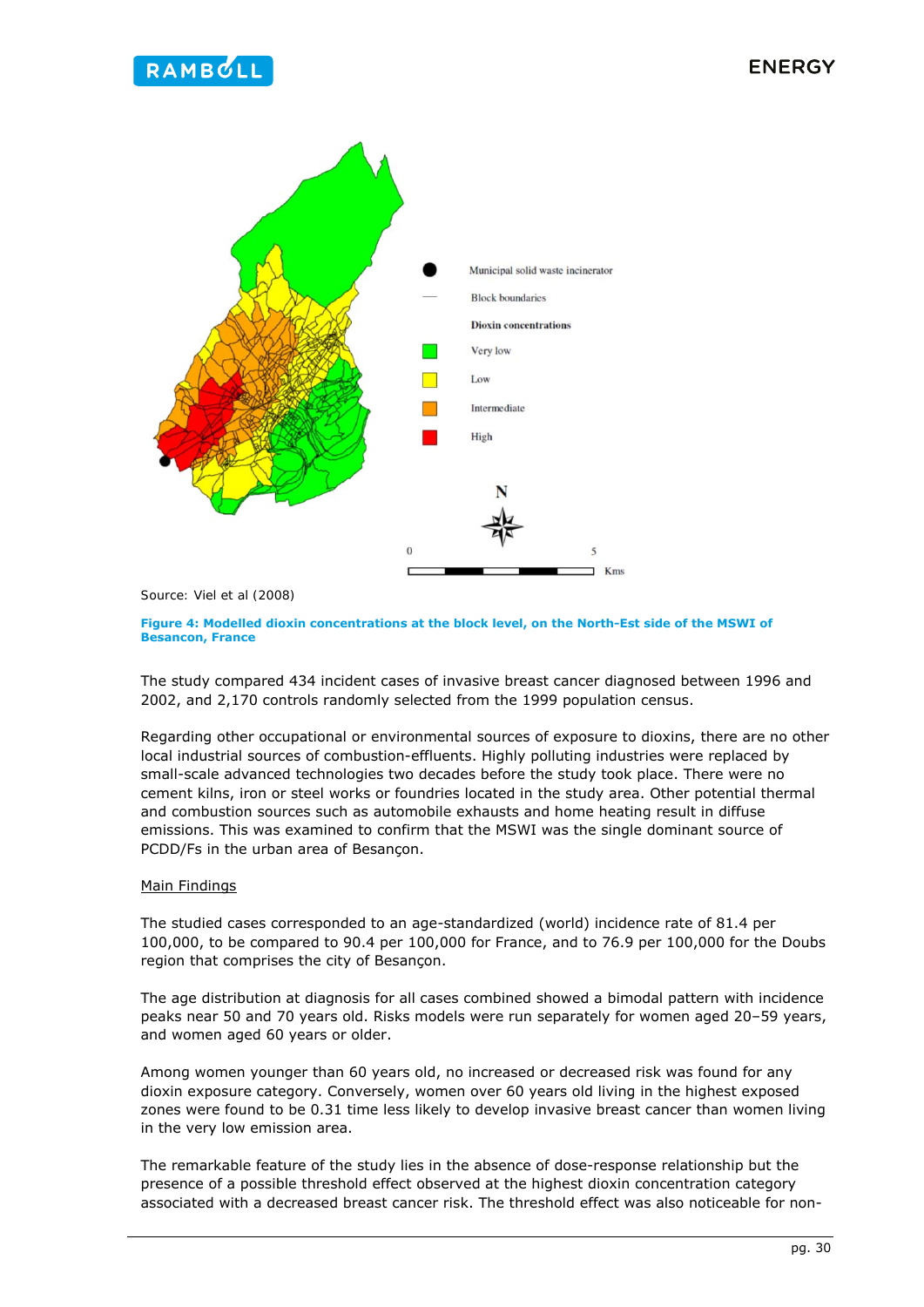

Hodgkin lymphoma in previous studies, but with a more important risk associated with higher exposure.

The results of the study from the Besançon area stand in contrast to the findings from two previous studies:

- A mortality study conducted in Russia reported that the overall risk of breast cancer was found to be 2.1 times higher among women living in Chapaevsk. The risk was associated to intense emissions of dioxins from 1967 to 1987, by a chemical plant from this area producing hexachlorocyclohexane. The activity of the facility resulted in intense dioxin contamination in the environment (air, soil, and drinking water). High concentrations of dioxins were also detected in human milk and female workers' blood. However, the lack of methodological details for this study reduces the possibility to assess its strengths, weaknesses, and generalisability.
- Serum analysis of a subgroup of 981 women living in the high TCDD exposure zones around Seveso is also suggestive of an association between TCDD exposure and breast cancer risk. From that group, fifteen women were reported to have been diagnosed with breast cancer. However, this study also suffered some limitations such as the lack of evidence of increased incidence in the whole local population or inappropriate follow-up.

This study, on the other hand, is consistent with two hospital-based case-control studies. Both of them, independently, could not identify any association between levels of PCDD/Fs in human fat and the elevation of breast cancer risk. These studies were also limited by the small number of the population studied (79 cases and 52 controls, 22 cases and 19 controls, respectively), the hospital-based population studied (in contrast to general population-based), and others criteria.

### Main Conclusion

The study could not identify any increased risk of breast cancer in relation to increased exposure to dioxin induced by the geographic proximity to the MSWI. The conclusion of the study suggests undertaking some residual confounding to avoid speculations about the statistical finding that women in the older category were found to be less likely to develop invasive cancer when their exposure to PCDD/Fs was very high.

Indeed, the study concludes that further investigation should consider the inconclusive evidence from studies completed so far. In order to gain new insights into the association between environmental dioxin exposure and breast cancer risk, large-scale population based studies are needed. They should include assessment of factors such as: family history, breast cancer risk factors, environmental exposures, standardized histopathology reviews and molecular characterization.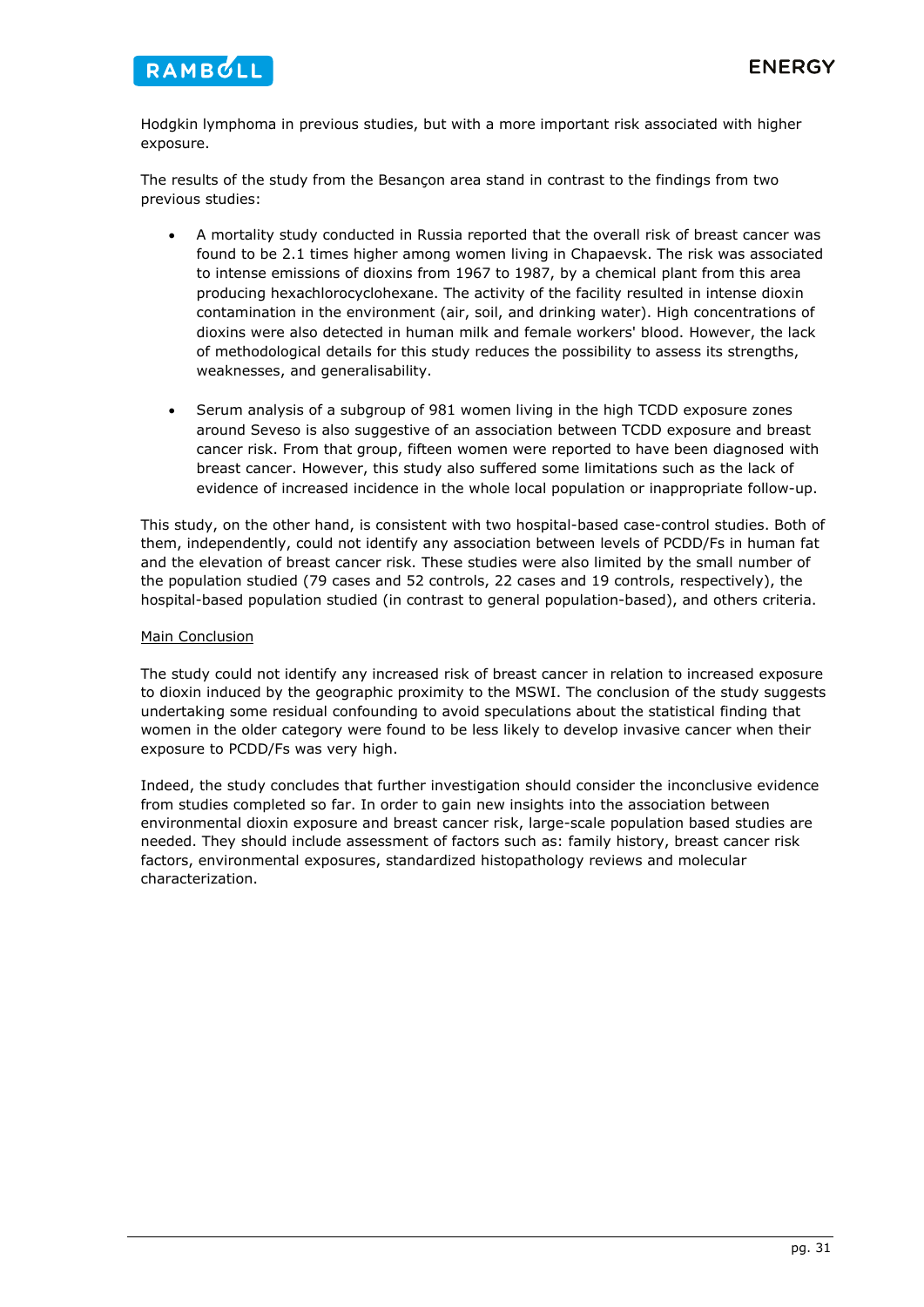

### 6.2.2 2012 - Long-term monitoring of dioxins and furans near a MSW incinerator: human health risks published by Waste Management & Research

### Introduction and Background

Human exposure to PCDD/Fs was evaluated under different scenarios and the associated noncarcinogenic and carcinogenic risks were derived from potential exposure to the emissions of the MSWI of Tarragona (Catalonia, Spain). The study was undertaken by Lolita Vilavert, Martí Nadal, Marta Schuhmacher and José L Domingo.

Incineration has been traditionally affected by the 'not in my back yard' syndrome and subject to public controversy at locations where MSW incinerators are in operation. This is particularly true prior to the construction of modern facilities. Polychlorinated dibenzo-p-dioxins and dibenzofurans (PCDD/Fs), commonly known as dioxins, which are persistent organic pollutants (POPs). Among dioxins, 2,3,7,8-tetrachlorodibenzodioxin (TCDD) is known to cause lethal toxicity, harm reproductive capacity, be immunotoxic and cause endocrine disruptions. TCDD is classified by the International Agency for the Research of Cancer as a Group 1 agent, meaning that it is carcinogenic to humans.

To address some of these concerns, concentrations of PCDD/Fs have been uninterruptedly and periodically measured in soil and vegetation samples for 15 years (since 1996) in the Tarragona region whilst the incinerator was in operation. In addition to the air and soil sampling programme, air samples have also been collected towards the end of the monitoring period (2007-2010).

This article provides an update after the last monitoring programme was completed in May 2009, when vegetation and air samples were collected in the area surrounding the MSWI of Tarragona. 8 sampling points from 24 original sites were selected at different distances and different wind directions to be representatives of the local conditions. The choice of the location was made through a detailed study of temporal trends of PCDD/Fs from the previous programme to reject samples with high fluctuation which could be caused by specific pollution sources. Air samples were collected using a high volume active sampler. In June 2009, 8 soil and air samples were collected at the same sampling points.



#### **Figure 5: Original and new sampling sites and wind rose**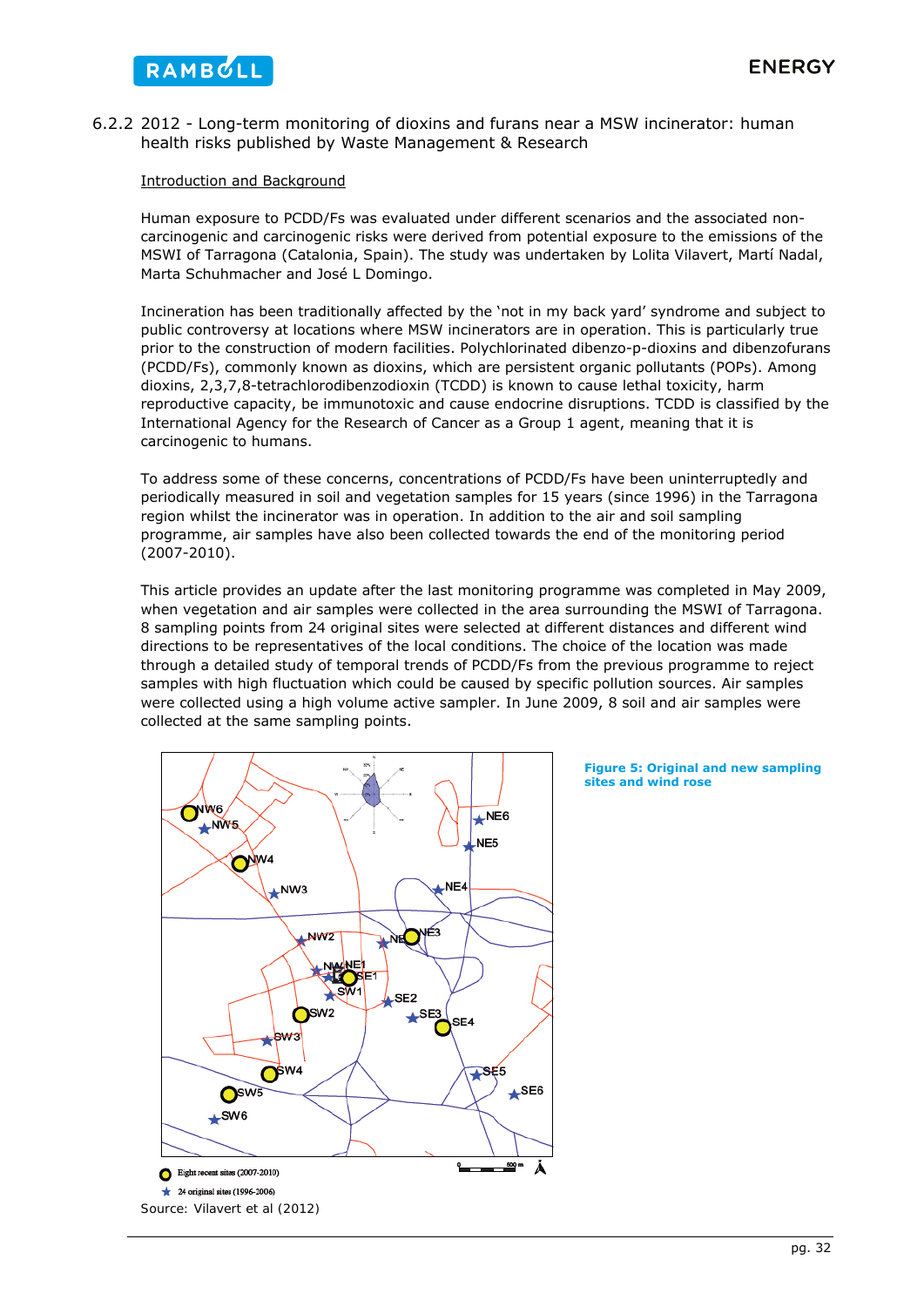![](_page_33_Picture_0.jpeg)

The data subsequently produced was used to evaluate the human health risks associated with the exposure to PCDD/Fs for the population living within the area potentially affected by the plant.

A human health risk assessment study was subsequently performed. Exposure was calculated considering three different pathways:

- soil ingestion,
- dermal contact,
- air inhalation.

Exposure through ingestion, dermal contact and inhalation were evaluated using equations from the US EPA methodology of human health risk assessment (US EPA, 1989).

The data was statistically analysed by using the statistical software package SPSS 17.0. This software helped determine the significance of the fluctuations observed in the concentrations measured. Values produced in 1999 were used as the baseline of the study as the first campaign of the monitoring programme in 1996 was performed before the MSWI was equipped with a new modern pollution control technology.

### Main Results and Findings

- The 2009 herbage concentrations varied between 0.04 and 0.11 ng I-TEQ kg<sup>-1</sup> dry weight (dw). Between 1999 and 2009 concentrations decreased in five of the eight sampling points and increased in the remaining three points. The overall average evolution was of -45%. The concentration reported in 2010 compared to the 2007 survey decreased in seven of eight sampling points and increased in one with a global evolution of -40%.
- In 2010, the concentration in soils samples ranged from 0.11 and 1.35 ng I-TEQ kg<sup>-1</sup> dw (0.13 and 1.14 ng WHO-TEQ kg<sup>-1</sup> dw, respectively), with a mean of 0.58 ng WHO-TEQ  $kg^{-1}$  dw. A significant decrease of 52% was observed between the 1999 baseline and last study (2010), with important reductions in six of the eight sampling sites. In the 2008– 2010 period, PCDD/Fs in soils showed a non-significant decrease of 9%.
- Air samples showed comparable levels in the different campaigns. In 2010, airborne PCDD/F levels ranged between 6.95 and 22.3 fg WHO-TEQ  $m^{-3}$ , with a mean value of 10.5 fg WHO-TEQ m<sup>-3</sup>. An increase of 22% was noted with respect to the previous survey (2009), whereas a 13% reduction of PCDD/F levels was observed with respect to the first campaign (2007).
- The study also provided levels from other studies to be used as comparative references. Rovira et al. (2010) reported that PCDD/F concentrations in soils surrounding a MSWI in Mataró (Catalonia, Spain) were between 140 and 460 fg WHO-TEQ kg<sup>-1</sup>, while PCDD/F levels in air samples ranged from 8 to15 fg WHO-TEQ  $m^{-3}$ . Soil samples taken in an industrial zone of Trondheim (Norway) showed levels ranging  $160-14000$  fg I-TEQ kg<sup>-1</sup>.
- To further establish the potential influence of the MSWI on its surroundings, the ambient air PCDD/F congener profile (breakdown of the ratios for each individual PCDD/F substances in relation to the total amount of PCDD/F substances measured) was compared with that corresponding to emitted air by the MSWI. Both profiles were found to be different. On one hand, 1,2,3,4,6,7,8-HpCDD was the predominant congener in emission samples with almost 40% of the total PCDD/F emitted while it was less than 10% of the total in ambient air. On the other hand, OCDF meant < 5% of the total PCDD/F burden in the released air, but > 25% in emission samples.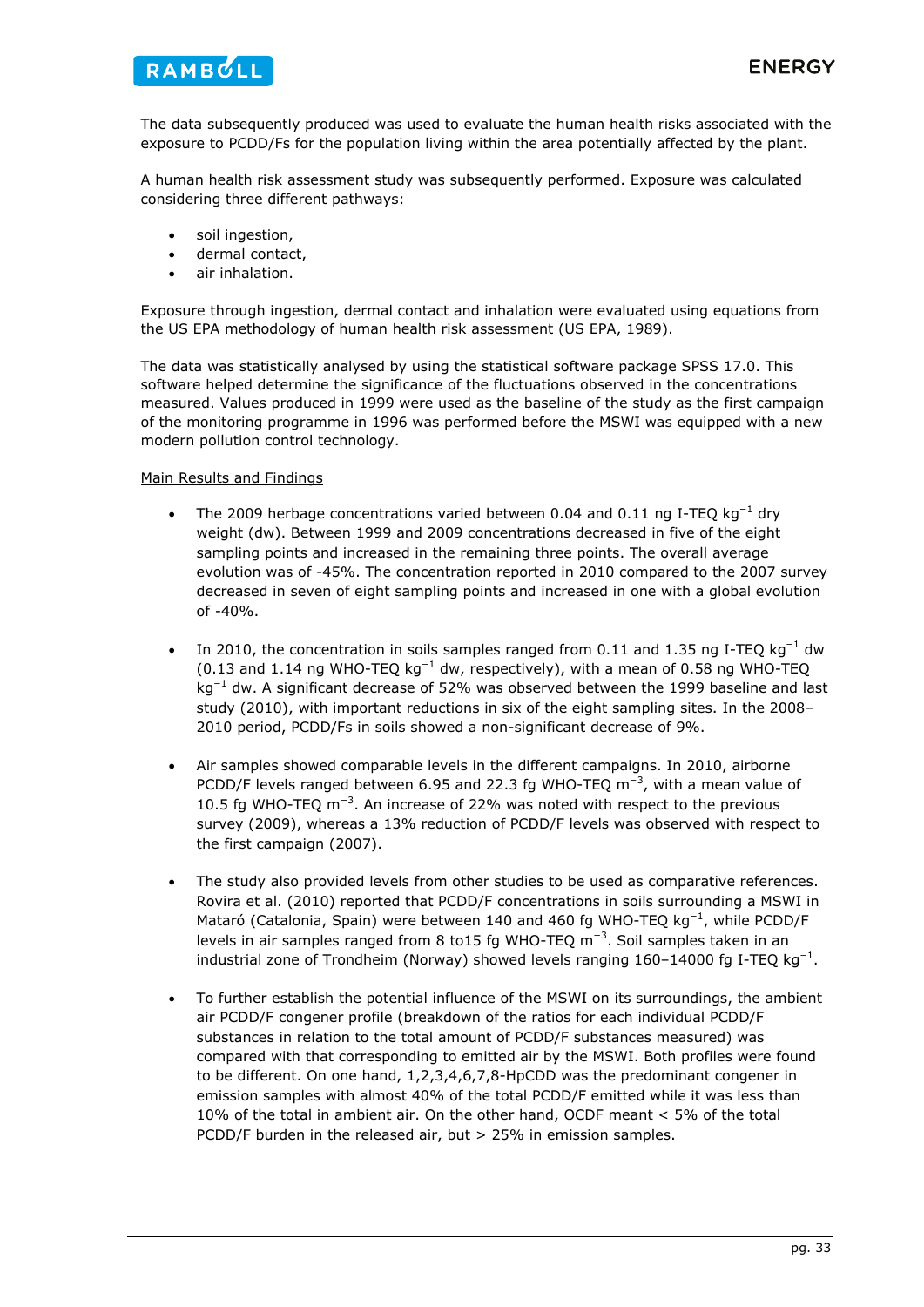![](_page_34_Figure_2.jpeg)

![](_page_34_Figure_3.jpeg)

### Main Conclusions

Carcinogenic risk values were evaluated to be 1.85  $E^{-07}$  and 3.66  $E^{-07}$  for sampling points further and closer to the facility respectively. Both values are clearly below  $E^{-0.5}$  which is the acceptable excess of cancer risk for lifetime-exposed individuals, according to the Spanish regulation. In the UK the Health & Safety Executive believes that an individual risk of death of one in a million ( $E^{-06}$ ) per annum for both workers and the public corresponds to a very low level of risk and should be used as a guideline for the boundary between the broadly acceptable and tolerable regions (HSE (2001) paragraph 130).

![](_page_34_Figure_6.jpeg)

#### **Figure 7: Carcinogenic Risk Values Relative to Distance from the MSWI and Comparison with Risk Considered Acceptable in Spanish Regulation**

Although human exposure to PCDD/Fs was higher in the closest area to the MSWI, the difference was not statistically significant.

The study concluded that the environmental impact of the MSWI of Tarragona, regarding the emissions of PCDD/Fs, was low. The results of the human exposure assessment to PCDD/Fs suggested that the MSWI does not create additional health risks for the population living nearby.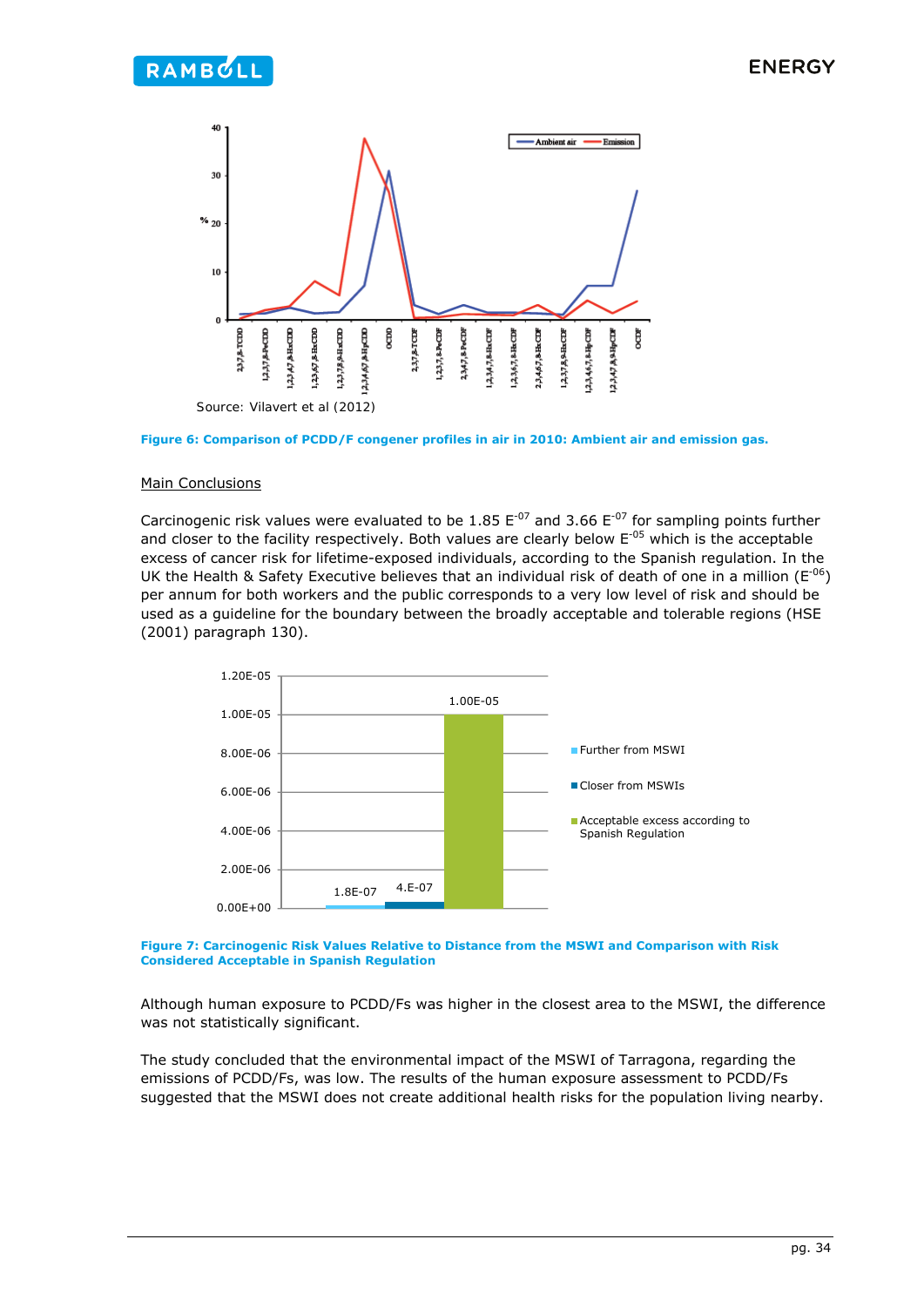### 6.2.3 2012 - Spatial Analysis of Health Effects of Large Industrial Incinerators in England, 1998–2008: a Study Using Matched Case–Control Areas

### Background information

This study was completed by Reeve NF, Fanshawe TR, Keegan TJ from the Faculty of Health and Medicine, Lancaster University, UK 2Centre for Public Health and John Moore University.

MSWI/ERFs plants can produce emissions to air of acid gases (hydrogen chloride, hydrogen fluoride and sulphur dioxide), nitrogen oxides, trace heavy metals (cadmium, mercury, arsenic, vanadium, chromium, cobalt, copper, lead, manganese, nickel, thallium and tin), polychlorinated biphenyls (PCBs), polycyclic aromatic hydrocarbons (PAHs) and dioxins. Residual ash from the combustion process may contain aluminium, calcium, silicates, iron, sodium, magnesium, potassium, lead and zinc.

The International Agency for Research in Cancer classifies substances potentially carcinogenic to humans in different categories. Specifically, some of them can be released by the MSWIs: trace heavy metals and PAHs are classified as either Group 1 (carcinogenic to humans) or Group 2A (probably carcinogenic to humans) with several others classified as Group 2B (possibly carcinogenic to humans). The population residing in the vicinity of the MSWIs can be exposed to these substances through ambient air or by consumption of contaminated food. Although, there is now considerable publication reporting on studies investigating the possible risk elevation of adverse health effect in the surrounding area of industrial sources, work specific to incineration has provided mixed evidence about the effects of proximity to incinerators on health.

The objective of this study was to evaluate whether an increased risk of cancer incidence and mortality could be associated with the proximity of MSWIs in England. This study used an original approach in which circular case regions comprising an incinerator were matched to similar control regions without one, instead of using the more common method of matching individuals. The main objectives were:

- 1. To investigate whether there are differences in the incidences of health outcomes between case and control areas, in view of various confounding factors;
- 2. To explore whether incidence within the circles changes with proximity to the incinerator and
- 3. To set a baseline for future work allowing for prolonged lead times associated with adult carcinogenesis.

The study team carried-out a retrospective analysis of the spatial distribution of studied adverse health outcomes in the vicinity of large-scale incinerators. Health outcome counts were compared at a population level in case and in control regions. The distance from the incinerator was used as a proxy measure of exposure and the following confounding factors were taken into account: deprivation, age and sex.

The study covered the period of 1998 and 2008 and it included all MSWIs in England with a capacity in excess of 150,000 tonnes per annum commissioned on or before 31 December 1998 and for at least 5 years afterwards. This choice was based on the fact that EU Waste Incineration Directive came into application in December 2003 for new plants and exactly two years later for existing plants. Seven incinerators were selected, but two incinerators located in London were excluded because the between them was less than 20 km and, due to this circumstance, it was not possible to select suitable matching control regions.

The spatial unit used was the Lower Layer Super Output Area (LSOA) used for the UK census. Case circles included all LSOAs whose geometric centroid was included within a circle of 10 km radius around the incinerator. For each LA containing a MSWI the most similar LA, according to a set of criteria defined by the Office for National Statistics (ONS), was identified and used to define the corresponding control area. The key characteristics include: demographic structure, household composition, housing, socioeconomic character, employment and industry sector.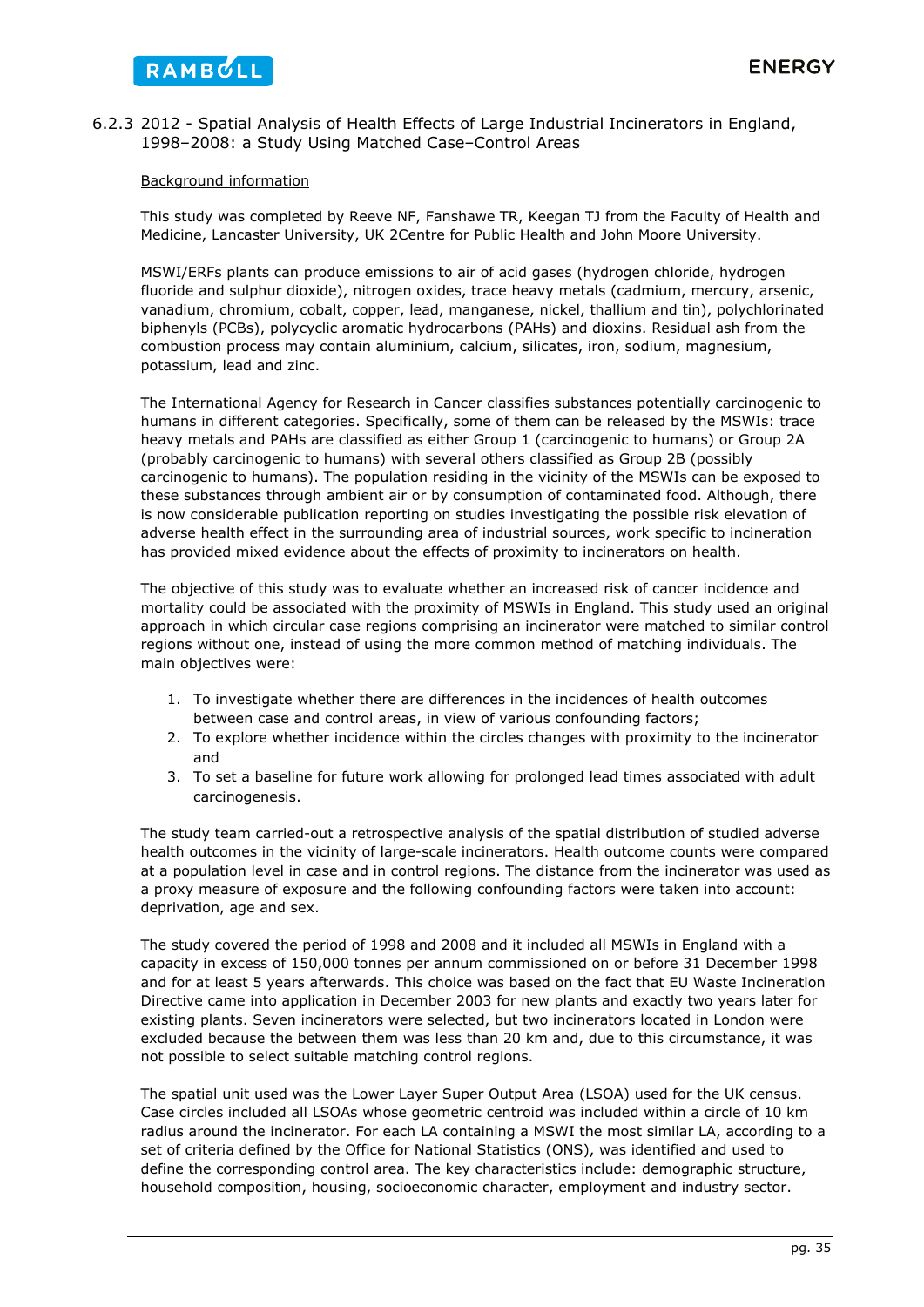### **Figure 8: Location of case and control regions**

![](_page_36_Figure_3.jpeg)

*Source: Maître et al (2002)*

The ONS has provided annual counts at LSOA-level of the adverse health outcomes potentially linked with MSWIs by-products:

- Childhood cancer incidence (<15 years);
- Childhood leukaemia incidence (<15 years); leukaemia incidence;
- Liver cancer incidence; lung cancer incidence;
- Non-hodgkin's lymphoma incidence;
- All-cause mortality;
- Infant mortality  $(<1$  year); and
- Liver cancer mortality.

The LSOA-level population counts were provided by 5-year age groups and sex. The English Index of Multiple Deprivation (IMD) 2004 was used a single summary indicator for seven criteria of deprivation: Income Deprivation; Employment Deprivation; Health Deprivation and Disability; Education, Skills and Training Deprivation; Barriers to Housing and Services; Crime; and Living Environment Deprivation.

Two models were used to analyse the results described in the results section: a temporal analysis and a multiplicative factor for distance.

### Main results and findings

- The potential health outcome variations in relation to distance from the incinerator, and of any differences between case circles, have been analysed with the cumulative standardised mortality/ incidence ratio (SMR/SIR). It did not suggest a distance-related trend for most case circles and for most health outcomes.
- Most average unstandardised annual numbers of cases for each health outcome in both case and control circles are similar. Apparent exceptions were leukaemia incidence and infant mortality with higher average counts in case circles (329 against 289 and 260 against 202 respectively) and lung cancer incidence, which was lower in case circles (1861 against 2077).
- Most case and control temporal trends showed similar increasing patterns.
- Noticeably, each unit rise in the IMD was associated with a statistically significant increase in risk: 1.7% for infant mortality, 1.5% for lung cancer incidence and less than 1% for liver cancer incidence and mortality and all-cause mortality.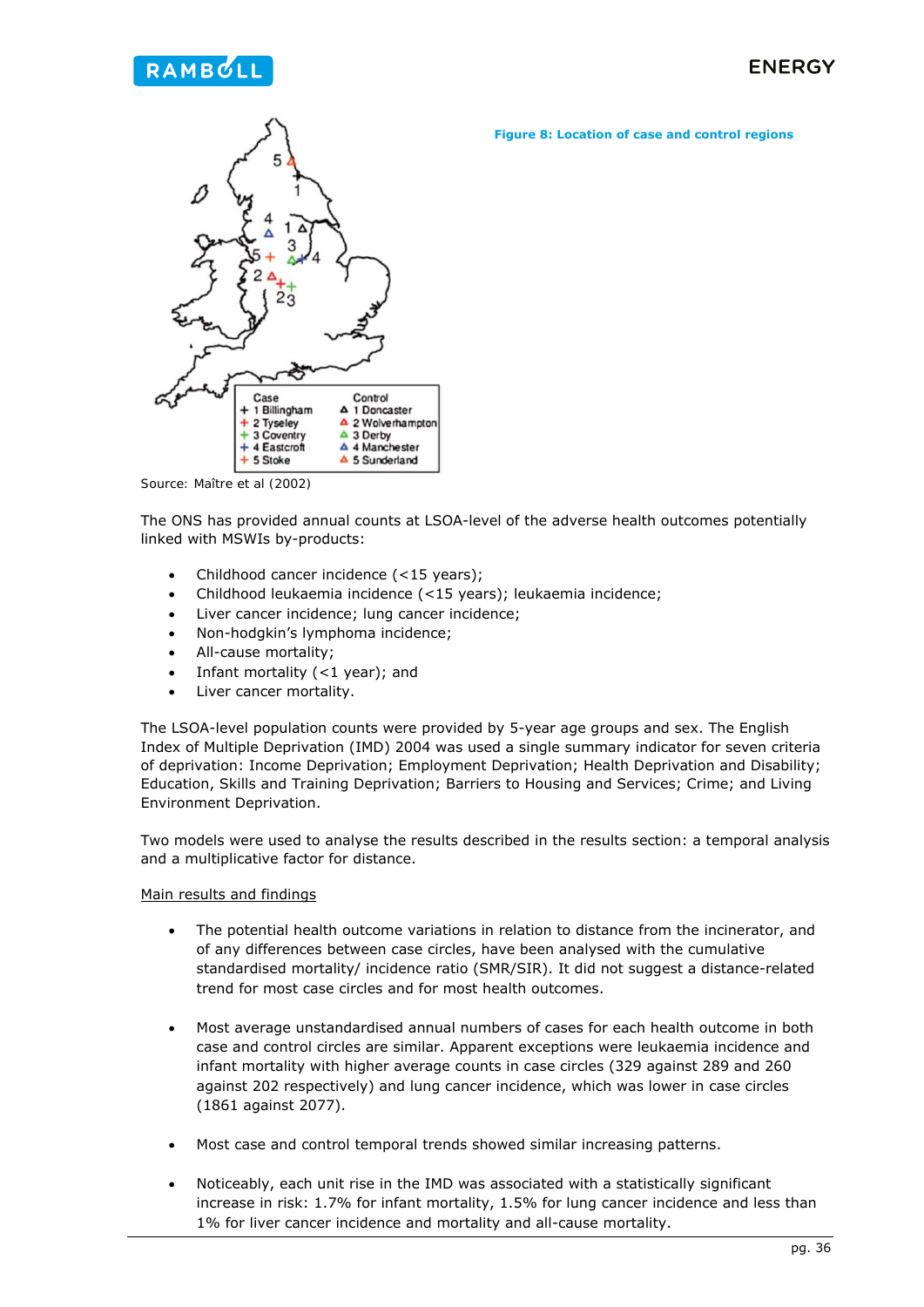![](_page_37_Picture_1.jpeg)

 The relative risks of residing in a case area compared with living in a control area for leukaemia incidence was 1.137. It was not found to be significant for any other health outcome except for the "all causes mortality", for which a reverse effect was detected, with a value of 0.965. There was no evidence of a distance-from-the-incinerator related variation for leukemia incidence.

![](_page_37_Figure_3.jpeg)

#### **Figure 9: Relative risks of residing in a case area compared with living in a control area for Leukemia and All cases mortality incidences**

### Main Conclusions

The study team detected an increased risk of leukaemia incidence for individuals living in case areas, but for this health outcome, the distance did not appear to be significant and the trend, contrary to what could be anticipated, was towards a reduced risk closer to the MSWIs. A doseresponse relationship with distance from the incinerator would be expected if the MSWIs were responsible for higher risks of disease and mortality. No such response could be established but it is a possibility that a distance effect was masked by other factors not taken into account such as the deprivation of the area.

Higher counts in case circles than control circles were revealed for leukaemia and infant mortality incidences. This may be an effect of the MSWIs, but it may also be at least partly explained by other contributors. It could be particularly interesting to make corrections for the age–sex structure of the regions or differences in deprivation level.

Although this study could not take into consideration all socio-economic factors, higher levels of deprivation seem heavily linked to increased incidence in the following health outcomes: allcause and infant mortality, lung cancer incidence and liver cancer incidence and mortality.

The authors pointed-out in the conclusions that other sources of local air pollution were not considered in this study and that it would be beneficial to investigate their contribution in any future work in order to improve the significance of this analysis.

The overall conclusion is that the results of this study did not show elevated risk for the population living in areas where a MSWI was operating compared to individuals living in matched areas without any MSWI. Therefore, the findings confirm general conclusions from previous research in the field.

This study covered a large number of incinerators and it studied a wide population. However, the approach did not allow for the consideration of local factors.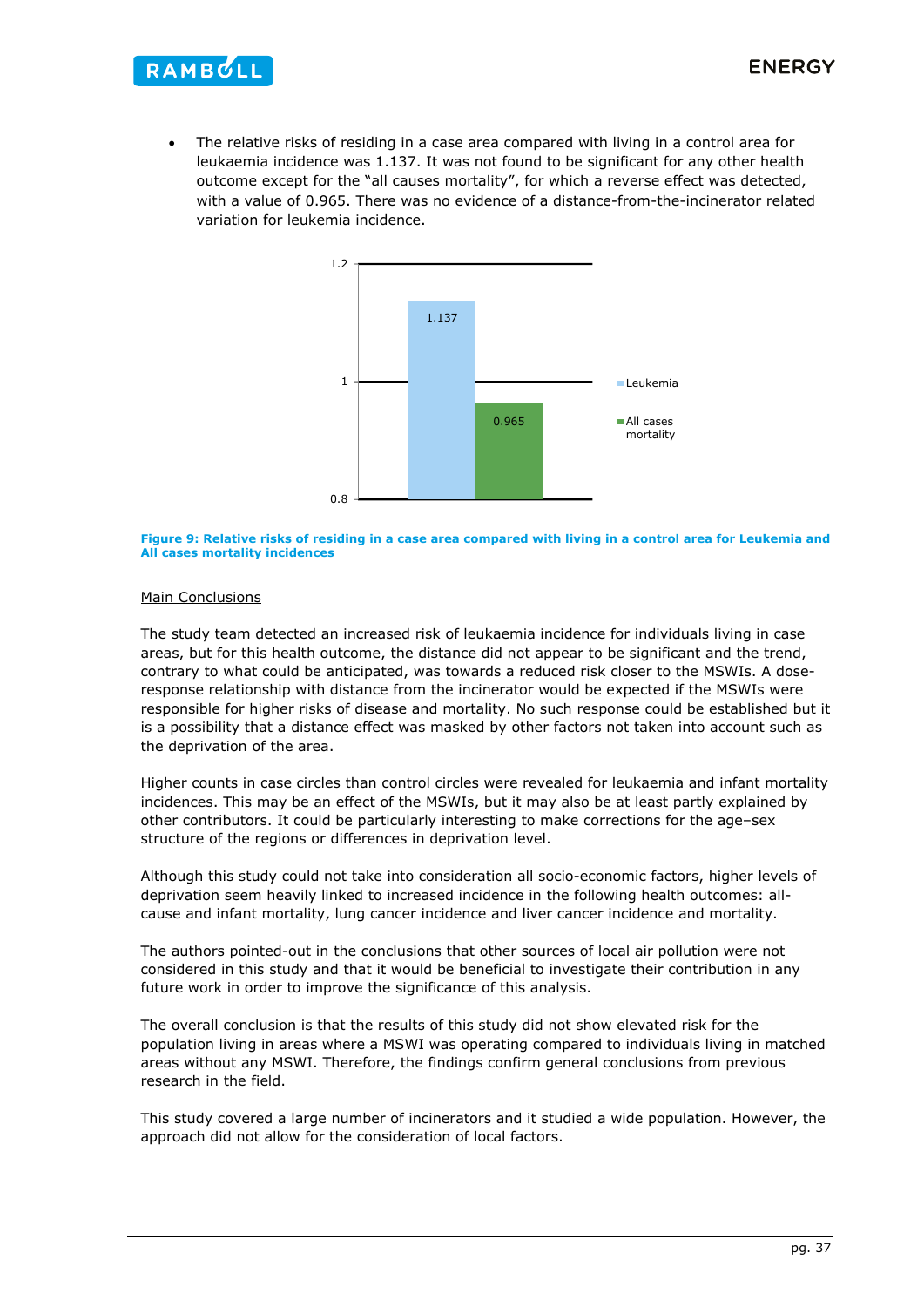### **6.3 Appendix 3 – Glossary of Scientific Terms**

### **Biomonitoring**

In analytical chemistry, biomonitoring is the measurement of the body burden of toxic chemical compounds, elements, or their metabolites, in biological substances. Often, these measurements are done from blood and urine samples.

### **COC**

The Committee on the Carcinogenicity of the Chemicals in Food, Consumer Products and the Environment is an independent advisory committee that provides advice to Government departments and agencies on the potential carcinogenicity of chemicals, from natural products to new synthetic chemicals used in pesticides or pharmaceuticals.

### **COT**

The Committee on the Toxicity of Chemicals in Food, Consumer Products and the Environment is an independent scientific committee that provides advice to the Food Standards Agency, the Department of Health and other Government Departments and Agencies on matters concerning the toxicity of chemicals.

### **Confounding Factors** (Epidemiology)

Factors that can cause or prevent the outcome of interest, are not intermediate variables, and are not associated with the factor(s) under investigation. They give rise to situations in which the effects of two processes are not separated, or the contribution of causal factors cannot be separated, or the measure of the effect of exposure or risk is distorted because of its association with other factors influencing the outcome of the study.

### **Dioxins and Furans**

Dioxins refer to a large group of chemicals with similar chemical structure (chlorinated dibenzo-pdioxins and chlorinated dibenzo-p-furans). They vary greatly in toxicity, some being very toxic, others showing similar pattern to toxicity but a lower potency. TCDD is considered highly toxic in this series.

### **ELVs**

Emissions Limit Values set for the concentration of pollutants in the legislation.

### **ERF**

Energy Recovery Facilities are plants using technology to transform residual waste into energy: heat and / or electricity for the National Grid.

### **EfW**

Energy from Waste facilities is a synonym of ERF.

### **Femtogram (fg)**

One Femtogram is  $1 \times 10^{-15}$  gram. There are  $1,000,000,000,000,000$  fg in one gram.

### **Grey literature**

Literature not produced by bodies whose sole objective is publishing or that is not indexed in a scientific database.

### **I-TEQ / Nm<sup>3</sup>**

International Toxic equivalency factor expresses the toxicity of dioxins, furans and PCBs in terms of the most toxic form of dioxin, 2,3,7,8-TCDD. The International Toxic Equivalent (I-TEQ) scheme by the North Atlantic Treaty Organisation (NATO) is older than Who-Teq. It was initially set up in 1989 and later extended and updated.

### **Microgram (µg)**

One microgram is 1 x 10<sup>-6</sup> gram. There are 1,000,000 µg in one gram.

### **MSW**

Municipal Solid Waste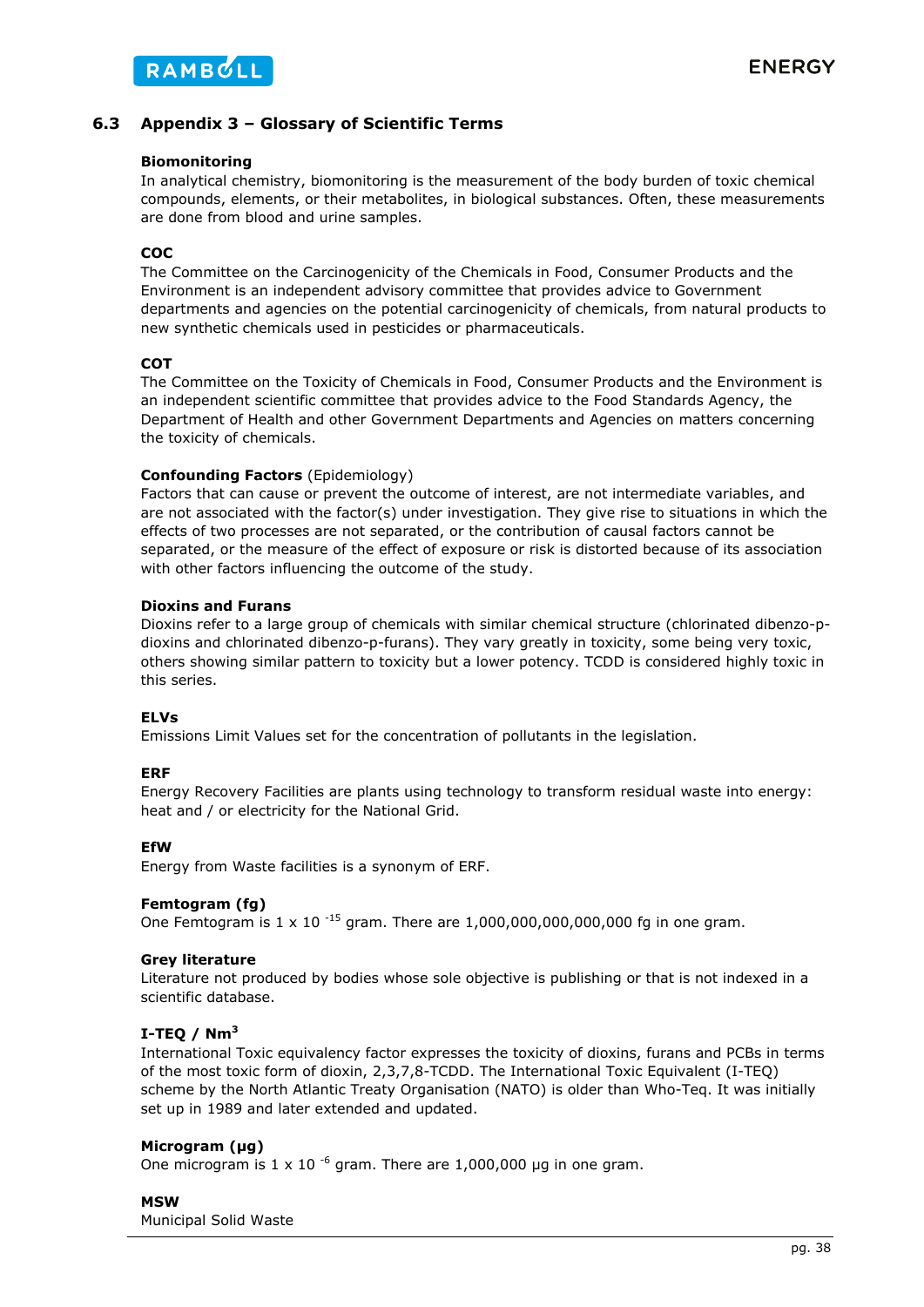![](_page_39_Picture_0.jpeg)

### **MSWI**

Municipal Solid Waste Incinerator

### **Nanogram (ng)**

One nanogram is  $1 \times 10^{-9}$  gram. There are 1,000,000,000 ng in one gram.

### **Non-Hodgkin lymphoma (NHL)**

A type of malignant cancer of the lymphatic system or lymphoid tissue. Most lymphoma are of this type (as opposed to being Hodgkin lymphoma).

### **PCDD/Fs**

Chlorinated dibenzo-p-dioxins and chlorinated dibenzo-p-furans, commonly called dioxins and furans.

### **Persistent organic pollutants (POPs)**

POPs are chemical substances that persist in the environment, bioaccumulate through the food chain, and pose a risk of causing adverse effects to human health and the environment. This group of priority pollutants consists of pesticides (such as DDT), industrial chemicals (such as polychlorinated biphenyls, PCBs) and unintentional by-products of industrial processes (such as dioxins and furans).

### **Picogram (pg)**

A picogram is  $1x$  10<sup>-12</sup> gram. There are 1,000,000,000,000 pg in one gram.

### **PM10, PM2.5**

The concentration (expressed in  $\mu q/m3$ ) of particles generally less than 10  $\mu$ m and 2.5  $\mu$ m respectively. The terms PM10 and PM $_{2.5}$  are sometimes used to describe particles of diameter of less than 10 and 2.5 µm respectively but this is not strictly correct: the terms refer to the concentrations of particles and not to the particles themselves.

### **Polycyclic aromatic hydrocarbons (PAHs)**

These are a group of structurally related organic compounds that contain 2 or more fused rings. They are formed as a result of combustion/pyrolysis.

### **Soft Tissue Sarcomas (STS)**

Soft tissue sarcomas are cancers that develop from cells in the soft, supporting tissues of the body. They can occur in soft tissues such as fat, muscle, nerves, fibrous tissues, blood vessels or in any of the other tissues that support, surround and protect the organs of the body.

### **Tolerable Daily Intake (TDI)**

An estimate of the amount of contaminant, expressed on a body weight basis (e.g. mg/kg body weight) that can be ingested daily over a lifetime without appreciable health risk.

### **Trace Heavy Metals**

Total concentration of the following elements: As, Cd, Co, Cr, Cu, Hg, Pb, Mn, Ni, Sb, Sn, TI and V in the particulate phase expressed in ng  $m^{-3}$ ).

### **Toxic Equivalent (TEQ)**

This is a method of comparing the total relative toxicological potency within a mixture using TEFs (see above). It is calculated as the sum of the products of the concentration of each chemical multiplied by the TEF.

### **WHO-TEQ m<sup>−</sup><sup>3</sup>**

World Health Organisation toxic equivalency factor expresses the toxicity of dioxins, furans and PCBs in terms of the most toxic form of dioxin, 2,3,7,8-TCDD.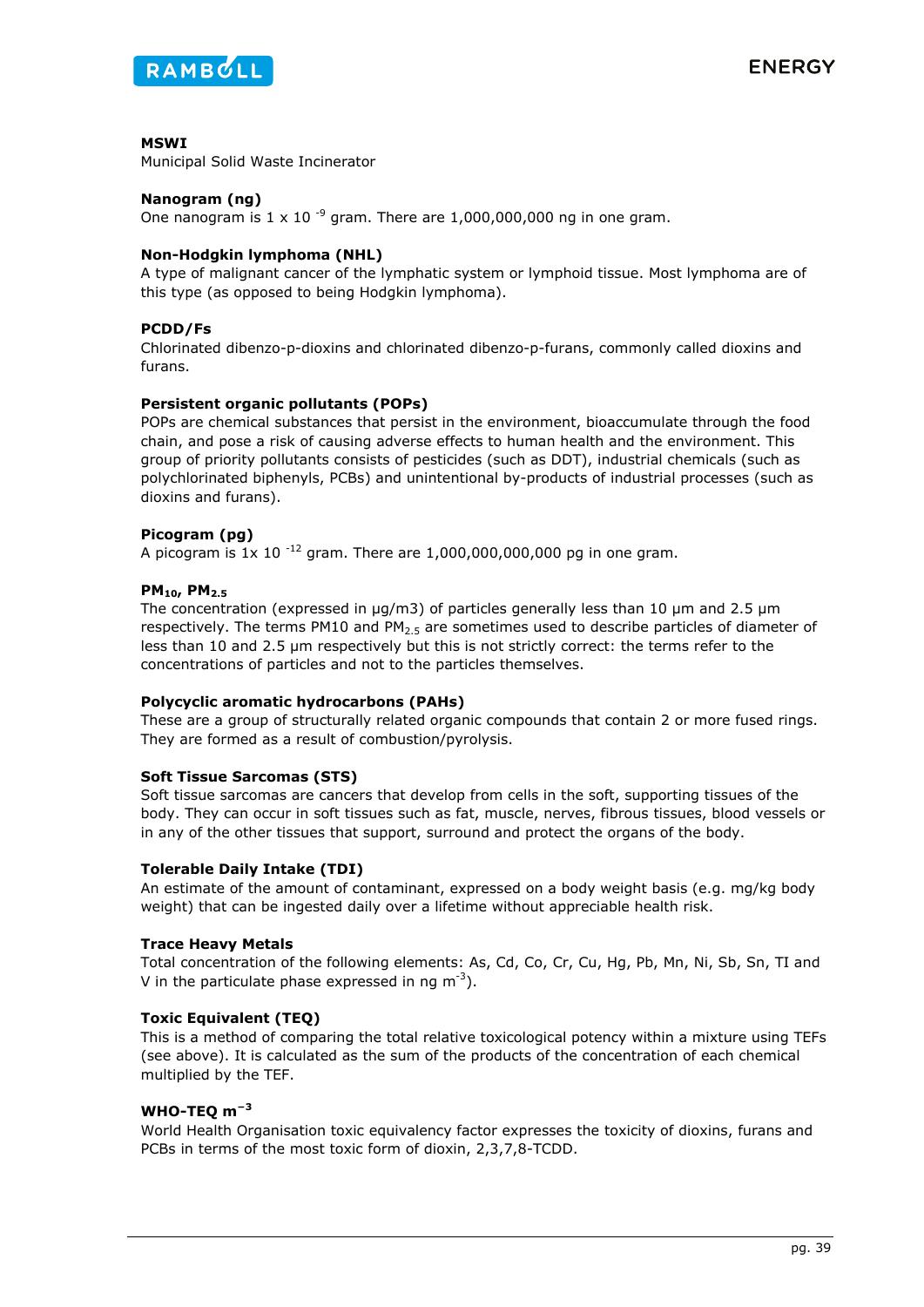### **6.4 Appendix 4 – Glossary of Emissions From Waste Combustion**

### **Carbon monoxide (CO)**

Carbon monoxide is a temporary atmospheric pollutant. It is mostly emitted by internal combustion engines, but also from incomplete combustion of various other fuels including wood, coal, charcoal, oil, paraffin, propane, natural gas, and waste. The production of CO can be minimised in an EfW plant by ensuring complete waste combustion.

### **Dioxins and furans (PCDD/Fs)**

Dioxins and furans is the abbreviated or short name for a family of toxic substances that share a similar chemical structure. Most dioxins and furans are not man-made or produced intentionally, but are industry or combustion by-products. Of all of the dioxins and furans, one, 2,3,7,8 tetrachloro-p-dibenzo-dioxin (2,3,7,8 TCDD) is considered the most toxic. The productions of PCDD/Fs can be minimised by limiting favourable conditions for the formation of these compounds in furnaces and boilers. Furthermore, ERF plants usually use carbon injection systems to absorb the PCDD/Fs in combustion gases and limit their release to the atmosphere.

### **Dioxin-like Polychlorinated Biphenyls (PCBs)**

Polychlorinated biphenyls (PCBs) are not dioxins, but twelve of them have "dioxin-like" properties. Under certain conditions PCBs may form dibenzofurans through partial oxidation.

### **Fine Particulates Matter: PM10, PM2.5**

Particulate matter is a complex mixture of extremely small particles and liquid droplets. The size of particles is directly linked to their potential for causing health problems. Particles that are 10 micrometers in diameter or smaller are of concern because they generally pass through the throat and nose and enter the lungs. Once inhaled, these particles can affect the heart and lungs and cause serious health effects.

### **Hydrogen chloride (HCl)**

It is a colourless gas, which forms white fumes of hydrochloric acid upon contact with atmospheric humidity. The very high solubility of hydrogen chloride gas means that releases to the atmosphere are quickly washed out by rain and moisture in the air. Flue-gas cleaning systems reduce the amount of HCl released in the atmosphere; in particular, calcium oxide (lime) reacts with HCl to form CaCl<sub>2</sub>.

### **Hydrogen Fluoride (HF)**

The very high solubility of hydrogen fluoride gas means that releases to the atmosphere are quickly washed out by rain and moisture in the air. Flue-gas cleaning systems reduce the amount of HF released in the atmosphere; in particular, calcium oxide (lime) reacts with HF to form CaF<sub>2</sub>.

### **Methane (CH<sub>4</sub>)**

At normal environmental concentrations, methane has no impacts on human health. The main impact of methane is on a global scale, as a greenhouse gas. Although levels of methane in the environment are relatively low, its "global warming potential" ranks it amongst the worst of the greenhouse gases (21 times that of  $CO<sub>2</sub>$ ).

### **Nitrogen Oxides (NOx, NO,NO2)**

NOx refers toNOandNO<sub>2</sub>. They are produced during combustion, especially at high temperature. Nitric oxide in the air may convert tonitric acid, which has been implicated in acid rain. Furthermore, both NO and NO<sub>2</sub> participate in ozone layer depletion. EfW plants usually use a De- $NO<sub>x</sub>$  systems to minimise the release of  $NO<sub>x</sub>$ .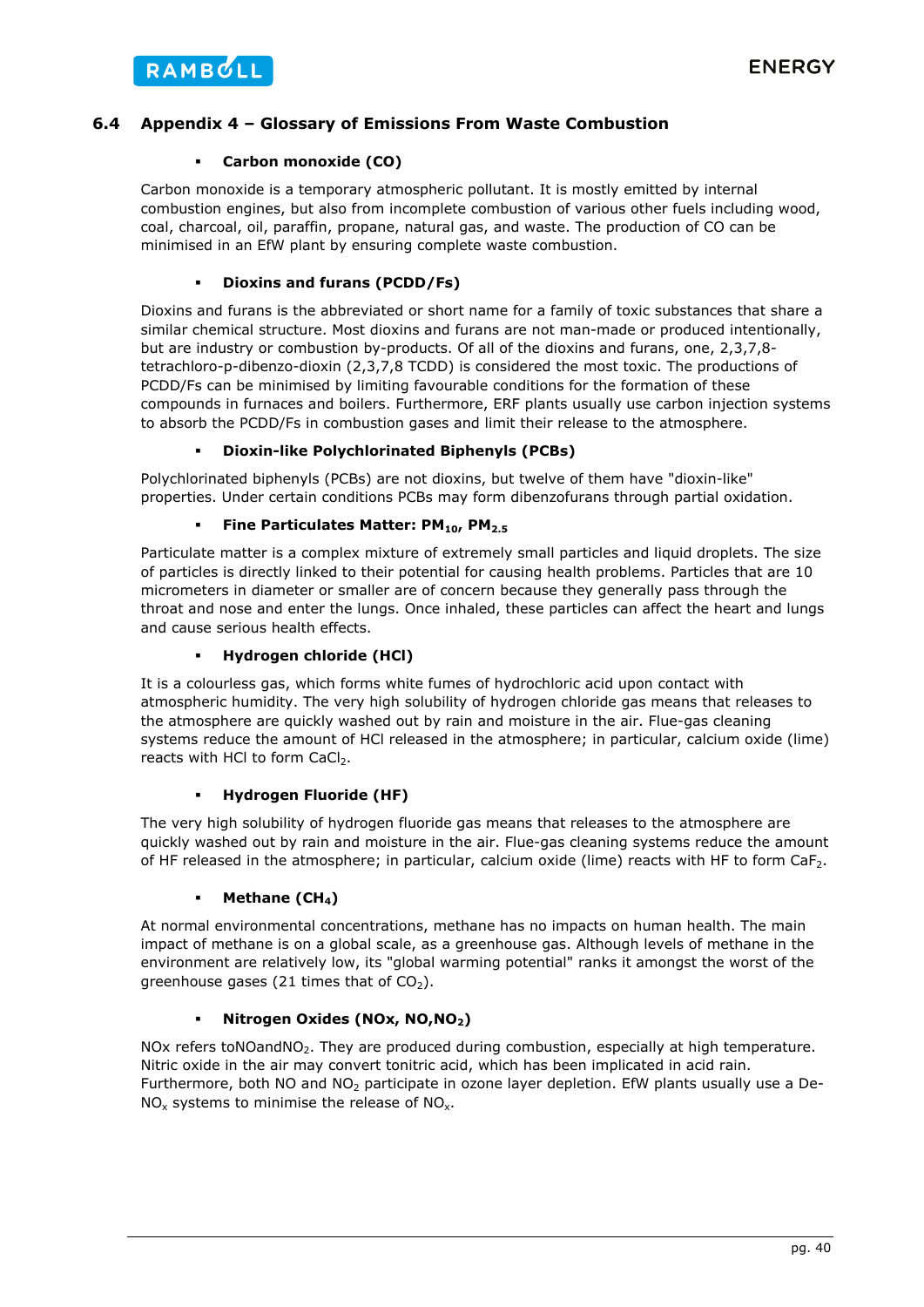### **Polycyclic aromatic hydrocarbon (PAHs)**

PAHs are hydrocarbons—organic compounds containing only carbon and hydrogen molecules. The toxicity of PAHs is structure-dependent. PAHs forms, with the same formula, can vary from being nontoxic to extremely toxic. The US EPA has classified seven PAH compounds as probable human carcinogens: benz[a]anthracene, benzo[a]pyrene, benzo[b]fluoranthene, benzo[k]fluoranthene, chrysene, dibenz(a,h)anthracene, and indeno(1,2,3-cd)pyrene.

### Sulphur dioxide (SO<sub>2</sub>)

Sulphur dioxide is the product of the burning sulphur or burning materials that contain sulphur. Sulphur dioxide emissions are a precursor toacid rain and atmospheric particulates. Flue-gas cleaning systems reduce the amount of  $SO<sub>2</sub>$  released in the atmosphere; in particular, calcium oxide (lime) reacts with sulphur dioxide to form calcium sulphite.

### **Tetrachloroethene (C<sub>2</sub>Cl<sub>4</sub>)**

Tetrachloroethene is a common soil contaminant. With a specific gravity greater than 1, tetrachloroethene will be present as a dense non-aqueous phase liquid (DNAPL) if sufficient quantities are released. The International Agency for Research on Cancer has classified tetrachloroethene as a Group 2A carcinogen, which means that it is probably carcinogenic to humans.

### **Trace Heavy Metals: Cadmium (Cd), Nickel (Ni), Arsenic (As), Mercury (Hg), Chromium (Cr)**

Some metals are naturally found in the body and are necessary for proper human health. Iron can help to prevent anemia, and zinc is a cofactor in over 100 enzyme reactions. All though trace metals are good for humans, in high doses they may be toxic to the body.

### **Volatile organic compounds (VOCs)**

VOCs are often compounds of fuels, solvents, hydraulic fluids, paint thinners, and dry-cleaning agents commonly used in urban settings. VOCs include a variety of chemicals, some of which may have short- and long-term adverse health effects. Some organics are suspected or known to cause cancer in humans.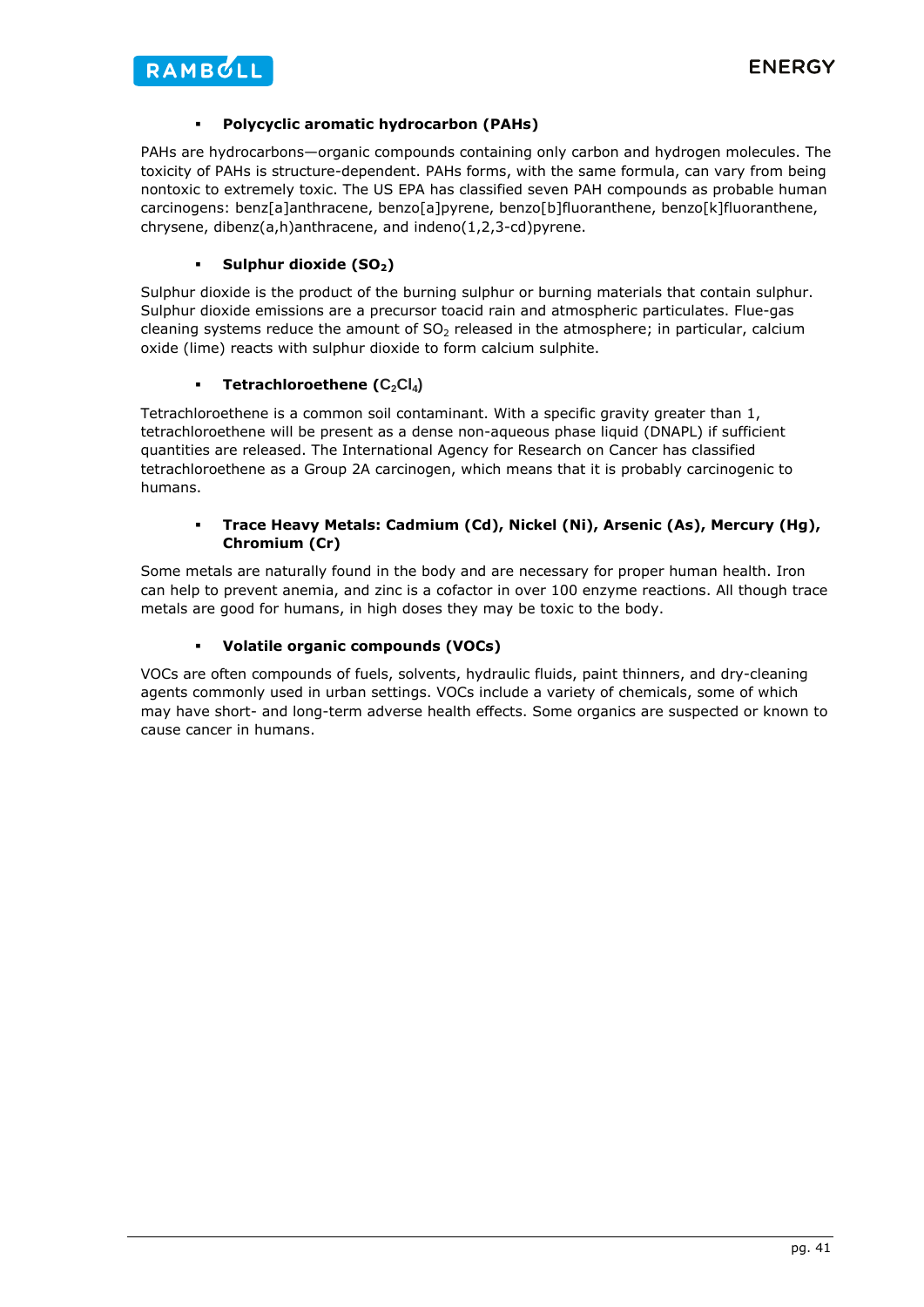#### **6.5Appendix 5 – Literature Review Matrix**

|                                                                                                                                                                                                                                     | Name                         | Review of<br>Environmental and<br><b>Health Effects of Waste</b><br>Management | The Impact on<br><b>Health of Emissions</b><br>to Air from Municipal<br><b>Waste Incinerators</b> | <b>Review of International</b><br><b>Best Practices of</b><br>Environmental<br>Surveillance for<br>Energy-From-Waste<br><b>Facilities</b> | Update Statement on<br>the Review of Cancer<br>Incidence near<br>Municipal Solid Waste<br><b>Incinerators</b> | <b>Systematic review</b><br>of epidemiological<br>studies on health<br>effects associated<br>with management<br>of solid waste                              |
|-------------------------------------------------------------------------------------------------------------------------------------------------------------------------------------------------------------------------------------|------------------------------|--------------------------------------------------------------------------------|---------------------------------------------------------------------------------------------------|-------------------------------------------------------------------------------------------------------------------------------------------|---------------------------------------------------------------------------------------------------------------|-------------------------------------------------------------------------------------------------------------------------------------------------------------|
| Peer reviewed publications                                                                                                                                                                                                          | Publication date             | 2004                                                                           | 2009                                                                                              | 2008                                                                                                                                      | 2000 & 2009                                                                                                   | 2009                                                                                                                                                        |
|                                                                                                                                                                                                                                     | Organisation /<br>Consultant | Enviros, University of<br>Birmingham and Defra                                 | <b>Health Protection</b><br>Agency                                                                | Jacques Whitford                                                                                                                          | Committee on<br>Carcinogenicity of<br>Chemicals in Food,<br>Consumer Products and<br>the Environment          | Dep. Epidemiology,<br>Reg. Health Service<br>Lazio (Italy) & Div.<br>Epidemiology,<br>Public Health and<br>Primary Care,<br><b>Imperial College</b><br>(UK) |
| A Burning Questions: Incineration of Wastes and<br>Implications for Human Health, (Research Report No.8)<br>(1992); Gatrell, A. C. and Lovett, A. North West Regional<br>Research Laboratory, Lancaster University, Lancaster, UK.  |                              | X                                                                              |                                                                                                   |                                                                                                                                           |                                                                                                               |                                                                                                                                                             |
| Adverse Pregnancy Outcomes around Incinerators and<br>Crematoriums in Cumbria, north west England, 1956-93<br>(2003); Dummer, T, Dickinson, H, and Parker, L. J Epidemiol<br>Community Health. 57, 456-461.                         |                              | X                                                                              |                                                                                                   |                                                                                                                                           |                                                                                                               | X                                                                                                                                                           |
| An evaluation of the occupational health risks to workers in a<br>hazardous waste incinerator (2004); Bakoglu, M.,<br>Karademir, A., & Ayberk, S. Journal of Occupational Health                                                    |                              |                                                                                |                                                                                                   | $\mathsf{X}$                                                                                                                              |                                                                                                               |                                                                                                                                                             |
| Arsenic burden survey among refuse incinerator workers<br>(2005); Chao, C. L. & Hwang, K. C. Journal of Postgraduate<br>Medicine                                                                                                    |                              |                                                                                |                                                                                                   | X                                                                                                                                         |                                                                                                               |                                                                                                                                                             |
| Biomonitoring of PCDD/Fs in populations living near<br>portuguese solid waste incinerators: levels in human milk<br>(2007b); Reis, M. F., Sampaio, C., Aguiar, P., Mauricio, M.<br>J., Pereira, M. J., & Papke, O. Chemosphere      |                              |                                                                                |                                                                                                   | $\boldsymbol{\mathsf{X}}$                                                                                                                 |                                                                                                               |                                                                                                                                                             |
| Biomonitoring study of people living near or working at a<br>municipal waste incinerator (2000); Gonzalez, C. A.,<br>Kogevinas, M., Gadea, E., Huici, A., Bosch, A., Bleda, M. J.<br>and Papke, O. Archive of Environmental Health. |                              | X                                                                              |                                                                                                   |                                                                                                                                           |                                                                                                               |                                                                                                                                                             |
| Cancer incidence near municipal solid waste incinerators in<br>Great Britain (1996); P. Elliott, G. Shaddick, I. Kleinschmidt,<br>D. Jolley, P. Walls, J. Beresford and C. Grundy British Journal<br>of Cancer.                     |                              | $\boldsymbol{\mathsf{X}}$                                                      | $\boldsymbol{\mathsf{X}}$                                                                         |                                                                                                                                           | X                                                                                                             | X                                                                                                                                                           |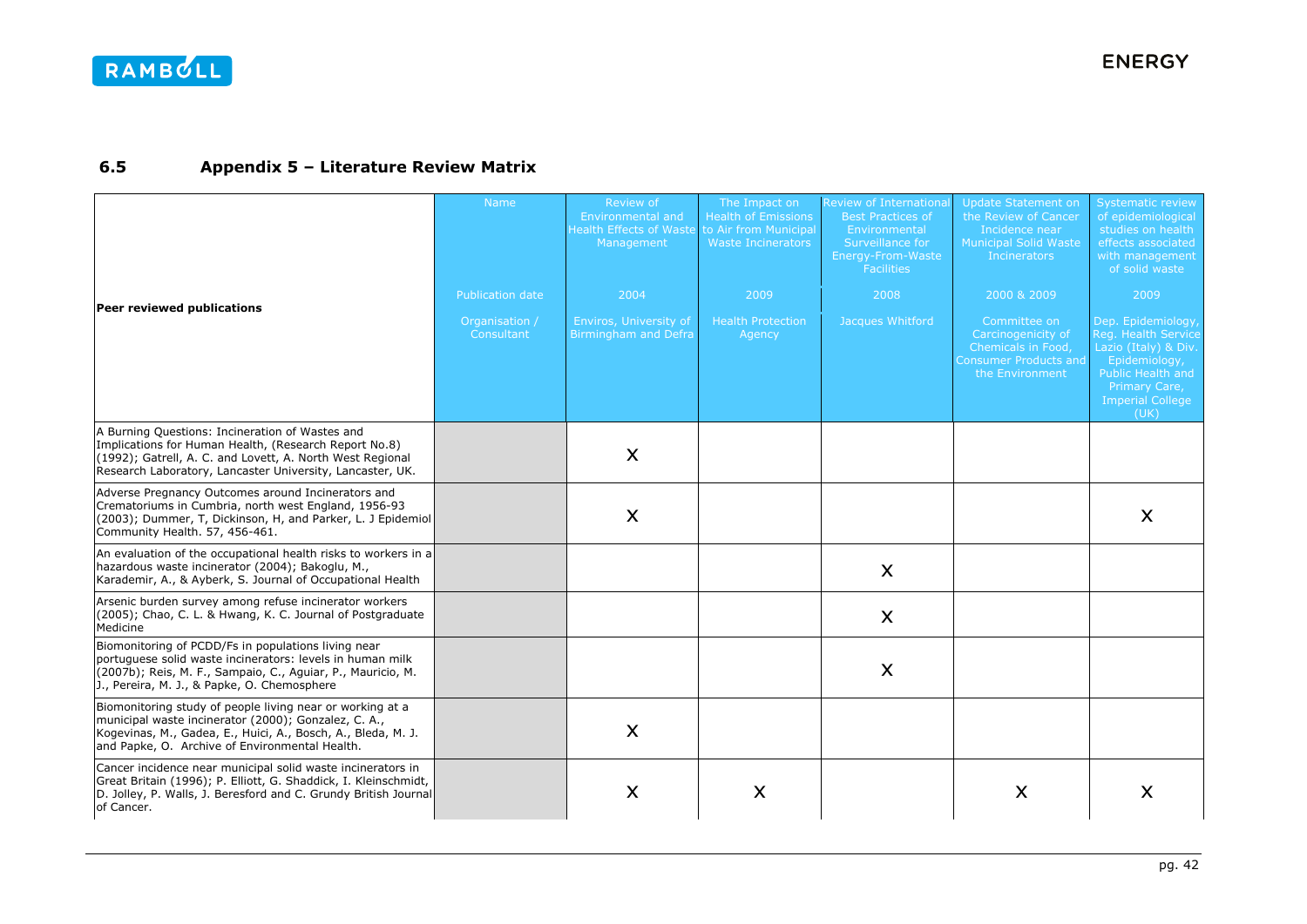| Peer reviewed publications                                                                                                                                                                                                                                                    | <b>Name</b>                                      | Review of<br>Environmental and<br><b>Health Effects of Waste</b><br>Management | The Impact on<br><b>Health of Emissions</b><br>to Air from Municipal<br><b>Waste Incinerators</b> | Review of Internationa<br><b>Best Practices of</b><br>Environmental<br>Surveillance for<br>Energy-From-Waste<br><b>Facilities</b> | Update Statement on<br>the Review of Cancer<br>Incidence near<br><b>Municipal Solid Waste</b><br><b>Incinerators</b>       | <b>Systematic review</b><br>of epidemiological<br>studies on health<br>effects associated<br>with management<br>of solid waste                                             |
|-------------------------------------------------------------------------------------------------------------------------------------------------------------------------------------------------------------------------------------------------------------------------------|--------------------------------------------------|--------------------------------------------------------------------------------|---------------------------------------------------------------------------------------------------|-----------------------------------------------------------------------------------------------------------------------------------|----------------------------------------------------------------------------------------------------------------------------|----------------------------------------------------------------------------------------------------------------------------------------------------------------------------|
|                                                                                                                                                                                                                                                                               | Publication date<br>Organisation /<br>Consultant | 2004<br>Enviros, University of<br>Birmingham and Defra                         | 2009<br><b>Health Protection</b><br>Agency                                                        | 2008<br>Jacques Whitford                                                                                                          | 2000 & 2009<br>Committee on<br>Carcinogenicity of<br>Chemicals in Food,<br><b>Consumer Products and</b><br>the Environment | 2009<br>Dep. Epidemiology,<br>Reg. Health Service<br>Lazio (Italy) & Div.<br>Epidemiology,<br><b>Public Health and</b><br>Primary Care,<br><b>Imperial College</b><br>(UK) |
| Cancer Incidence Near Municipal Solid Waste Incinerators in<br>Great Britain 2000; Committee on Carcinogenicity of<br>Chemicals in Food, Consumer Products and the Environment                                                                                                |                                                  | X                                                                              | X                                                                                                 |                                                                                                                                   |                                                                                                                            |                                                                                                                                                                            |
| Cancer incidence near municipal solid waste incinerators in<br>Great Britain. Part 2: histopathological and case-note review<br>of primary liver cancer cases (2000); P Elliott, N Eaton, G<br>Shaddick and R Carter Bristish Journal of Cancer.                              |                                                  | $\mathsf{X}$                                                                   |                                                                                                   |                                                                                                                                   | X                                                                                                                          | $\mathsf{X}$                                                                                                                                                               |
| Cancer risk assessment for the inhalation of metals from<br>municipal solid waste incinerators impacting Chicago (1993)<br>Hallenbeck, W, Breen, S, and Brenniman Bulletin of<br>Environmental Contamination & Toxicology                                                     |                                                  | X                                                                              |                                                                                                   |                                                                                                                                   |                                                                                                                            |                                                                                                                                                                            |
| Childhood cancers, birthplaces, incinerators and landfill sites<br>(2000); Knox, E. International Journal of Epidemiology                                                                                                                                                     |                                                  | X                                                                              |                                                                                                   |                                                                                                                                   | X                                                                                                                          | X                                                                                                                                                                          |
| Comparison of respiratory symptoms among community<br>residents near waste disposal incinerators (2000); Mohan, A.<br>K., Degnan, D., Feigley, C. E., Shy, C. M., Hornung, C. A.,<br>Mustafa, T. and Macera, C. A. International Journal of<br>Environmental Health Research. |                                                  | X                                                                              |                                                                                                   |                                                                                                                                   |                                                                                                                            |                                                                                                                                                                            |
| Determinants of dioxins and furans in blood of non-<br>occupationally exposed populations living near Portuguese<br>solid waste incinerators (2007a); Reis, M. F., Miguel, J. P.,<br>Sampaio, C., Aguiar, P., Melim, J. M., & Papke, O.<br>Chemosphere                        |                                                  |                                                                                |                                                                                                   | $\mathsf{X}$                                                                                                                      |                                                                                                                            |                                                                                                                                                                            |
| Dioxin accumulation in residents around incinerators (2003);<br>Fierens, S., Mairesse, H., Hermans, C., Bernard, A., Eppe,<br>G., Focant, J. F. et al. Journal of Toxicology and<br>Environmental Health                                                                      |                                                  |                                                                                |                                                                                                   | X                                                                                                                                 |                                                                                                                            |                                                                                                                                                                            |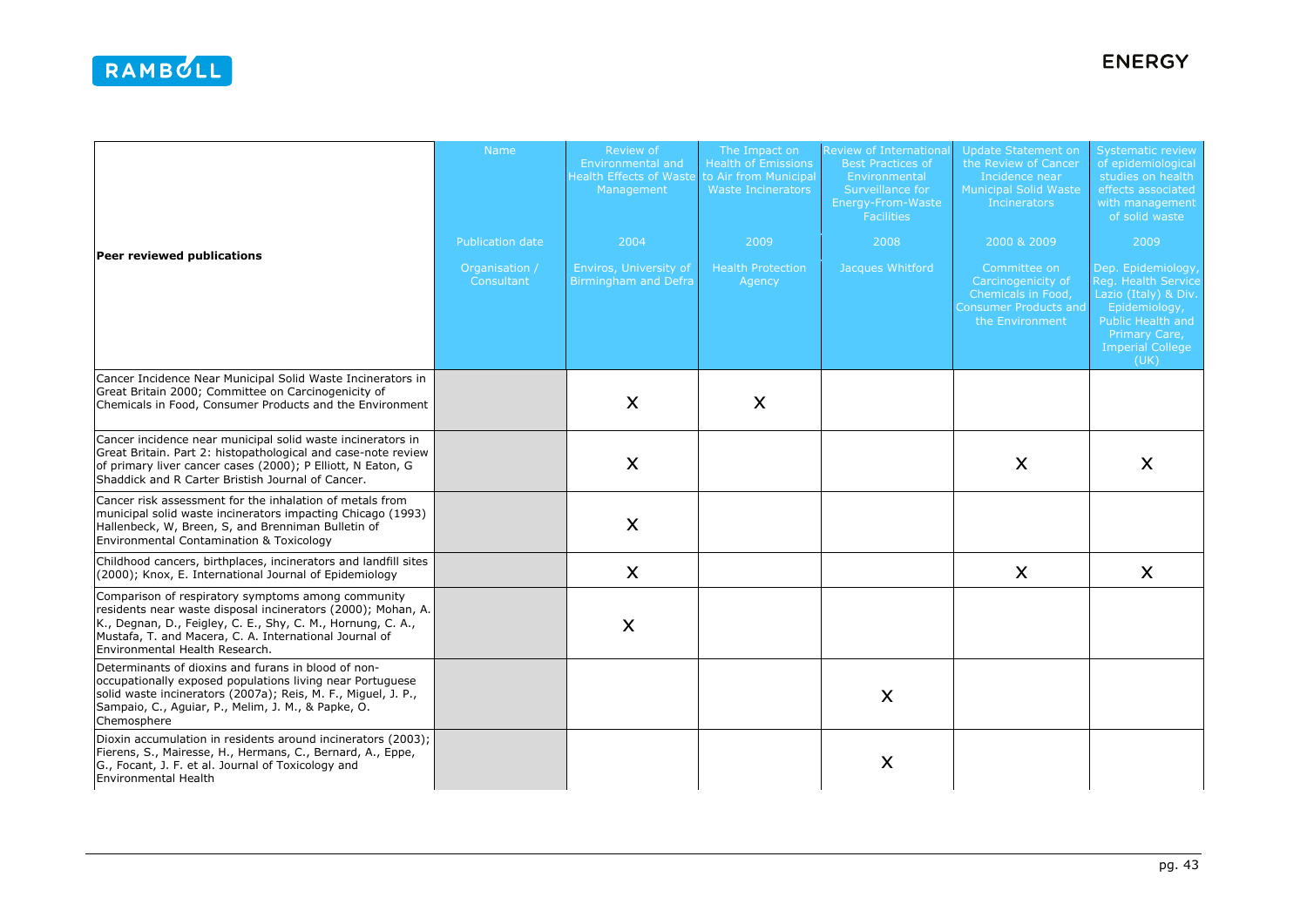|                                                                                                                                                                                                                                                                                                                                   | <b>Name</b>                  | Review of<br>Environmental and<br><b>Health Effects of Waste</b><br>Management | The Impact on<br><b>Health of Emissions</b><br>to Air from Municipal<br><b>Waste Incinerators</b> | <b>Review of Internationa</b><br><b>Best Practices of</b><br>Environmental<br>Surveillance for<br>Energy-From-Waste<br><b>Facilities</b> | <b>Update Statement on</b><br>the Review of Cancer<br>Incidence near<br><b>Municipal Solid Waste</b><br><b>Incinerators</b> | <b>Systematic review</b><br>of epidemiological<br>studies on health<br>effects associated<br>with management<br>of solid waste                             |
|-----------------------------------------------------------------------------------------------------------------------------------------------------------------------------------------------------------------------------------------------------------------------------------------------------------------------------------|------------------------------|--------------------------------------------------------------------------------|---------------------------------------------------------------------------------------------------|------------------------------------------------------------------------------------------------------------------------------------------|-----------------------------------------------------------------------------------------------------------------------------|------------------------------------------------------------------------------------------------------------------------------------------------------------|
| Peer reviewed publications                                                                                                                                                                                                                                                                                                        | Publication date             | 2004                                                                           | 2009                                                                                              | 2008                                                                                                                                     | 2000 & 2009                                                                                                                 | 2009                                                                                                                                                       |
|                                                                                                                                                                                                                                                                                                                                   | Organisation /<br>Consultant | Enviros, University of<br><b>Birmingham and Defra</b>                          | <b>Health Protection</b><br>Agency                                                                | Jacques Whitford                                                                                                                         | Committee on<br>Carcinogenicity of<br>Chemicals in Food,<br><b>Consumer Products and</b><br>the Environment                 | Dep. Epidemiology<br>Reg. Health Service<br>Lazio (Italy) & Div.<br>Epidemiology,<br>Public Health and<br>Primary Care,<br><b>Imperial College</b><br>(UK) |
| Dioxin emissions from a municipal solid waste incinerator<br>and risk of invasive breast cancer: a population-based case-<br>control study with GIS-derived exposure (2008); J-F. Viel,<br>M-C. Clément, M. Hägi, S. Grandjean, B. Challier and A.<br>Danzon International Journal of Health Geographics                          |                              |                                                                                | $\mathsf{X}$                                                                                      |                                                                                                                                          | X                                                                                                                           | X                                                                                                                                                          |
| Dioxin emissions from a solid waste incinerator and risk of<br>non-Hodgkin lymphoma (2003); J-F Viel, M-C Clément, M<br>Hägi, S Grandjean, B Challier and A Danzon International<br>Journal of Health Geographics                                                                                                                 |                              | X                                                                              | X                                                                                                 |                                                                                                                                          | X                                                                                                                           |                                                                                                                                                            |
| Dioxin from Swedish municipal incinerators and the<br>occurrence of cleft lip and palate malformations (1989);<br>Jansson, B. and Voog, L. International Journal of<br><b>Environmental Studies</b>                                                                                                                               |                              | X                                                                              |                                                                                                   |                                                                                                                                          |                                                                                                                             | X                                                                                                                                                          |
| Do waste incinerators induce adverse respiratory effects? An<br>air quality and epidemiological study of six communities<br>(1995); Shy CM, Degnan D, Fox DL, Mukerjee S, Hazucha<br>MJ, Boehlecke BA, Rothenbacher D, Briggs PM, Devlin RB,<br>Wallace DD, Stevens RK, Bromberg PA. Environmental<br><b>Health Perspectives.</b> |                              |                                                                                |                                                                                                   |                                                                                                                                          |                                                                                                                             | X                                                                                                                                                          |
| Do waste incinerators induce adverse respiratory effects? An<br>air quality and epidemiological study of six communities<br>(1995); Shy CM, Degnan D, Fox DL, Mukerjee S, Hazucha<br>MJ, Boehlecke BA, Rothenbacher D, Briggs PM, Devlin RB,<br>Wallace DD, Stevens RK, Bromberg PA Environmental Health<br>Perspectives          |                              | X                                                                              |                                                                                                   |                                                                                                                                          |                                                                                                                             |                                                                                                                                                            |
| Evaluating the environmental impact of an old municipal<br>waste incinerator: PCDD/F levels in soil and vegetation<br>samples (2001); Domingo J. et al. Journal of Hazardous<br>Materials 76(1)                                                                                                                                   |                              | X                                                                              |                                                                                                   |                                                                                                                                          |                                                                                                                             |                                                                                                                                                            |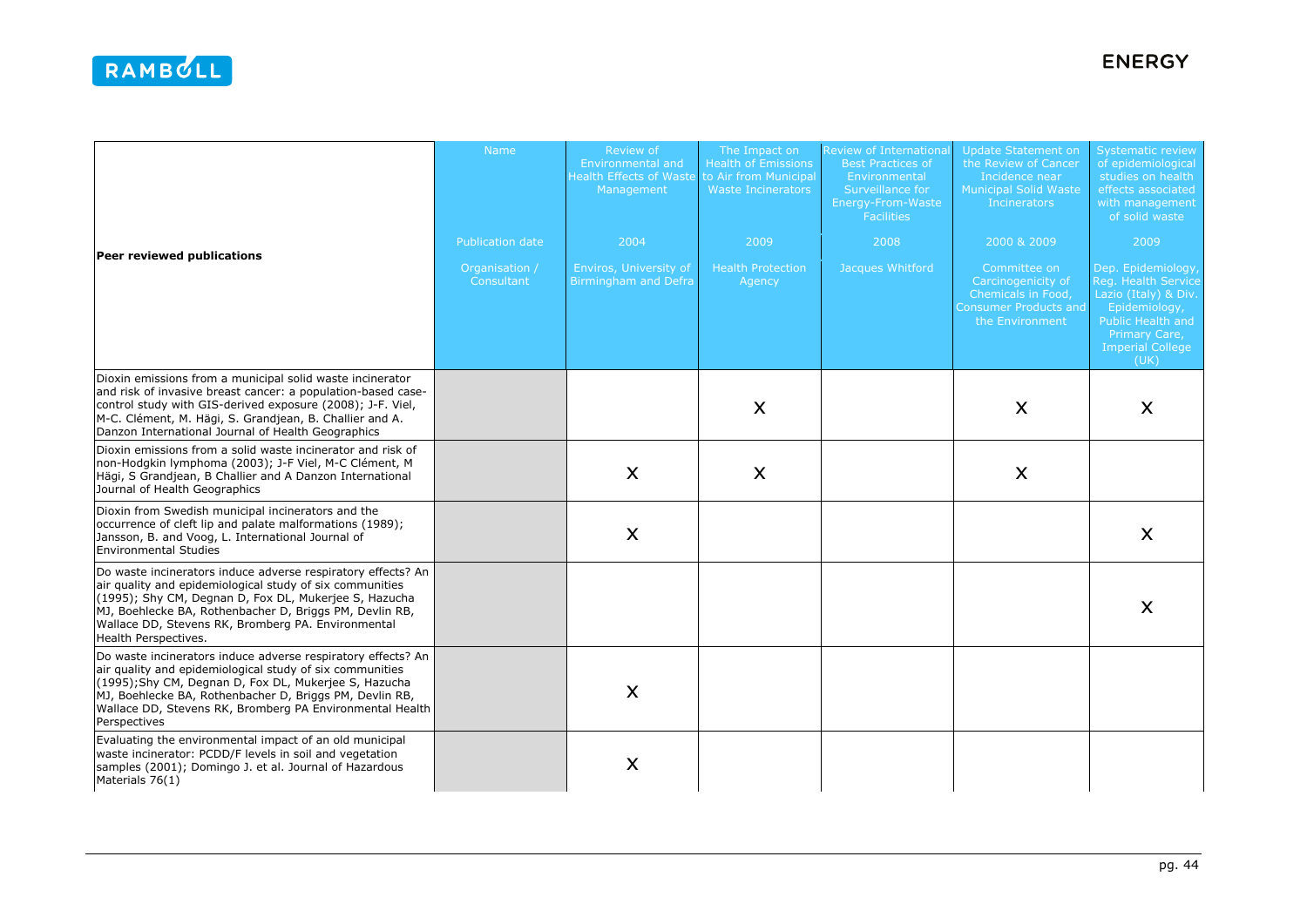|                                                                                                                                                                                                                                                                                                                                      | Name                         | Review of<br><b>Environmental and</b><br><b>Health Effects of Waste</b><br>Management | The Impact on<br><b>Health of Emissions</b><br>to Air from Municipal<br><b>Waste Incinerators</b> | Review of Internationa<br><b>Best Practices of</b><br>Environmental<br>Surveillance for<br>Energy-From-Waste<br><b>Facilities</b> | <b>Update Statement on</b><br>the Review of Cancer<br>Incidence near<br><b>Municipal Solid Waste</b><br>Incinerators | <b>Systematic review</b><br>of epidemiological<br>studies on health<br>effects associated<br>with management<br>of solid waste                              |
|--------------------------------------------------------------------------------------------------------------------------------------------------------------------------------------------------------------------------------------------------------------------------------------------------------------------------------------|------------------------------|---------------------------------------------------------------------------------------|---------------------------------------------------------------------------------------------------|-----------------------------------------------------------------------------------------------------------------------------------|----------------------------------------------------------------------------------------------------------------------|-------------------------------------------------------------------------------------------------------------------------------------------------------------|
|                                                                                                                                                                                                                                                                                                                                      | <b>Publication date</b>      | 2004                                                                                  | 2009                                                                                              | 2008                                                                                                                              | 2000 & 2009                                                                                                          | 2009                                                                                                                                                        |
| Peer reviewed publications                                                                                                                                                                                                                                                                                                           | Organisation /<br>Consultant | <b>Enviros, University of</b><br><b>Birmingham and Defra</b>                          | <b>Health Protection</b><br>Agency                                                                | Jacques Whitford                                                                                                                  | Committee on<br>Carcinogenicity of<br>Chemicals in Food,<br><b>Consumer Products and</b><br>the Environment          | Dep. Epidemiology,<br>Reg. Health Service<br>Lazio (Italy) & Div.<br>Epidemiology,<br>Public Health and<br>Primary Care,<br><b>Imperial College</b><br>(UK) |
| Exposure assessment of polychlorinated dibenzo-p-dioxins<br>and dibenzofurans (PCDD/Fs) in temporary municipal-waste-<br>lincinerator maintenance workers before and after annual<br>maintenance (2006); Shih, T. S., Chen, H. L., Wu, Y. L., Lin,<br>Y. C., & Lee, C. C. Chemosphere                                                |                              |                                                                                       |                                                                                                   | X                                                                                                                                 |                                                                                                                      |                                                                                                                                                             |
| Health and environmental effects of landfilling and<br>incineration of waste a literature review (2003); Publiched<br>by Eire Health Research Board                                                                                                                                                                                  |                              | X                                                                                     |                                                                                                   |                                                                                                                                   |                                                                                                                      |                                                                                                                                                             |
| Health effects of exposure to waste incinerator emissions: a<br>review of epidemiological studies (2004); Franchini M, Rial<br>M, Buiatti E, Bianchi F. Annali dellIstituto Superiore di<br>Sanita.                                                                                                                                  |                              |                                                                                       |                                                                                                   |                                                                                                                                   |                                                                                                                      | $\boldsymbol{\mathsf{X}}$                                                                                                                                   |
| Health effects of waste combustion products (1997);<br>Institute for Environment and Health.                                                                                                                                                                                                                                         |                              | X                                                                                     |                                                                                                   |                                                                                                                                   |                                                                                                                      |                                                                                                                                                             |
| Health effects of waste incineration: A review of<br>epidemiologic studies (2001); Hu, S. W. and Shy, C. M.<br>Journal of the Air & Waste Management Association. 51(7),<br>1100-1109.                                                                                                                                               |                              | X                                                                                     |                                                                                                   |                                                                                                                                   |                                                                                                                      | X                                                                                                                                                           |
| Health risk assessment of dioxin emissions from municipal<br>waste incinerators: The Neerlandquarter (Wilrijk, Belgium)<br>(2001); Nouwen J. et al. Chemosphere                                                                                                                                                                      |                              | X                                                                                     |                                                                                                   |                                                                                                                                   |                                                                                                                      |                                                                                                                                                             |
| Human exposure to heavy metals in the vicinity of<br>Portuguese solid waste incinerators--Part 1: biomonitoring of<br>Pb, Cd and Hg in blood of the general population (2007c);<br>Reis, M. F., Sampaio, C., Brantes, A., Aniceto, P., Melim, M.,<br>Cardoso, L. et al. International Journal of<br>Hygiene and Environmental Health |                              |                                                                                       |                                                                                                   | X                                                                                                                                 |                                                                                                                      |                                                                                                                                                             |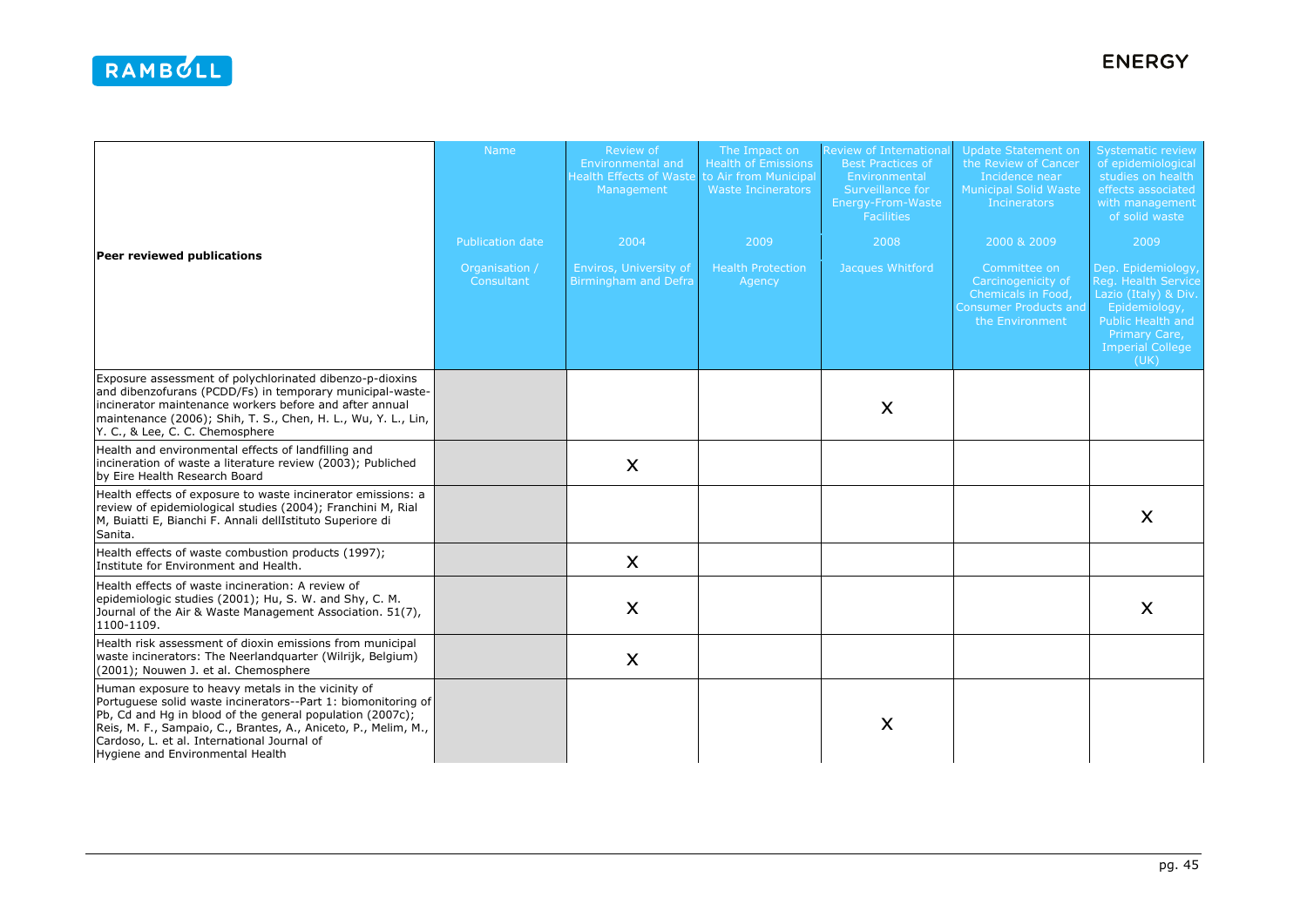|                                                                                                                                                                                                                                                                                                                                     | <b>Name</b>                  | Review of<br>Environmental and<br><b>Health Effects of Waste</b><br>Management | The Impact on<br><b>Health of Emissions</b><br>to Air from Municipal<br><b>Waste Incinerators</b> | Review of Internationa<br><b>Best Practices of</b><br>Environmental<br>Surveillance for<br>Energy-From-Waste<br><b>Facilities</b> | Update Statement on<br>the Review of Cancer<br>Incidence near<br><b>Municipal Solid Waste</b><br>Incinerators | <b>Systematic review</b><br>of epidemiological<br>studies on health<br>effects associated<br>with management<br>of solid waste                             |
|-------------------------------------------------------------------------------------------------------------------------------------------------------------------------------------------------------------------------------------------------------------------------------------------------------------------------------------|------------------------------|--------------------------------------------------------------------------------|---------------------------------------------------------------------------------------------------|-----------------------------------------------------------------------------------------------------------------------------------|---------------------------------------------------------------------------------------------------------------|------------------------------------------------------------------------------------------------------------------------------------------------------------|
|                                                                                                                                                                                                                                                                                                                                     | <b>Publication date</b>      | 2004                                                                           | 2009                                                                                              | 2008                                                                                                                              | 2000 & 2009                                                                                                   | 2009                                                                                                                                                       |
| Peer reviewed publications                                                                                                                                                                                                                                                                                                          | Organisation /<br>Consultant | Enviros, University of<br><b>Birmingham and Defra</b>                          | <b>Health Protection</b><br>Agency                                                                | Jacques Whitford                                                                                                                  | Committee on<br>Carcinogenicity of<br>Chemicals in Food,<br><b>Consumer Products and</b><br>the Environment   | Dep. Epidemiology<br>Reg. Health Service<br>Lazio (Italy) & Div.<br>Epidemiology,<br>Public Health and<br>Primary Care,<br><b>Imperial College</b><br>(UK) |
| Human exposure to heavy metals in the vicinity of<br>Portuguese solid waste incinerators--Part 2: biomonitoring of<br>lead in maternal and umbilical cord blood. (2007e); Reis, M.<br>F., Sampaio, C., Brantes, A., Aniceto, P., Melim, M.,<br>Cardoso, L. et al. International Journal of<br>Hygiene and Environmental Health      |                              |                                                                                |                                                                                                   | X                                                                                                                                 |                                                                                                               |                                                                                                                                                            |
| Human exposure to heavy metals in the vicinity of<br>Portuguese solid waste incinerators--Part 3: biomonitoring of<br>Pb in blood of children under the age of 6 years(2007d);<br>Reis, M. F., Sampaio, C., Brantes, A., Aniceto, P., Melim, M.,<br>Cardoso, L. et al. International Journal of<br>Hygiene and Environmental Health |                              |                                                                                |                                                                                                   | X                                                                                                                                 |                                                                                                               |                                                                                                                                                            |
| Incidence of cancer among persons living near a municipal<br>solid waste landfill site in Montreal, Quebec (1995);<br>Goldberg, M. S., al-Homsi, N., Goulet, L. and Riberdy, H.<br>Archive of Environmental Health.                                                                                                                 |                              | X                                                                              |                                                                                                   |                                                                                                                                   |                                                                                                               |                                                                                                                                                            |
| Incineration and Human Health, State of Knowledge of the<br>Impact of Waste Incinerators on Human Health, (2001);<br>Allsopp, M., Costner, P. and Johnston, P. Greenpeace<br>Research Laboratories, University of Exeter.                                                                                                           |                              | X                                                                              |                                                                                                   |                                                                                                                                   |                                                                                                               |                                                                                                                                                            |
| Incinerator toxic emissions: a brief summary of human<br>health effects with a note on regulatory control (2000);<br>Rowat S. Medical Hypotheses                                                                                                                                                                                    |                              | $\boldsymbol{\mathsf{X}}$                                                      |                                                                                                   |                                                                                                                                   |                                                                                                               |                                                                                                                                                            |
| Morbidity among municipal waste incinerator workers<br>(1992); Bresnitz EA, Roseman J, Becker D, Gracely E.<br>American Journal of Industrial Medicine.                                                                                                                                                                             |                              |                                                                                |                                                                                                   |                                                                                                                                   |                                                                                                               | X                                                                                                                                                          |
| Morbidity among municipal waste incinerator workers: a<br>cross-sectional study (2003); Hours M, Anzivino-Viricel L,<br>Maitre A, Perdrix A, Perrodin Y, Charbotel B, Bergeret A.<br><b>International Archives</b><br>of Occupational and Environmental Health.                                                                     |                              |                                                                                |                                                                                                   |                                                                                                                                   |                                                                                                               | X                                                                                                                                                          |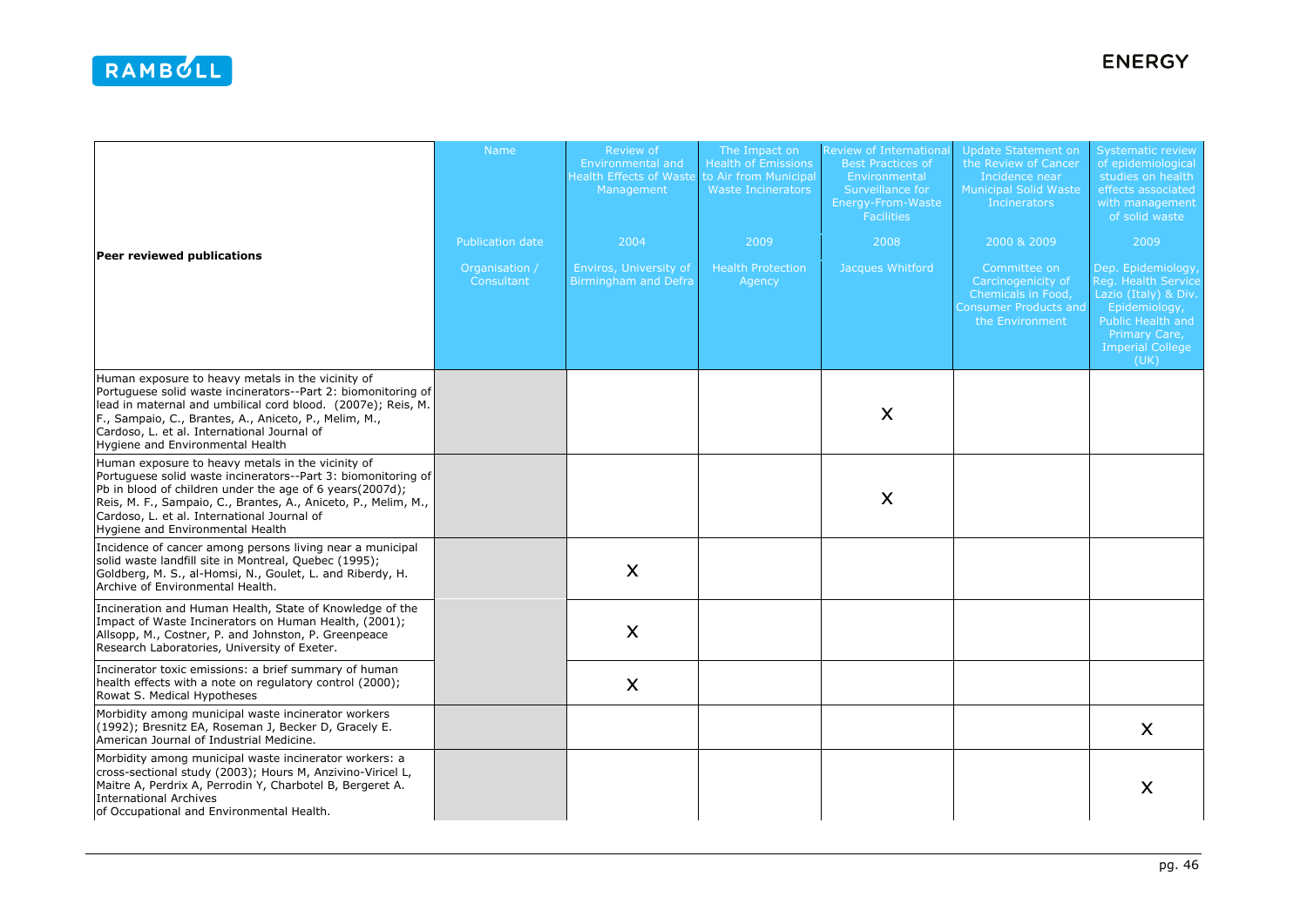|                                                                                                                                                                                                                                                                                              | <b>Name</b>                  | Review of<br><b>Environmental and</b><br><b>Health Effects of Waste</b><br>Management | The Impact on<br><b>Health of Emissions</b><br>to Air from Municipal<br><b>Waste Incinerators</b> | <b>Review of Internationa</b><br><b>Best Practices of</b><br>Environmental<br>Surveillance for<br>Energy-From-Waste<br><b>Facilities</b> | Update Statement on<br>the Review of Cancer<br>Incidence near<br><b>Municipal Solid Waste</b><br><b>Incinerators</b> | <b>Systematic review</b><br>of epidemiological<br>studies on health<br>effects associated<br>with management<br>of solid waste                                    |
|----------------------------------------------------------------------------------------------------------------------------------------------------------------------------------------------------------------------------------------------------------------------------------------------|------------------------------|---------------------------------------------------------------------------------------|---------------------------------------------------------------------------------------------------|------------------------------------------------------------------------------------------------------------------------------------------|----------------------------------------------------------------------------------------------------------------------|-------------------------------------------------------------------------------------------------------------------------------------------------------------------|
| Peer reviewed publications                                                                                                                                                                                                                                                                   | Publication date             | 2004                                                                                  | 2009                                                                                              | 2008                                                                                                                                     | 2000 & 2009                                                                                                          | 2009                                                                                                                                                              |
|                                                                                                                                                                                                                                                                                              | Organisation /<br>Consultant | Enviros, University of<br><b>Birmingham and Defra</b>                                 | <b>Health Protection</b><br>Agency                                                                | Jacques Whitford                                                                                                                         | Committee on<br>Carcinogenicity of<br>Chemicals in Food,<br><b>Consumer Products and</b><br>the Environment          | Dep. Epidemiology<br>Reg. Health Service<br>Lazio (Italy) & Div.<br>Epidemiology,<br><b>Public Health and</b><br>Primary Care,<br><b>Imperial College</b><br>(UK) |
| Mortality among workers at municipal waste incinerators in<br>Rome: a retrospective cohort study (1997); Rapiti E, Sperati<br>A, Fano V, Dell'Orco V, Forastiere F. American Journal of<br>Industrial Medicine.                                                                              |                              |                                                                                       |                                                                                                   |                                                                                                                                          |                                                                                                                      | $\boldsymbol{\mathsf{X}}$                                                                                                                                         |
| Mortality for non-Hodgkin lymphoma and soft-tissue<br>sarcoma in the surrounding area of an urban waste<br>incinerator. Campi Bisenzio (Tuscany, Italy) 1981-2001<br>(2005). Biggeri A, Catelan D. Epidemiologia & Prevenzione.                                                              |                              |                                                                                       |                                                                                                   |                                                                                                                                          |                                                                                                                      | $\boldsymbol{\mathsf{X}}$                                                                                                                                         |
| Mortality for non-Hodgkin lymphoma in the period 1981-<br>2000 in 25 Italian municipalities with urban solid waste<br>incinerators (2006); Bianchi F, Minichilli F. Epidemiologia &<br>Prevenzione                                                                                           |                              |                                                                                       |                                                                                                   |                                                                                                                                          |                                                                                                                      | $\boldsymbol{\mathsf{X}}$                                                                                                                                         |
| Municipal solid waste incineration: health effects, regulation<br>and public communication (2001); Farmer, A., and Hjerp, P.,<br>National Society for Clean Air.                                                                                                                             |                              | X                                                                                     |                                                                                                   |                                                                                                                                          |                                                                                                                      |                                                                                                                                                                   |
| Overview of Waste Management Options: Their Efficacy and<br>Acceptability. In. Environmental and Health Impact of Solid<br>Waste Management Activities. Issues in Environmental<br>Science and Technology 18, Eds: R. E. Hester and R. M.<br>Harrison. Cambridge, Royal Society of Chemistry |                              | X                                                                                     |                                                                                                   |                                                                                                                                          |                                                                                                                      |                                                                                                                                                                   |
| Polybrominated diphenyl ethers in blood from Korean<br>incinerator workers and general population. (2007); Lee, S.<br>J., Ikonomou, M. G., Park, H., Baek, S. Y., & Chang, Y. S.<br>Chemosphere                                                                                              |                              |                                                                                       |                                                                                                   | X                                                                                                                                        |                                                                                                                      |                                                                                                                                                                   |
| Polychlorinated dibenzo-p-dioxin and dibenzofuran<br>concentrations in serum samples of workers at intermittently<br>burning municipal waste incinerators in Japan (2002);<br>Kumagai, S., Koda, S., Miyakita, T., & Ueno, M. Occupational<br>and Environmental Medicine                     |                              |                                                                                       |                                                                                                   | X                                                                                                                                        |                                                                                                                      |                                                                                                                                                                   |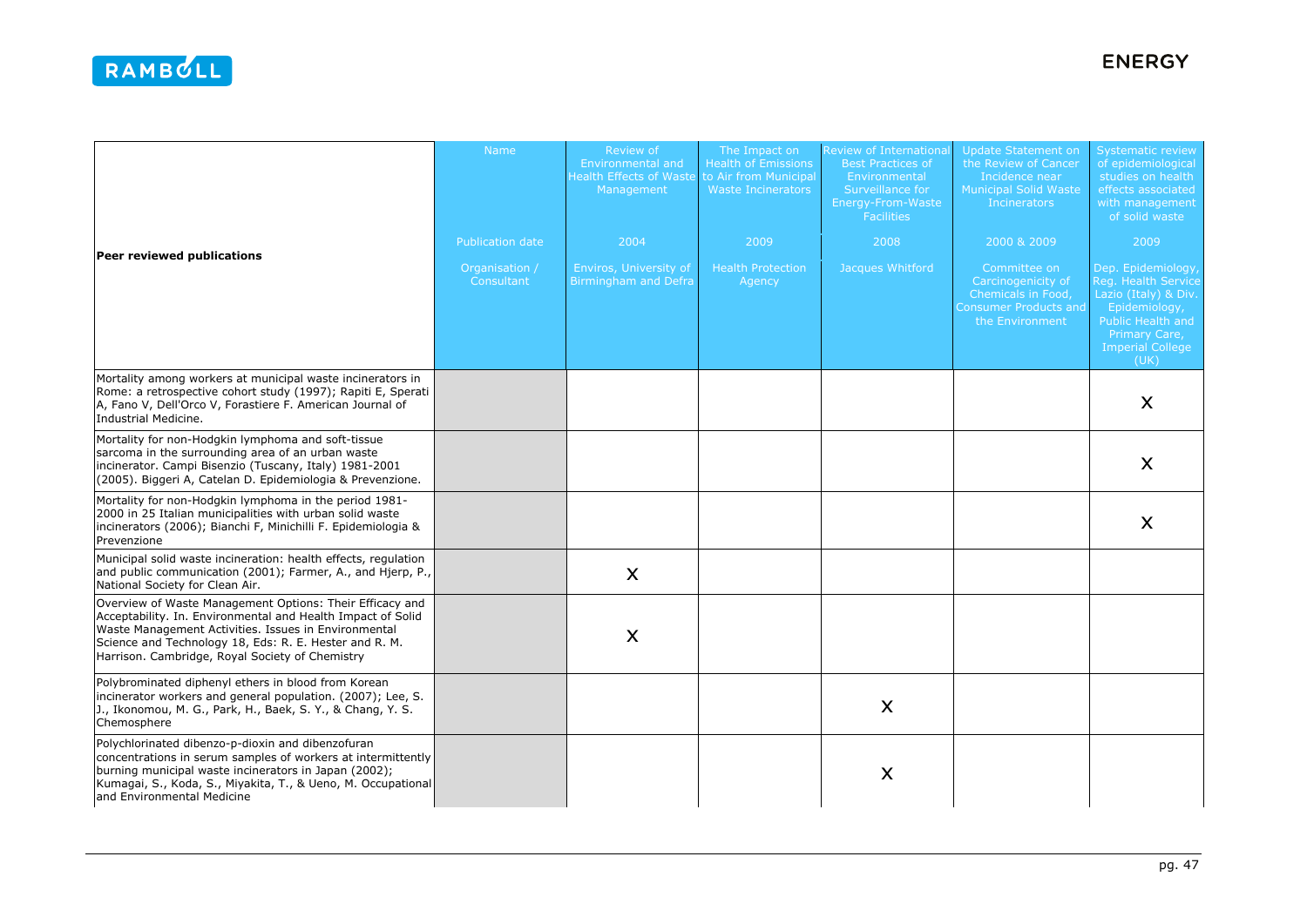| Peer reviewed publications                                                                                                                                                                                                                                                                                             | Name                         | Review of<br><b>Environmental and</b><br><b>Health Effects of Waste</b><br>Management | The Impact on<br><b>Health of Emissions</b><br>to Air from Municipal<br>Waste Incinerators | <b>Review of Internationa</b><br><b>Best Practices of</b><br>Environmental<br>Surveillance for<br>Energy-From-Waste<br><b>Facilities</b> | Update Statement on<br>the Review of Cancer<br>Incidence near<br><b>Municipal Solid Waste</b><br><b>Incinerators</b> | <b>Systematic review</b><br>of epidemiological<br>studies on health<br>effects associated<br>with management<br>of solid waste                             |
|------------------------------------------------------------------------------------------------------------------------------------------------------------------------------------------------------------------------------------------------------------------------------------------------------------------------|------------------------------|---------------------------------------------------------------------------------------|--------------------------------------------------------------------------------------------|------------------------------------------------------------------------------------------------------------------------------------------|----------------------------------------------------------------------------------------------------------------------|------------------------------------------------------------------------------------------------------------------------------------------------------------|
|                                                                                                                                                                                                                                                                                                                        | Publication date             | 2004                                                                                  | 2009                                                                                       | 2008                                                                                                                                     | 2000 & 2009                                                                                                          | 2009                                                                                                                                                       |
|                                                                                                                                                                                                                                                                                                                        | Organisation /<br>Consultant | Enviros, University of<br><b>Birmingham and Defra</b>                                 | <b>Health Protection</b><br>Agency                                                         | Jacques Whitford                                                                                                                         | Committee on<br>Carcinogenicity of<br>Chemicals in Food,<br><b>Consumer Products and</b><br>the Environment          | Dep. Epidemiology<br>Reg. Health Service<br>Lazio (Italy) & Div.<br>Epidemiology,<br>Public Health and<br>Primary Care,<br><b>Imperial College</b><br>(UK) |
| Polychlorinated dibenzo-p-dioxin and dibenzofuran<br>concentrations in the serum samples of workers at<br>continuously burning municipal waste incinerators in Japan<br>(2000); Kumagai, S., Koda, S., Miyakita, T., Yamaguchi, H.,<br>Katagi, K., & Yasuda, N. Occupational and Environmental<br>Medicine,            |                              |                                                                                       |                                                                                            | X                                                                                                                                        |                                                                                                                      |                                                                                                                                                            |
| Relationship between distance of schools from the nearest<br>municipal waste incineration plant and child health in Japan<br>(2005); Miyake Y, Yura A, Misaki H, Ikeda Y, Usui T, Iki M,<br>Shimizu T. European Journal of Epidemiology.                                                                               |                              |                                                                                       |                                                                                            |                                                                                                                                          |                                                                                                                      | $\boldsymbol{\mathsf{X}}$                                                                                                                                  |
| Review of Environmental and Health Effects of Waste<br>Management (2004); Enviros, University of Birmingham and<br>Defra                                                                                                                                                                                               |                              |                                                                                       |                                                                                            |                                                                                                                                          | X                                                                                                                    | $\boldsymbol{\mathsf{X}}$                                                                                                                                  |
| Review of Environmental and Health Effects of Waste<br>Management (2004); Enviros, University of Birmingham and<br>Defra                                                                                                                                                                                               |                              |                                                                                       | X                                                                                          |                                                                                                                                          | X                                                                                                                    |                                                                                                                                                            |
| Risk factors affecting blood PCDDs and PCDFs in residents<br>living near an industrial incinerator in Korea (2006); Leem,<br>J. H., Lee, D. S., & Kim, J. Archives of Environmental<br>Contamination and Toxicology                                                                                                    |                              |                                                                                       |                                                                                            | $\boldsymbol{\mathsf{X}}$                                                                                                                |                                                                                                                      |                                                                                                                                                            |
| Risk for non Hodgkin's lymphoma in the vicinity of French<br>municipal solid waste incinerators (2008); J.-F. Viel, C.<br>Daniau, S. Goria, Pascal Fabre, P. de Crouy-Chanel, E.-A.<br>Sauleau and P. Empereur-Bissonnet Environmental Health.                                                                         |                              |                                                                                       | X                                                                                          |                                                                                                                                          | X                                                                                                                    | $\boldsymbol{\mathsf{X}}$                                                                                                                                  |
| Risk of adverse reproductive outcomes associated with<br>proximity to municipal solid waste incinerators with high<br>dioxin emission levels in Japan (2004); Tango T, Fujita T,<br>Tanihata T, Minowa M, Doi Y, Kato N, Kunikane S, Uchiyama<br>I, Tanaka M, Uehata T. Journal of Epidemiology &<br>Community Health. |                              |                                                                                       |                                                                                            |                                                                                                                                          |                                                                                                                      | $\boldsymbol{\mathsf{X}}$                                                                                                                                  |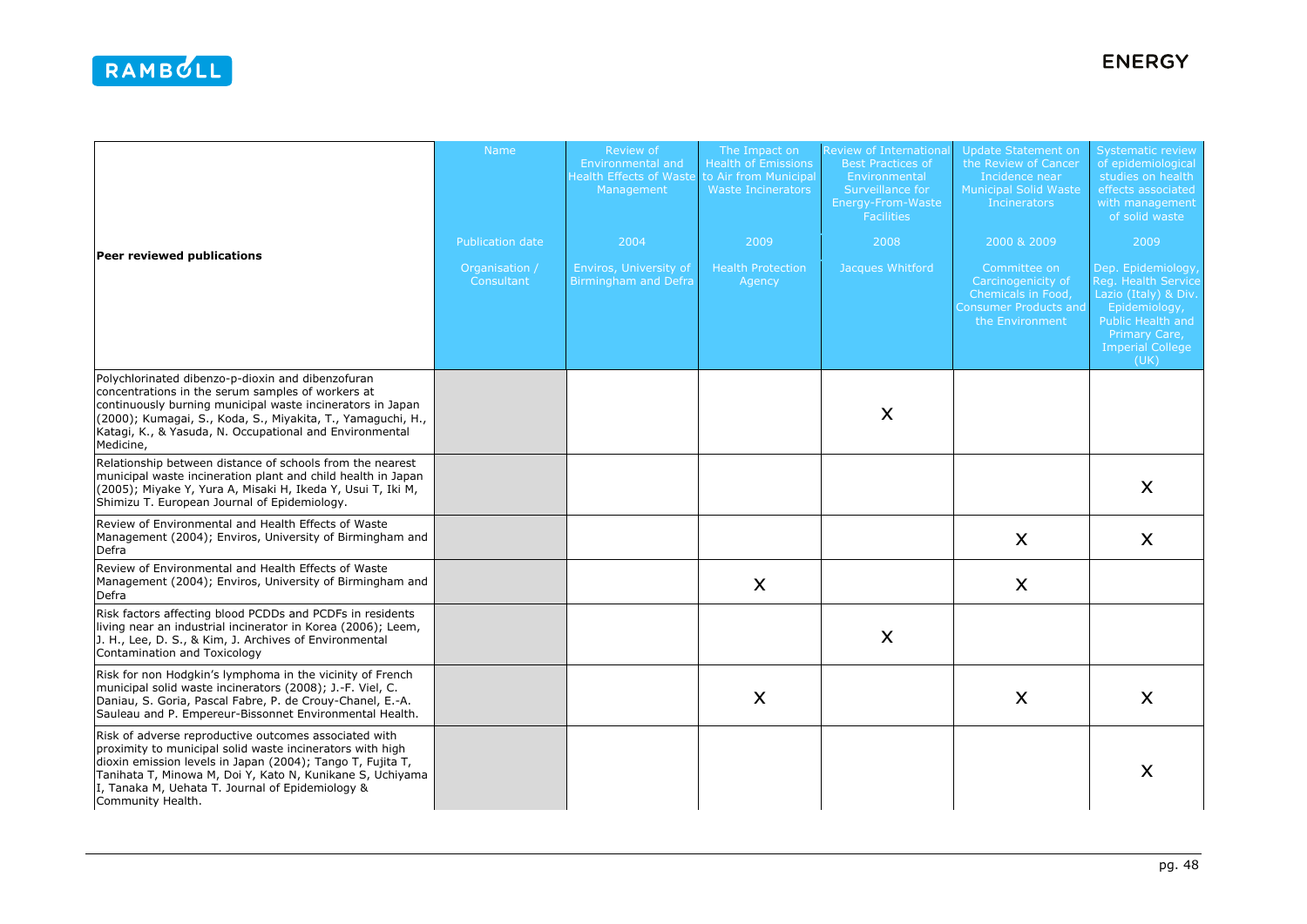| Peer reviewed publications                                                                                                                                                                                                                                        | <b>Name</b><br><b>Publication date</b><br>Organisation /<br>Consultant | Review of<br>Environmental and<br><b>Health Effects of Waste</b><br>Management<br>2004<br><b>Enviros, University of</b><br>Birmingham and Defra | The Impact on<br><b>Health of Emissions</b><br>to Air from Municipal<br>Waste Incinerators<br>2009<br><b>Health Protection</b><br>Agency | <b>Review of Internationa</b><br><b>Best Practices of</b><br>Environmental<br>Surveillance for<br>Energy-From-Waste<br><b>Facilities</b><br>2008<br>Jacques Whitford | Update Statement on<br>the Review of Cancer<br>Incidence near<br><b>Municipal Solid Waste</b><br><b>Incinerators</b><br>2000 & 2009<br>Committee on<br>Carcinogenicity of<br>Chemicals in Food,<br><b>Consumer Products and</b><br>the Environment | <b>Systematic review</b><br>of epidemiological<br>studies on health<br>effects associated<br>with management<br>of solid waste<br>2009<br>Dep. Epidemiology<br>Reg. Health Service<br>Lazio (Italy) & Div.<br>Epidemiology,<br>Public Health and<br>Primary Care,<br><b>Imperial College</b><br>(UK) |
|-------------------------------------------------------------------------------------------------------------------------------------------------------------------------------------------------------------------------------------------------------------------|------------------------------------------------------------------------|-------------------------------------------------------------------------------------------------------------------------------------------------|------------------------------------------------------------------------------------------------------------------------------------------|----------------------------------------------------------------------------------------------------------------------------------------------------------------------|----------------------------------------------------------------------------------------------------------------------------------------------------------------------------------------------------------------------------------------------------|------------------------------------------------------------------------------------------------------------------------------------------------------------------------------------------------------------------------------------------------------------------------------------------------------|
| Risk of congenital anomalies in the vicinity of municipal solid<br>waste incinerators (2004); Cordier S, Chevrier C, Robert-<br>Gnansia E, Lorente C, Brula P, Hours M Occupational and<br>Environmental Medicine.                                                |                                                                        |                                                                                                                                                 |                                                                                                                                          |                                                                                                                                                                      |                                                                                                                                                                                                                                                    | X                                                                                                                                                                                                                                                                                                    |
| Risk of soft tissue sarcomas and residence in the<br>neighbourhood of an incinerator of industrial wastes (2003);<br>P Comba, V Ascoli, S Belli, M Benedetti, L Gatti, P Ricci, A<br>Tieghi Occup Env Medicine                                                    |                                                                        |                                                                                                                                                 | $\boldsymbol{\mathsf{X}}$                                                                                                                |                                                                                                                                                                      | X                                                                                                                                                                                                                                                  | X                                                                                                                                                                                                                                                                                                    |
| Sarcoma risk and dioxin emissions from incinerators and<br>industrial plants: a population-based case-control study<br>(Italy) (2007); P Zambon, P Ricci, E Bovo, A Casula, M<br>Gattolin, A Rita Fiore, F Chiosi and S Guzzinati<br>Environmental Health         |                                                                        |                                                                                                                                                 | X                                                                                                                                        |                                                                                                                                                                      | X                                                                                                                                                                                                                                                  | X                                                                                                                                                                                                                                                                                                    |
| Serum levels of PCDDs, PCDFs and PCBs in non-<br>occupationally exposed population groups living near two<br>incineration plants in Tuscany, Italy (2008); De Felip E.,<br>Abballe, A., Casalino, F., di, D. A., Domenici, P., Iacovella,<br>N. et al Chemosphere |                                                                        |                                                                                                                                                 |                                                                                                                                          | X                                                                                                                                                                    |                                                                                                                                                                                                                                                    |                                                                                                                                                                                                                                                                                                      |
| Serum PCDD/F concentration distribution in residents living<br>in the vicinity of an incinerator and its association with<br>predicted ambient dioxin exposure (2004); Chen, H. L., Su,<br>H. J., Liao, P. C., Chen, C. H., & Lee, C. C. Chemosphere              |                                                                        |                                                                                                                                                 |                                                                                                                                          | X                                                                                                                                                                    |                                                                                                                                                                                                                                                    |                                                                                                                                                                                                                                                                                                      |
| Soft-Tissue Sarcoma and Non-Hodgkin's Lymphoma Clusters<br>around a Municipal Solid Waste Incinerator with High Dioxin<br>Emission Levels (2000) J_F Viel, P Arveux, J Baverel and J-Y<br>Cahn American Journal of Epidemiology                                   |                                                                        | $\boldsymbol{\mathsf{X}}$                                                                                                                       | $\boldsymbol{\mathsf{X}}$                                                                                                                |                                                                                                                                                                      | X                                                                                                                                                                                                                                                  | X                                                                                                                                                                                                                                                                                                    |
| Survey on the health effects of chronic exposure to dioxins<br>and its accumulation on workers of a municipal solid waste<br>incinerator, rural part of Osaka Prefecture, and the results of<br>extended survey afterwards (2003); Takata T. Industrial<br>Health |                                                                        |                                                                                                                                                 |                                                                                                                                          |                                                                                                                                                                      |                                                                                                                                                                                                                                                    | X                                                                                                                                                                                                                                                                                                    |